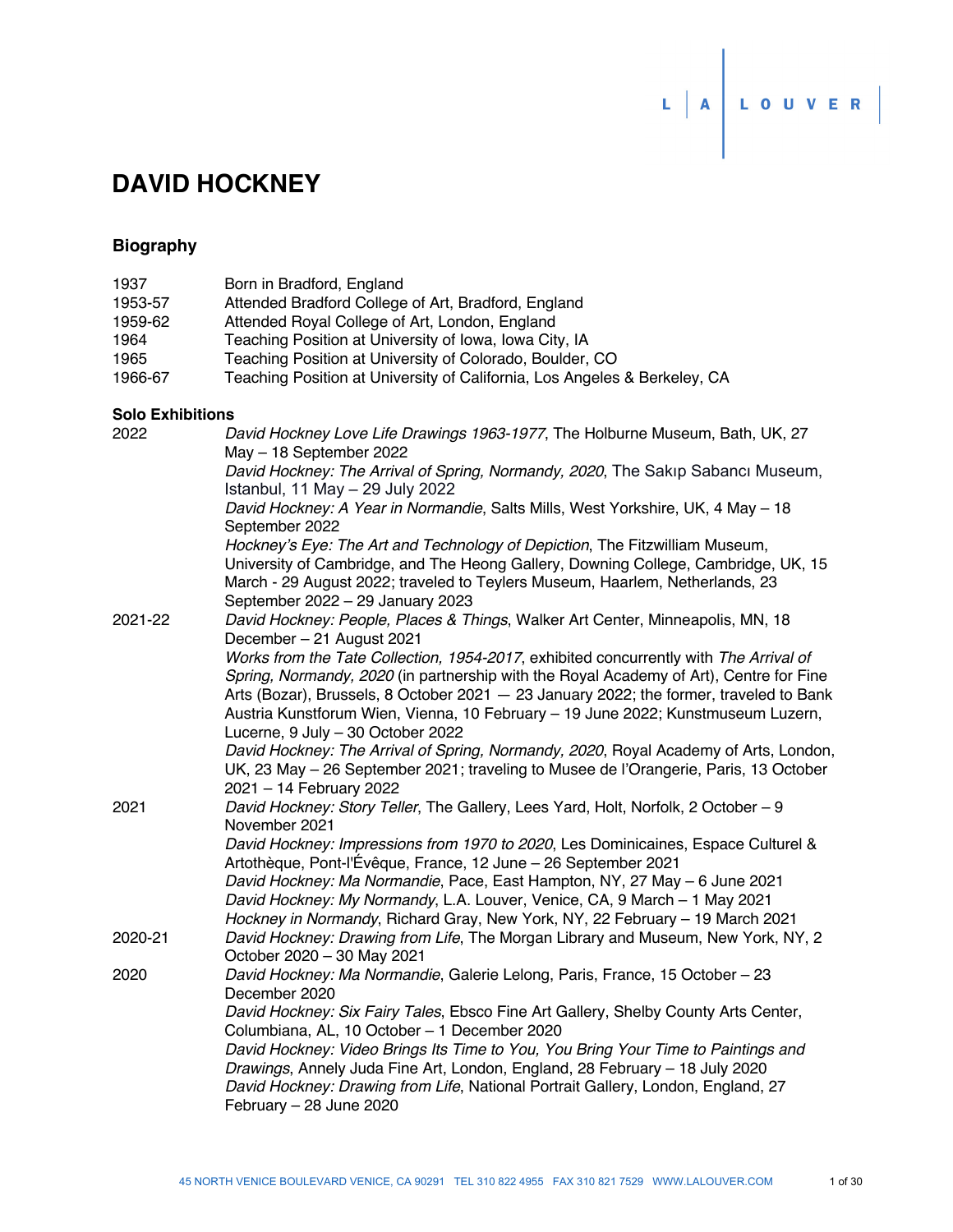|           | David Hockney: Works from the Tate Collection, Bucerius Kunst Forum, Hamburg,<br>Germany, 1 February - 10 May 2020                                                                                                                                                      |
|-----------|-------------------------------------------------------------------------------------------------------------------------------------------------------------------------------------------------------------------------------------------------------------------------|
| 2019-20   | David Hockney's Yosemite, Heard Museum, Phoenix, AZ, 28 October 2019 - 5 April<br>2020                                                                                                                                                                                  |
|           | Alan Davie & David Hockney: Early Works, The Hepworth Wakefield, West Yorkshire,<br>UK, 19 October 2019 - 19 January 2020                                                                                                                                               |
| 2019-2021 | David Hockney: La Grande Cour, Normandy Pace Gallery, New York, NY, 14 September<br>$-12$ October 2019                                                                                                                                                                  |
|           | Art Films by James Scott, Etchings by David Hockney, Anita Rogers Gallery, New York,<br>NY, 19 June - 27 July 2019                                                                                                                                                      |
|           | David Hockney, Seoul Museum of Art (SeMA), Seoul, Korea, 22 Mar - 4 Aug 2019<br>Hockney - Van Gogh: The Joy of Nature, Van Gogh Museum, Amsterdam, Netherlands,<br>1 Mar – 26 May 2019; traveled to the Museum of Fine Arts, Houston, TX, 21 February –<br>20 June 2021 |
|           | David Hockney: Something New in Painting (and Photography) [and even Printing]<br>Continued, L.A. Louver, Venice, CA, 7 Feb - 23 Mar 2019                                                                                                                               |
|           | Hockney/Hamilton: Expanded Graphics, Ludwig Museum, Cologne, Germany 19 Jan -<br>14 Apr 2019                                                                                                                                                                            |
| 2018      | David Hockney, Kunsthalle Helsinki, Helsinki, Finland                                                                                                                                                                                                                   |
|           | David Hockney, Time and More, Space and More, Richard Gray Gallery, Chicago, IL<br>David Hockney: Pictures of Daily Life, Galerie Lelong, Paris, France                                                                                                                 |
|           | David Hockney RA: 82 Portraits and 1 Still Life, Los Angeles County Museum of Art, Los<br>Angeles, CA, 15 April - 29 July 2018                                                                                                                                          |
|           | David Hockney: Something New in Painting (and Photography) [and even Printing],                                                                                                                                                                                         |
|           | PACE Gallery, New York, NY, 5 April - 12 May 2018<br>David Hockney: iPhone and iPad Drawings, 2009-12, L.A. Louver, Venice CA, 28 March<br>$-12$ May 2018                                                                                                               |
| 2017-18   | David Hockney: Works on Paper 1961 - 2009, Paul Kasmin Gallery, New York, NY, 9<br>November 2017 - 13 January 2018                                                                                                                                                      |
| 2017      | A Matter of Perspective, Singapore Tyler Institute, Singapore, 1 July - 9 September 2017<br>Happy Birthday Mr. Hockney, Getty Center, Los Angeles, CA 27 June - 26 November<br>2017                                                                                     |
|           | David Hockney, Tate Britain, London, England, 9 February - 29 May 2017; traveled to<br>Centre Pompidou, Paris, France; Metropolitan Museum of Art, New York, NY                                                                                                         |
| 2016-2017 | David Hockney: Current, National Gallery of Victoria, Melbourne, Australia, 16 November<br>2016 - 13 March 2017                                                                                                                                                         |
| 2016      | David Hockney: The Yosemite Suite, L.A. Louver, Venice, CA, 13 July - 2 September<br>2016; traveled to The Butler Institute of American Art, Youngstown, OH; Pace Gallery,<br>Palo Alto, CA                                                                             |
|           | 82 Portraits and 1 Still-Life, Royal Academy of Arts, London, United Kingdom, 2 July - 2<br>October 2016; traveled to Guggenheim Bilbao, Bilbao Spain; Los Angeles County                                                                                               |
|           | Museum of Art, Los Angeles, CA<br>David Hockney: The Yosemite Suite, Annely Juda Fine Art, London, UK, 2 July - 19<br>August 2016                                                                                                                                       |
|           | I draw, I do, The Metropolitan Arts Centre, Belfast, UK                                                                                                                                                                                                                 |
| 2015      | David Hockney: Painting and Photography, L.A. Louver, Venice, CA, 15 July - 19<br>September 2015                                                                                                                                                                        |
|           | David Hockney: The Arrival of Spring, Salts Mills, West Yorkshire, UK, 1 May 2015 - 6<br>May 2020                                                                                                                                                                       |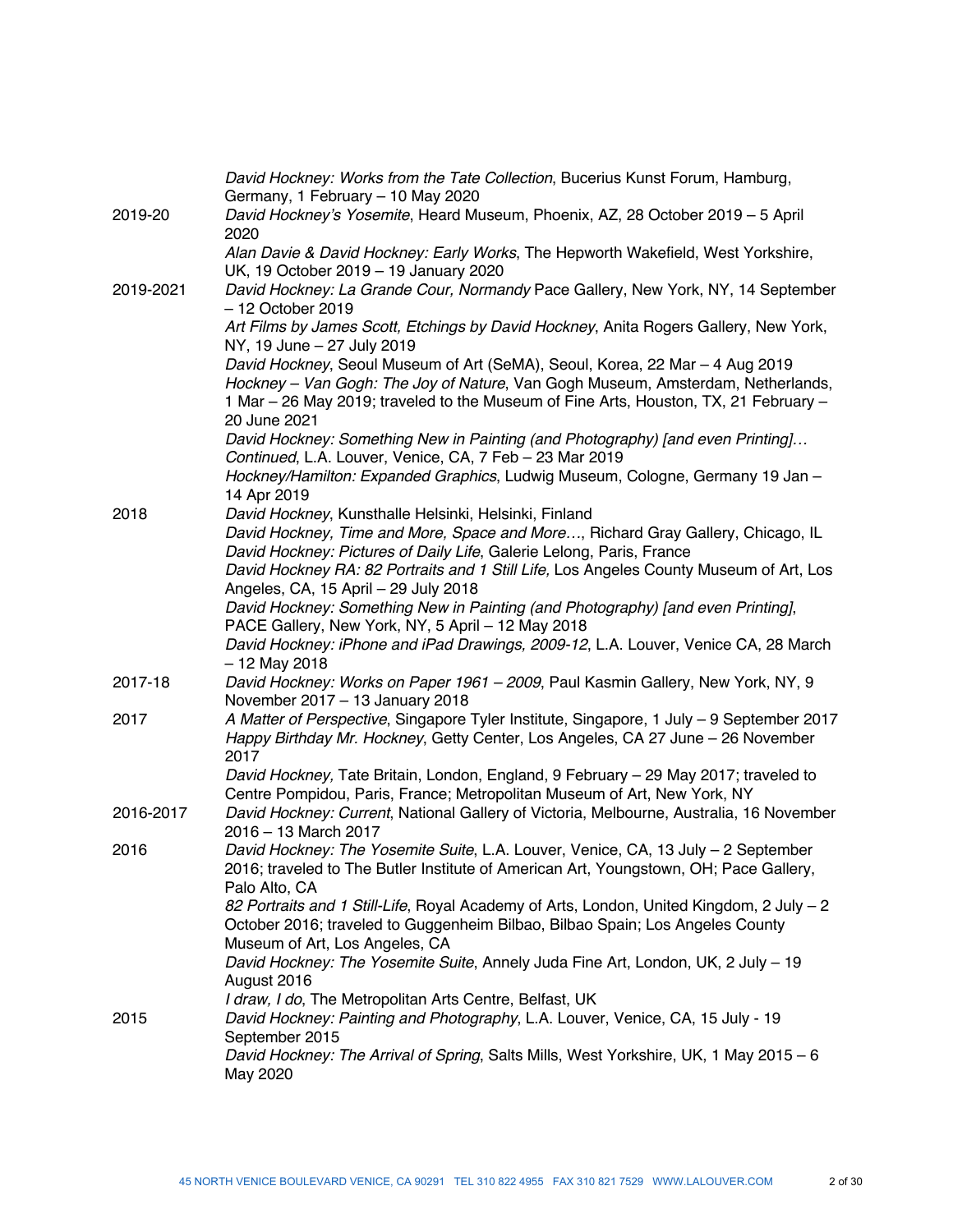|         | David Hockney: Narrative and Imagination, Leslie Sacks Contemporary, Santa Monica,<br>CA, 7 March - 18 April 2015                                                                                                                                              |
|---------|----------------------------------------------------------------------------------------------------------------------------------------------------------------------------------------------------------------------------------------------------------------|
|         | Early Drawings, Offer Waterman 25 September - 23 October 2015; traveled to Paul<br>Kasmin Gallery, New York, NY                                                                                                                                                |
|         | Narrative and Imagination, Leslie Sacks Contemporary, Santa Monica, CA, 7 March - 18<br>April 2015                                                                                                                                                             |
|         | From Hockney to Holbein: The Wurth Collection in Berlin, Haus der Berliner Festiele,<br>Berlin, Germany (catalogue)                                                                                                                                            |
| 2014-15 | David Hockney: Some New Painting (and Photography), Pace, New York, NY, 8<br>November $2014 - 10$ January 2015                                                                                                                                                 |
|         | Looking is a Very Positive Act: David Hockney, Cartwright Hall Art Gallery, Bradford, UK,<br>18 October 2014 - 22 February 2015                                                                                                                                |
| 2014    | The Arrival of Spring, Annely Juda Fine Art, London, 8 May - 12 July 2014 (catalogue);<br>traveled to Fondation Vincent Van Gogh, Arles, France; L.A. Louver, Venice, CA; Pace,                                                                                |
|         | New York, NY (catalogue)<br>David Hockney: Graphic Works, Sims Reed Gallery: Art 14, London, UK 28 February - 2<br>March 2014                                                                                                                                  |
| 2013-14 | Hockney, Printmaker, Dulwich Picture Gallery, London, 5 February - 11 May 2014<br>David Hockney: Seven Yorkshire Landscape Videos, Los Angeles County Museum of                                                                                                |
|         | Art, 3 November 2013 - 20 January 2014<br>David Hockney: A Bigger Exhibition, de Young Museum, San Francisco, CA, 26 October                                                                                                                                   |
|         | 2013 - 20 January 2014<br>David Hockney: Early Reflections, Walker Art Gallery, Liverpool, England, 11 October<br>2013 - 16 March 2014                                                                                                                         |
|         | David Hockney: The Thrill is Spatial, Richard Gray Gallery, Chicago, IL 21 November<br>2013 - 11 January 2014                                                                                                                                                  |
| 2013    | David Hockney and Giuliana Lazzerini, Gallery 49, Bridlington, Yorkshire, 3 August - 31<br>August 2013                                                                                                                                                         |
|         | And Again, Sims Reed Gallery, 3 July - 26 July 2013                                                                                                                                                                                                            |
|         | The Jugglers, Whitney Museum of American Art, New York, 23 May - 1 September 2013<br>CELEBRATING TWO DECADES: The Peggy and Eric Lieber Collection and Other Gifts,<br>Frederick R. Weisman Museum of Art, Center for the Arts: Pepperdine University, Malibu, |
|         | CA 11 May - 4 August 2013<br>Drawing in a Printing Machine, Galerie Lelong, Paris, 17 January - 2 March 2013                                                                                                                                                   |
| 2012-13 | David Hockney: A Bigger Picture, Royal Academy of Arts, London, England, 27 January<br>-9 April 2012; traveled to Guggenheim Museum Bilbao, Spain; Museum Ludwig,                                                                                              |
| 2012    | Cologne, Germany (catalogue)<br>David Hockney: Northern Landscapes, Nordnorsk Kunstmuseum, Tromsø, Norway, 23                                                                                                                                                  |
|         | June - 30 September 2012                                                                                                                                                                                                                                       |
|         | David Hockney: Etchings, Pace Prints, New York, NY, 3 April - 28 April 2012                                                                                                                                                                                    |
| 2011-12 | David Hockney's Fresh Flowers: Drawings on the iPhone and iPad, Royal Ontario<br>Museum, Toronto, Canada, 8 October 2011 - 1 January 2012                                                                                                                      |
|         | 25 Trees and Other Pictures by David Hockney, Salts Mill, West Yorkshire, UK, 14                                                                                                                                                                               |
|         | September 2011 - 30 April 2012                                                                                                                                                                                                                                 |
|         | Bigger Trees Near Warter, Ferens Art Gallery, Hully, England, 25 June - 18 September<br>2011; traveled to Cartwright Hall Art Gallery, Bradford, UK; National Museum of                                                                                        |
| 2011    | Contemporary Art, Korea<br>Me Draw on iPad, Louisiana Museum of Modern Art, Humlebaek, Denmark, 8 April - 28                                                                                                                                                   |
|         | August 28 2011                                                                                                                                                                                                                                                 |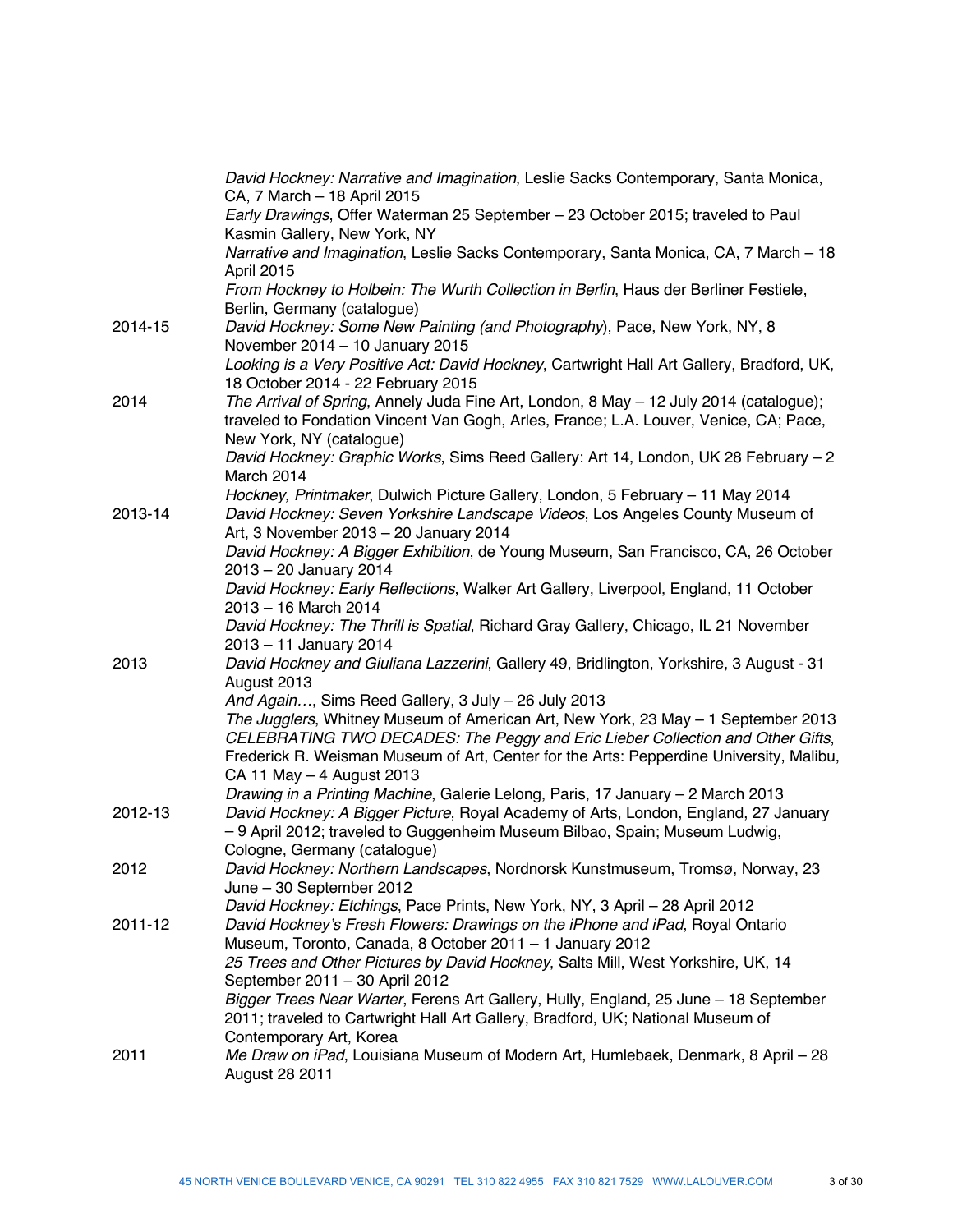| 2010-11         | David Hockney: Fleurs Fraiches, Fondation Pierre Bergé-Yves Saint Laurent, Paris, 21<br>October 2010 - 30 January 2011                                                                                                                                                                                                                                                                          |
|-----------------|-------------------------------------------------------------------------------------------------------------------------------------------------------------------------------------------------------------------------------------------------------------------------------------------------------------------------------------------------------------------------------------------------|
| 2010<br>2009-10 | More Drawing in a Printing Machine, L.A. Louver, Venice, CA, 8 April - 8 May 2010<br>David Hockney 1960-1968: A Marriage of Styles, Nottingham Contemporary, 14                                                                                                                                                                                                                                 |
| 2009            | November 2009 - 24 January 2010<br>Paintings 2006-2009, PaceWildenstein, New York, NY, 23 October - 24 December 2009<br>Looking at Woldgate Woods, The Arts Club of Chicago, Chicago,<br>IL, 25 April - 18 July 2009                                                                                                                                                                            |
|                 | Drawing in a Printing Machine, L.A. Louver, Venice, CA, 26 February - 28 March 2009;<br>traveled to Annely Juda Fine Art, London, UK<br>Just Nature, Kunsthalle Würth, Schwäbisch Hall, Germany, 26 April - 27 September                                                                                                                                                                        |
| 2008            | 2009<br>Hockney on Turner Watercolours, Tate Britain, Clore Galleries, Millbank, London, 11<br>June - 3 February 2008 (catalogue)                                                                                                                                                                                                                                                               |
| 2007            | David Hockney: The East Yorkshire Landscape, L.A. Louver, Venice, CA 9 February - 24<br>March 2007 (catalogue); traveled to Tate Britain, Millbank, London, UK<br>David Hockney Portraits, Museum of Fine Arts, Boston, MA, 26 February - 14 May;<br>traveled to Los Angeles County Museum of Art, Los Angeles, CA; National Portrait<br>Gallery, London, UK (catalogue)                        |
| 2006            | A Year in Yorkshire, Annely Juda Fine Art, London, UK, 14 September - 28 October<br>2006 (catalogue)                                                                                                                                                                                                                                                                                            |
| 2005            | Hand Eye Heart, L.A. Louver Gallery, Venice, CA, 26 February - 2 April 2005 (catalogue)<br>Royal Academy Summer Exhibition, Royal Academy of Arts, London, UK, 7 June - 15<br>August 2005                                                                                                                                                                                                       |
| 2004            | Intimate Eye, Richard Gray Gallery, New York, NY, 6 March - 16 April 2005<br>Hockney Graphics, Leslie Sacks Fine Art, Los Angeles, CA, 15 May - 19 June 2004<br>Midsummer: East Yorkshire, Salts Mill: The 1853 Gallery, Saltaire, Yorkshire, England,<br>UK, 5 June - 30 September 2004<br>British Council Collection Tour, Museum of Modern Art, Bogota, Columbia, 22 September               |
| 2003            | $-24$ October 2004<br>Watercolor Double Portraits, National Portrait Gallery, London, UK, 16 January - 29 June<br>2003                                                                                                                                                                                                                                                                          |
|                 | Painting on Paper, Annely Juda Fine Art, London, UK, 17 January - 1 March 2003<br>David Hockney, Leslie Sacks Fine Art, Los Angeles, CA, February 1 - 22 2003<br>David Hockney, Kunstverein Ulm, Ulm, Germany, 20 July - 3 August 2003<br>David Hockney, Gallerie Lelong, Paris, France, 5 November - 23 December 2003                                                                          |
| 2002            | David Hockney Egyptian Journeys, Palace of Arts, the Opera House, Al-Jazira, Cairo, 16<br>January - 16 February 2002<br>David Hockney: Stage Works, Richard Gray Gallery, New York, NY 19 February - 30<br>March 2002; traveled to Richard Gray, Chicago,<br>David Hockney Prints, Nishimura Gallery, Tokyo, Japan                                                                              |
| 2001            | David Hockney Painting 1960-2000, Louisiana Museum of Modern Art, Humlebaek,<br>Denmark, October 21 2001<br>Exciting Times Are Ahead: A Retrospective, Art and Exhibition Hall of the Federal                                                                                                                                                                                                   |
| 2000            | Republic of Germany, Museum Mile Bonn, 1 June - 23 September 2001<br>David Hockney A Print Retrospective 1961-1999, Alan Cristea Gallery, 12 September -<br>14 October 2000<br>Photocollages, Home Made Prints and Digital Inkjet Prints, Pillsbury & Peters Fine Art,<br>Dallas, TX, 8 January - 26 February 2000<br>Space & Line, Richard Gray Gallery, New York, NY, 29 April - 28 May, 2000 |
|                 |                                                                                                                                                                                                                                                                                                                                                                                                 |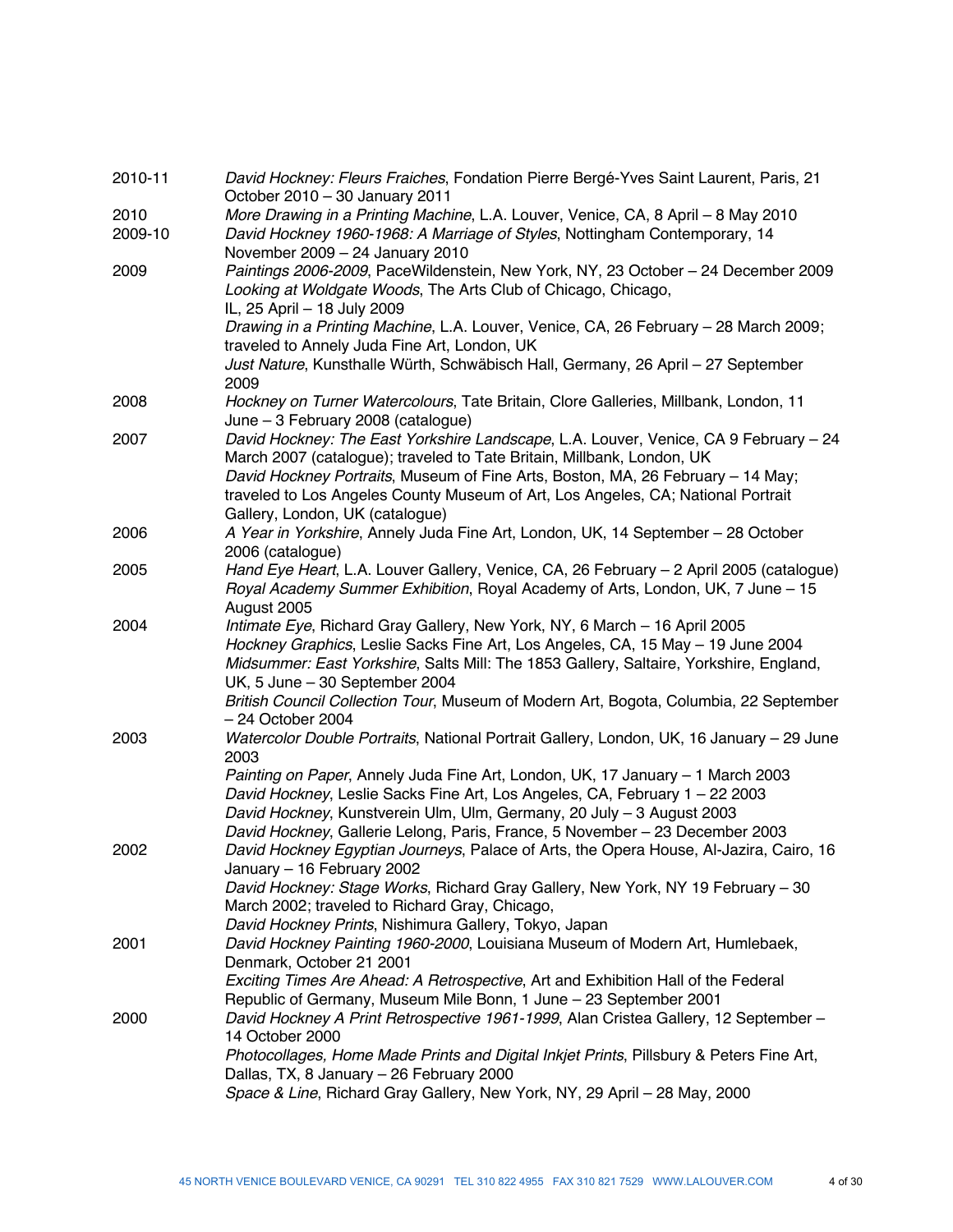|           | Likeness Recent Portrait Drawings by David Hockney, UCLA Hammer Museum, Los<br>Angeles, CA 26 April - 4 June 2000                                                                                                                  |
|-----------|------------------------------------------------------------------------------------------------------------------------------------------------------------------------------------------------------------------------------------|
| 1999-2000 | Camera Lucida Drawings, L.A. Louver Gallery, Venice, CA, 14 July - 12 August 2000<br>Grand Canyon Painting, Drawings, Photocollage, National Gallery of Australia, Canberra,<br>12 October 1999 - 26 January 2000                  |
|           | National Museum of Wales, Cardiff, England, 9 October 1999 - 5 January 2000 (Museum<br>Ludwig Tour)                                                                                                                                |
| 1999      | Espace / Paysage, Centre Georges Pompidou, Paris, France, January - April, 1999<br>Dialogue avec Picasso, Musee Picasso, Paris, France<br>Summer Exhibition, Royal Academy, London, England                                        |
|           | Maison Europeenne De La Photograhie, Paris, France, 20 February - 15 March 1999<br>(Edited Version of 1997 Museum Ludwig Tour)                                                                                                     |
|           | Selected Graphics, Leslie Sacks Fine Art, Los Angeles, CA, 20 February - 24 March<br>1999                                                                                                                                          |
|           | Musee De L'Elysee, Lausanne, Switzerland, 25 March - 13 June 1999 (Museum Ludwig<br>Tour)                                                                                                                                          |
|           | Selected Drawings, Annely Juda Fine Art, London, UK, 30 June - 11 September 1999;<br>traveled to Richard Gray Gallery, New York, NY                                                                                                |
|           | 1998 Etchings, L.A. Louver, Venice, CA, 30 June - 28 August 1999; traveled to Pace<br>Prints, New York, NY; Alan Cristea Gallery, London, UK; Nishimura Gallery, Tokyo,<br>Japan; Mira Godard Gallery, Toronto, Ontario            |
|           | Prints: 1954-1995, Cambridge Arts Gallery, Fordham, UK, 23 September - 22 October<br>1999                                                                                                                                          |
| 1998-99   | 1998 Dog Wall Etchings, Pace Prints, New York, NY, 23 November - 30 December 1999<br>Galleria D'Arte Moderna E Contemporanea, Torino, Italy, 22 October 1998 - 21 January                                                          |
| 1998      | 1999 (1997 Museum Ludwig Tour)<br>Digital Inkjet Prints, Galerie Meyer-Ellinger, Frankfurt, Germany, 2 April - 30 May 1998;<br>traveled to Karl Bohrmann, Bilder, Collagen, Zeichnungen, Germany; Art Basel, Basel,<br>Switzerland |
|           | Looking at Landscape/Being in Landscape, L.A. Louver, Venice, CA, 15 September - 24<br>October 1998                                                                                                                                |
|           | Grand Canyon Painting, Drawings, Photocollage, National Museum of American Art,<br>Smithsonian Institution, Washington, DC, 19 June - 7 September 1998                                                                             |
|           | New Paintings by David Hockney, Museum of Fine Arts, Boston 24 April - 23 August<br>1998                                                                                                                                           |
|           | David Hockney; An Installation, National Gallery, Washington, D.C., 19 June - 9<br>September 1998                                                                                                                                  |
| 1997-98   | Salts Mill: The 1853 Gallery, Saltaire, Yorkshire, England (1997 paintings of Yorkshire),<br>14 December 1997 - 12 April 1998                                                                                                      |
|           | David Hockney Retrospective: Photoworks, Museum Ludwig, Koln, Germany, 19<br>December 1997 - 15 March 1998 (five-city tour across Europe and at The Museum of<br>Contemporary Art, Los Angeles, CA)                                |
| 1997      | Prints, Galerie Maurice at Rosenbaum Fine Art Gallery, Boca Raton, FL, 20 November -<br>19 December 1997                                                                                                                           |
|           | Prints, Galerie Kaess-Weiss, Stuttgart, Germany, 11 October - 4 November 1997<br>Painting as Performance 1995/96, National Museum of American Art, Washington D.C., 6<br>June - 14 September 1997                                  |
|           | Flowers, Faces and Spaces, Annely Juda Fine Art, London, UK 1 May - 19 July 1997<br>20 Photographs, Nishimura Gallery, Tokyo, Japan 4 April - 2 May 1997                                                                           |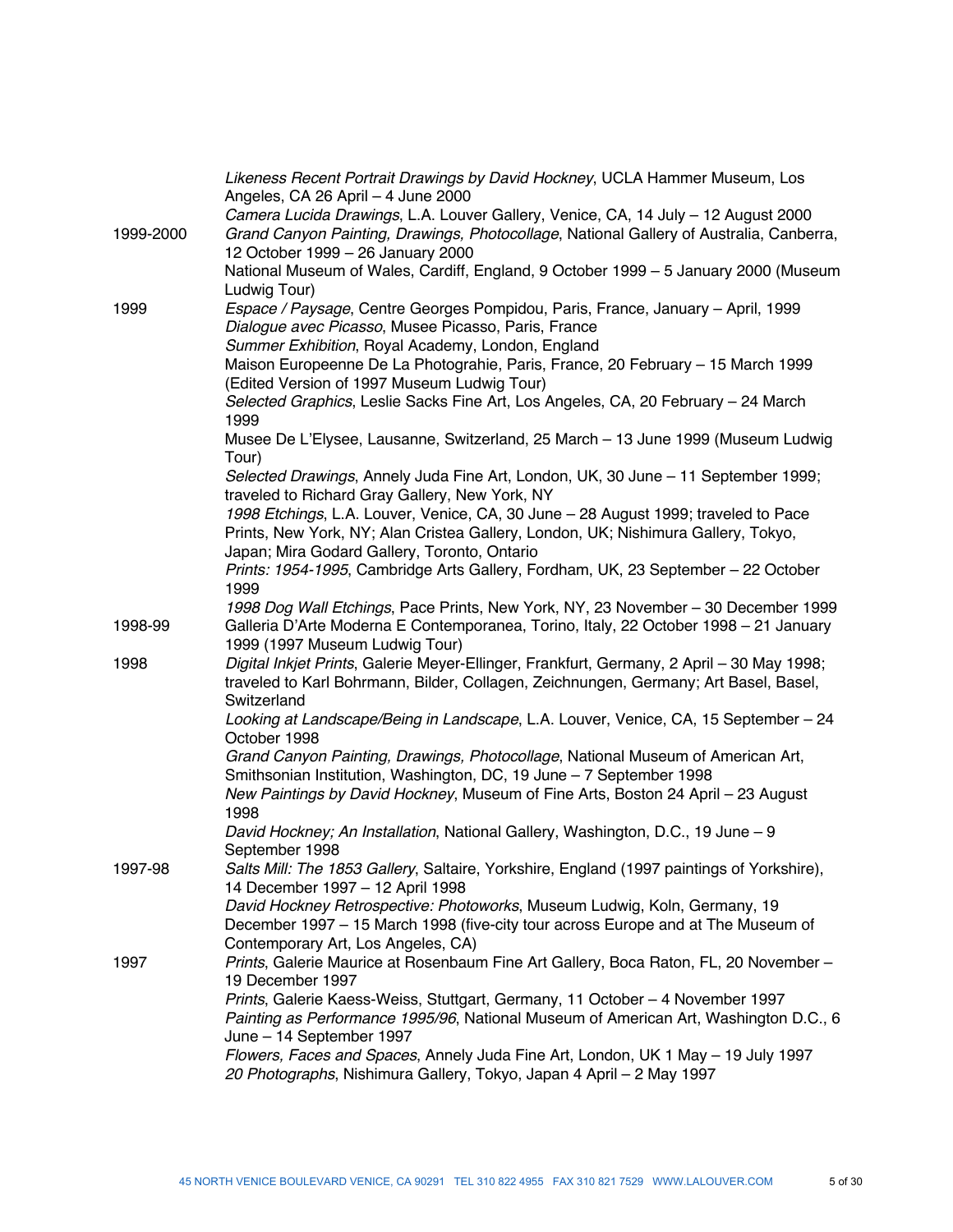|         | Prints and Digital Inkjet Prints, Arij Gasiunasen Gallery with Joan Genser / Galeries<br>Maurice, Palm Beach, FL, 14 February - 10 March 1997                                                                                                                                                                                                                  |
|---------|----------------------------------------------------------------------------------------------------------------------------------------------------------------------------------------------------------------------------------------------------------------------------------------------------------------------------------------------------------------|
| 1996-97 | David Hockney: Important Works, Galerie Berndt, Koln, Germany, 8 November 1996 -<br>February 1997                                                                                                                                                                                                                                                              |
| 1996    | David Hockney - Selection of Drawings 1976 - 1988, L.A. Louver, Venice, CA, 16<br>February - 16 March 1996                                                                                                                                                                                                                                                     |
| 1995-96 | New Editions, Alan Cristea Gallery, London, UK, 23 October - 1 December 1996<br>You Make the Picture, Manchester City Art Galleries, Manchester, UK, 15 November<br>1995 - 2 February 1996                                                                                                                                                                     |
|         | David Hockney: A Drawing Retrospective, Hamburger Kunsthalle, Germany, 25 August -<br>22 October 1995; traveled to Royal Academy of Art, London, UK; Los Angeles County<br>Museum of Art, Los Angeles, CA                                                                                                                                                      |
|         | Dog Paintings, Museum Boymans-van Beuningen, Rotterdam, Holland, 28 October 1995<br>- 21 January 1996                                                                                                                                                                                                                                                          |
| 1995    | Some Drawings of Family, Friends and Best Friends, 1853 Gallery, Salts Mill, Yorkshire,<br><b>UK</b>                                                                                                                                                                                                                                                           |
|         | Some Very Large New Paintings With Twenty-Five Dogs Upstairs, 7 April - 6 May 1995,<br>L.A. Louver, Venice, CA                                                                                                                                                                                                                                                 |
| 1994    | David Hockney: 25 Years of Printmaking, Joy Tash Gallery, Scottsdale, AZ, 20 January -<br>29 February 1994                                                                                                                                                                                                                                                     |
|         | David Hockney: New Prints, Richard Gray Gallery, Chicago, IL, 22 January – 26<br>February 1994                                                                                                                                                                                                                                                                 |
|         | Very New Paintings, Gemini Prints, Doodles, L.A. Louver, Venice, CA, 19 March - 16<br>April 1994                                                                                                                                                                                                                                                               |
|         | Hockney in California - Retrospective, Takashimaya Art Gallery, Tokyo, Japan 21 April -<br>10 May 1994; traveled to Marugame Genichiro-Inokuma Museum of Contemporary Art,<br>Kagawa, Japan; Koriyama City Museum of Art, Fukushima, Japan; Chiba Sogo Museum<br>of Art, Chiba, Japan                                                                          |
| 1993-94 | Andre Emmerich, Enc., Lung Men Art Gallery, Taipei, Taiwan, 11 December 1993 - 9<br>January 1994                                                                                                                                                                                                                                                               |
| 1993    | Some Very New Paintings, Andre Emmerich, New York, NY<br>Paintings from the 1960's, Cartwright Hall, Bradford, UK; traveled to The Arts Council of<br>Great Britain, London, UK                                                                                                                                                                                |
|         | Works on Paper, Photographs & Photocollages, Athena Fine Arts, New York, NY<br>Some Very New Paintings and Gouaches, William Hardie Ltd., Glasgow, Scotland, 28<br>June - 27 August 1993 (catalogue)                                                                                                                                                           |
|         | Some Very New Paintings and Gouaches and Color Laser Printed Photographs of<br>England and Scotland, 1853 Gallery, Saltaire, UK                                                                                                                                                                                                                                |
|         | Paintings and Prints from 1960, Tate Gallery Liverpool, Liverpool, UK<br>David Hockney: 25 Years of Printmaking, Edinburgh Printmakers Workshop & Gallery,<br>Edinburgh, Scotland, in collaboration with Berkeley Square Gallery, London, UK<br>Andre Emmerich Gallery, Inc., Art Asia, Hong Kong, Booth 116, November 18 - 22, 1993                           |
| 1992    | Hockney Paints the Stage for Japan, The Bunkamura Museum, Tokyo, Japan, 13 June -<br>12 July 1992; traveled to Museum of Contemporary Art, Sapporo, Japan; Nagoya City Art<br>Museum, Nagoya, Japan; Hyogo Prefectural Museum of Modern Art, Kobe, Japan;<br>Hiroshima City Museum, Hiroshima, Japan; Art Tower Mito, Contemporary Art Gallery,<br>Mito, Japan |
|         | David Hockney: Retrospective, Palais des Beaux-Arts, Brussels, Belgium, 11 June - 26<br>July 1992; traveled to Juan March Foundation, Madrid, Spain                                                                                                                                                                                                            |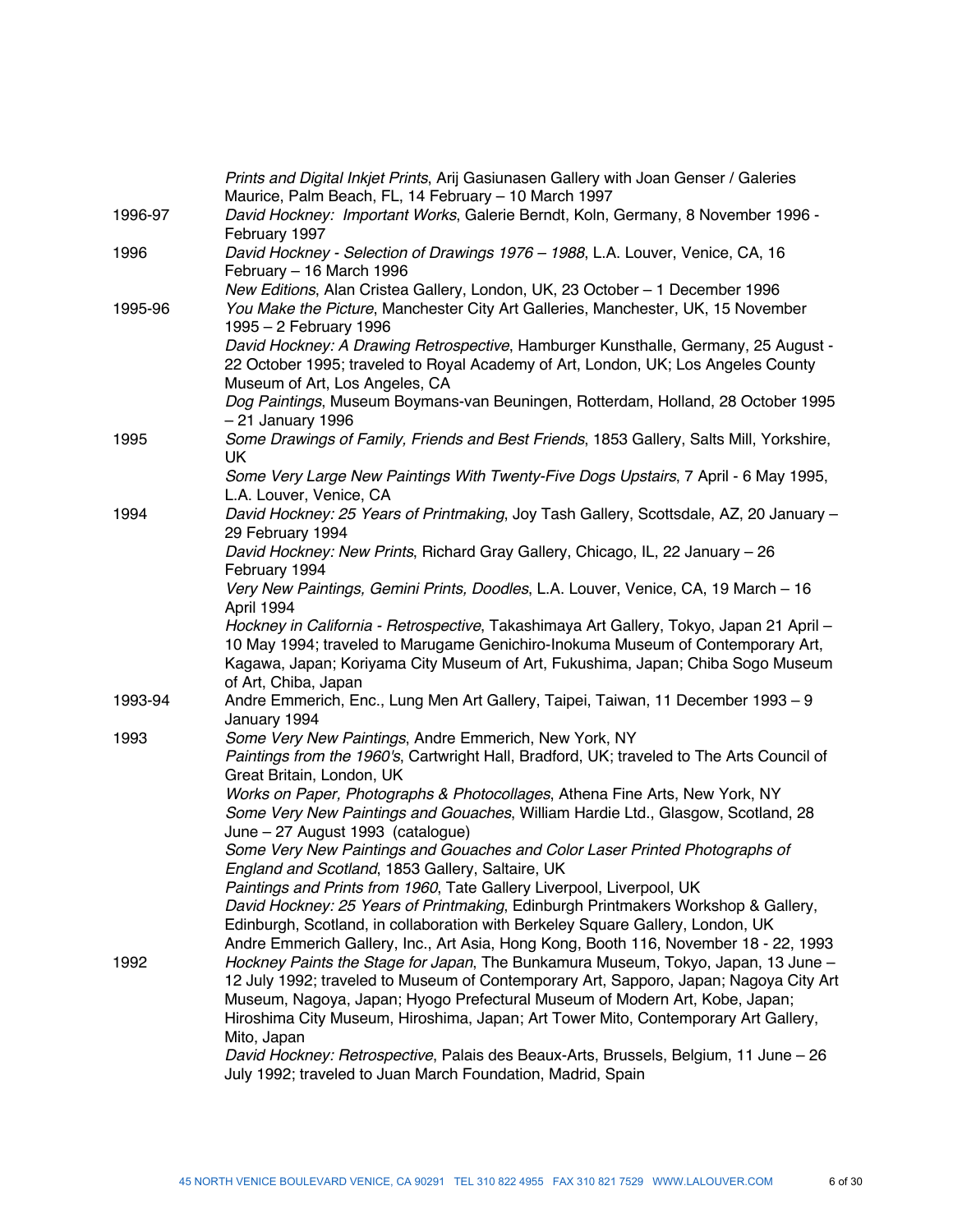| 1991 | Early Paintings, Drawings & Prints from 1960, Hamburger Kunsthalle, Hamburg,                  |
|------|-----------------------------------------------------------------------------------------------|
|      | Germany                                                                                       |
|      | David Hockney, Richard Gray Gallery, Chicago, IL                                              |
|      | Rake's Etchings, Opera House, Monte Carlo, Monaco<br>The Contemporary Museum, Honolulu, HI    |
| 1990 | Photocollages, Simon Lowinsky Gallery, New York, NY                                           |
|      |                                                                                               |
|      | Prints From the Sixties and Seventies, Lorence-Monk Gallery, New York, NY                     |
|      | Drawings, Paul Kasmin Gallery, New York, NY<br>Prints, Tamagawa Takashimaya Arena Hall, Japan |
|      | David Hockney: Things Recent, Andre Emmerich Gallery, New York, NY Prints,                    |
|      | Photographs, Douglas Drake Gallery, New York, NY                                              |
| 1989 | Magic Flute Stage Designs, Dallas Museum of Art, Dallas, TX                                   |
|      | Fax Drawings, 1853 Gallery, Salts Mill, Saltaire, Bradford, UK; traveled to Centro Cultural   |
|      | Contemporaneo, Mexico City, Mexico; Nishimura Gallery, Tokyo, Japan                           |
|      | home made prints, color laser prints, photocollages and fax drawings, Modern Museum           |
|      | of Art, Santa Ana, CA                                                                         |
|      | Nishimura Gallery, Tokyo, Japan                                                               |
|      | 72 New Pictures, L.A. Louver, Venice, CA (catalogue)                                          |
|      | Andre Emmerich Gallery, New York, NY                                                          |
|      | Maritime Center, South Norwalk, CT                                                            |
|      | Mini-Retrospective, Tokyo, Shiga, Takasaki and Osaka, Japan                                   |
|      | Galeria 57, Madrid, Spain                                                                     |
|      | Richard Green Gallery, Los Angeles, CA                                                        |
|      | Galerie Hans Neuendorf, Frankfurt, Germany                                                    |
|      | Bowles/Sorokko Galleries, Beverly Hills, CA                                                   |
|      | Bjorn Olsson Gallery, Stockholm                                                               |
| 1988 | David Hockney: A Retrospective, Los Angeles County Museum of Art, Los Angeles, CA;            |
|      | traveled to The Metropolitan Museum of Art, New York, NY; Tate Gallery, London, UK            |
|      | Drawings, Andre Emmerich Gallery, New York, NY                                                |
|      | Home Made Prints, Ripon College, Ripon, WI; traveled to Cleveland Center for                  |
|      | Contemporary Art, Cleveland, OH; Photokina, Cologne, Germany; Willamette University,          |
|      | Salem, OR; National Museum of Photography, Film and Television, Bradford, England             |
|      | Photocollages, Hamilton's Gallery, London, England; traveled to Santa Monica College,         |
|      | Santa Monica, CA; Columbus Museum of Art, Columbus, OH; Galerie Zur Stockeregg,               |
|      | Zurich, Switzerland                                                                           |
|      | Photographs & Drawings from China, Nishimura Gallery, Tokyo, Japan                            |
|      | Etchings & Aquatints, Fieldborne Galleries, London, UK                                        |
|      | Paintings, Knoedler Gallery, London, UK                                                       |
|      | Prints/Drawings, Editions Graphique, London, UK                                               |
|      | Etchings & Lithographs, Waddington Graphics, London, UK                                       |
|      | Homemade Prints, Photocollages, Galerie Kaj Forsblom, Helsinki, Finland                       |
| 1987 | Lithographs and Photocollages, Erika Meyerovich Gallery, San Francisco, CA                    |
|      | Portrait Drawings from 1966-1984, Loyola Marymont University, Laband Art Gallery, Los         |
|      | Angeles, CA                                                                                   |
|      | Lithographs, Marian Locks Gallery, Philadelphia, PA                                           |
|      | Photocollages & Polaroids, New Mexico State University Art Gallery, Las Cruces, NM            |
|      | Drawings, Visual Arts Museum, New York, NY                                                    |
|      | 20 Years of Prints, Gallery One, Toronto, Ontario, Canada                                     |
|      | Drawings, Photocollages & Prints from the Collection of Dr. Stan Sehler, Haggerty             |
|      | Museum of Art, Marquette University, Milwaukee, WI                                            |
|      |                                                                                               |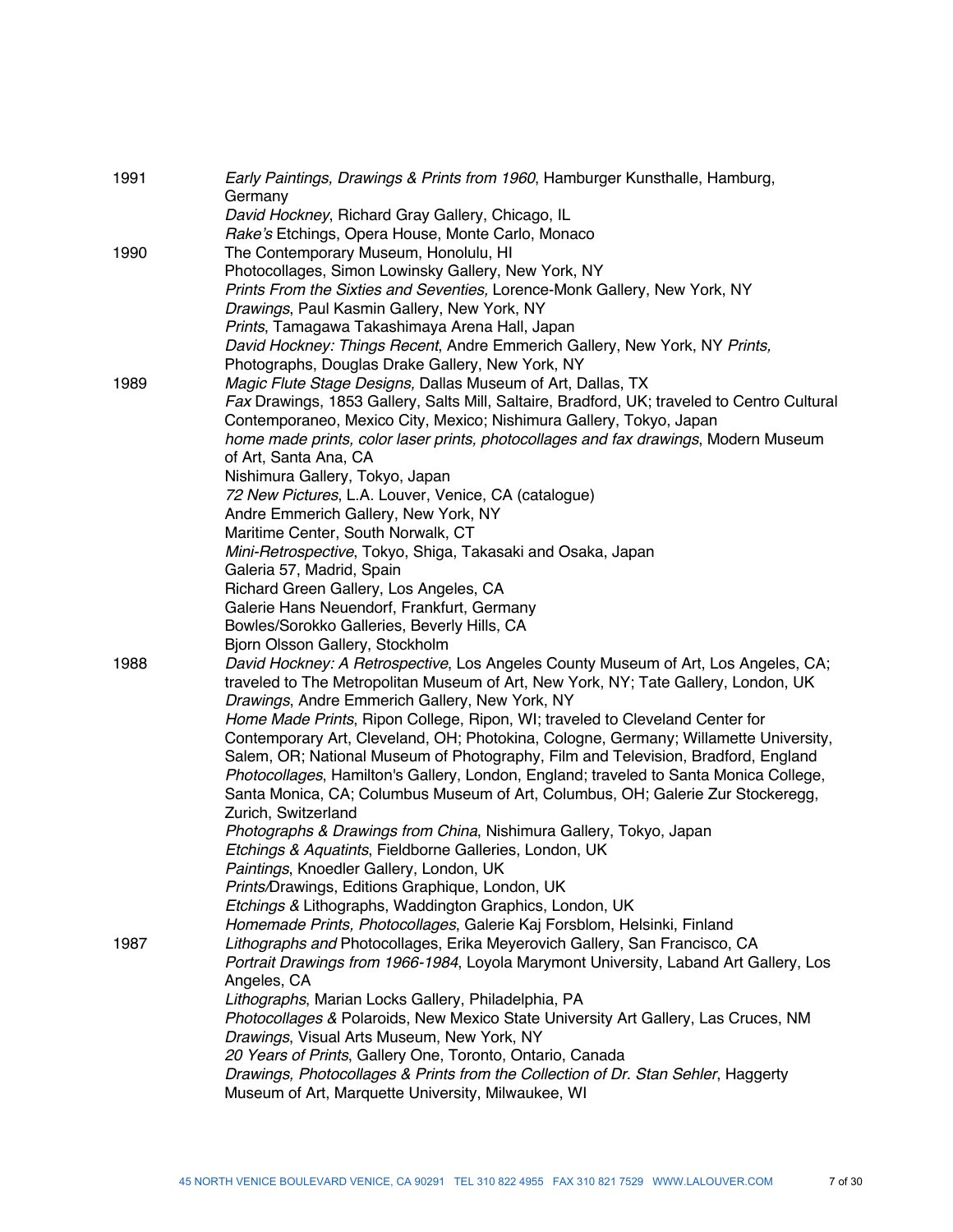| 1986-87 | Home Made Prints, L.A. Louver, Venice, CA, Simultaneously at Andre Emmerich, New            |
|---------|---------------------------------------------------------------------------------------------|
|         | York; Knoedler Gallery, London; and Nishimura Gallery, Tokyo, Japan, December 1986 -        |
|         | January 1987 (catalogue)                                                                    |
| 1986    | "Rake's Progress" theater sets "Bedlam" & "Auction" Scene, Contemporary Art Center,         |
|         | Honolulu, HI                                                                                |
|         | Photocollages, Paintings and Drawings, Honolulu Academy of Art, Honolulu, HI                |
|         | Photo-collages, Cibrachromes, Polaroids & New Lithographs, Art Center College of            |
|         | Design, Pasadena, CA                                                                        |
|         | Lithographs, Harvard University, Cambridge, MA                                              |
|         | Tyler Prints, Tate Gallery, London, UK                                                      |
|         | Photocollages and Theater Drawings, Gallery One, Toronto, Ontario, Canada                   |
|         | Photographs by David Hockney, Organized by the International Exhibitions Foundation,        |
|         | Washington D.C., travelled April 1986 - April 1989 to: Boca Raton Museum of Arts, Boca      |
|         | Raton, FL; Davenport Art Gallery, Davenport, IA; Helen Foresman Spencer Museum of           |
|         | Art, Lawrence, KS; Elvehjem Museum of Art Madison, WI; The Santa Barbara Museum of          |
|         | Art, Santa Barbara, CA; Toledo Museum of Art, Toledo, OH; John & Mary Ringling              |
|         | Museum of Art, Sarasota, FL; Akron Art Museum, Akron, OH; Snite Museum of Art, Notre        |
|         | Dame, IL; Philbrook Art Center, Tulsa, OK; Winnipeg Art Gallery, Winnipeg, Manitoba,        |
|         | Canada; Jacksonville Art Museum, Jacksonville, FL; Cheekwood, The Fine Arts Center,         |
|         | Nashville, TN; Springfield Art Museum, Springfield, MI; De Cordova and Dana Museum          |
|         | and Park, Lincoln, MA; Institute of Contemporary Art, Philadelphia, PA; Joseph and          |
|         | Margaret Muscarelle Museum of Art, Williamstown, VA; MATRIX, University Art Museum,         |
|         | Berkeley, CA; Andre Emmerich Gallery, Zurich, Switzerland; International Center of          |
|         | Photography, New York, NY; Museum of Art, Tel Aviv, Israel; Polaroid Corporation,           |
|         | Boston, MA; Kaj Forsblom Gallery, Helsinki, Finland; Art Museum of Santa Cruz County,       |
|         | Santa Cruz, CA                                                                              |
|         | Photographs by David Hockney, organized by The British Arts Council, London; travelled      |
|         | to Museo di Storia della Fotographia Fratelli, Alinari, Florence, Italy; Toyama Prefectural |
|         | Museum of Art, Toyama, Japan; Tokyo Departmental Store, Tokyo, Japan; Tochigi               |
|         | Prefectural Museum of Fine Arts, Tochigi, Japan; Fukuoka Municipal Museum of Art,           |
|         | Fukuowa, Japan; Museum of Modern Art, Hyogo, Japan; McDougall Art Gallery, Christ           |
|         | Church, New Zealand; Dunedin Public Art Gallery, Dunedin, New Zealand; Wellington           |
|         | City Art Gallery, Wellington, New Zealand; Auckland City Art Gallery, Auckland, New         |
|         | Zealand                                                                                     |
| 1985-86 | Wider Perspectives Are Needed Now: An Exhibition of Recent Lithographs, L.A. Louver,        |
|         | Venice, CA, December 1985 - January 1986                                                    |
| 1985    | Andre Emmerich Gallery, New York, NY                                                        |
|         | Knoedler Gallery, London, UK                                                                |
|         | Paintings from the 1960's, Andre Emmerich Gallery, New York, NY College Art Gallery,        |
|         | New Platz, NY                                                                               |
|         | Andre Emmerich Gallery, New York, NY                                                        |
|         | Nishimura Gallery, Tokyo, Japan                                                             |
|         | Richard Gray Gallery, Chicago, IL                                                           |
|         | Galerie Claude Bernard, Paris, France                                                       |
|         | New York State University, Albany, NY                                                       |
|         | College of Santa Fe, Santa Fe, NM                                                           |
|         | Fundacao Calouste Gulbenkian, Lisbon, Portugal; travelled to Museum of Art, Oporto,         |
|         | Spain; Fundacio Caja de Pensiones, Madrid, Spain; Fundacio Caja de Pensiones,               |
|         | Barcelona, Spain; Recontre Internationales de la Photographie, Arles, France                |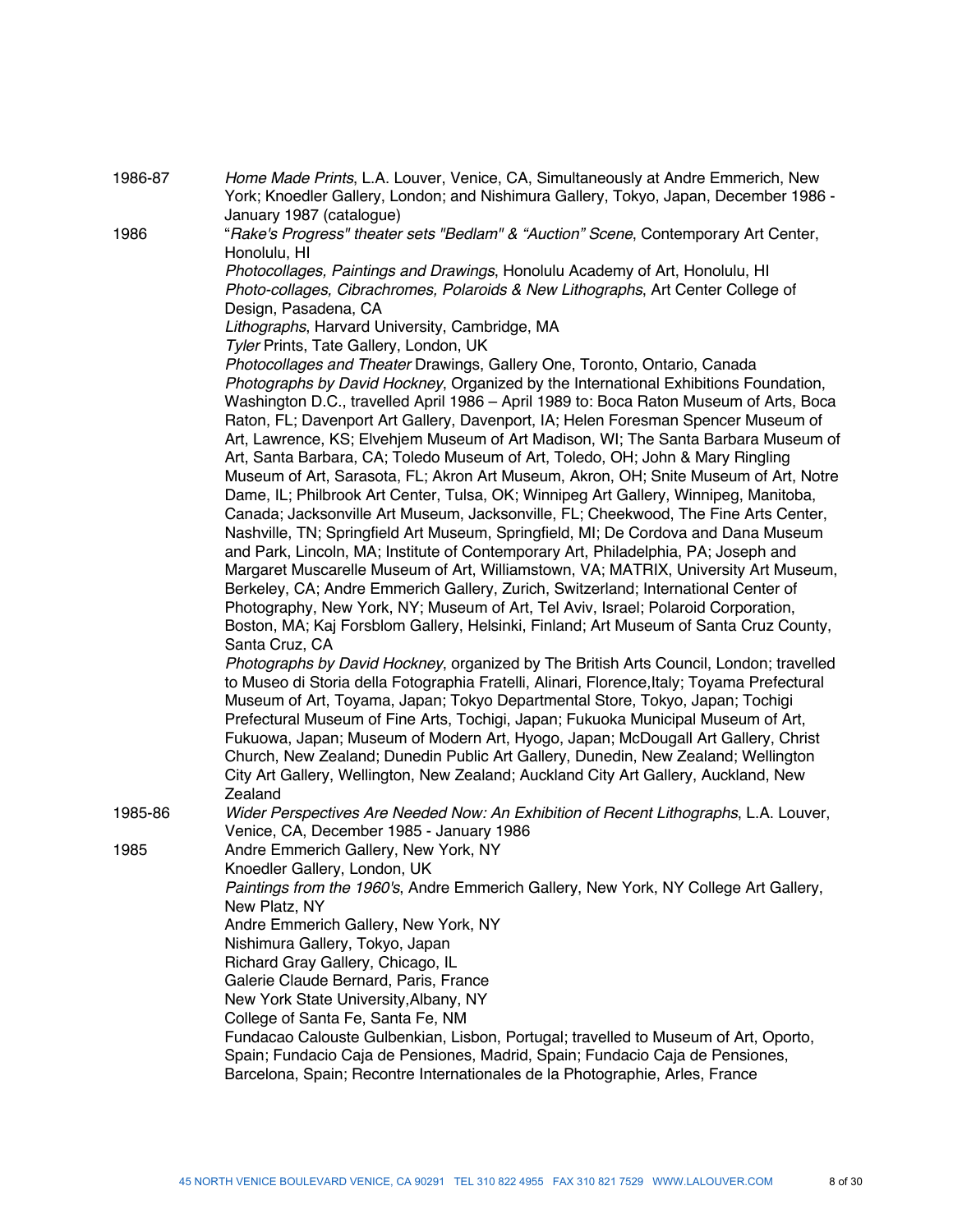| 1984 | Hockney Paints the Stage, Museo Tamayo, Mexico City, Mexico; travelled to Art Gallery<br>of Ontario, Toronto, Canada; Museum of Contemporary Art, Chicago, IL; Fort Worth Art<br>Museum, Fort Worth, TX; San Francisco Museum of Modern Art, San Francisco, CA;<br>Hayward Gallery, London, UK; Greg Kucera Gallery, Seattle, WA; Walker Art Center,<br>Minneapolis, MN<br>Milwaukee Art Museum, Milwaukee, WI<br>Art & Sport Gallery, Belgium<br>Bjorn Wetterling Gallery, Stockholm, Sweden<br>Knoedler Gallery, Zurich, Switzerland<br>Andre Emmerich Gallery, New York, NY<br>Jeffrey Fraenkel Gallery, San Francisco, CA<br>Greenberg Gallery, St. Louis, MO |
|------|-------------------------------------------------------------------------------------------------------------------------------------------------------------------------------------------------------------------------------------------------------------------------------------------------------------------------------------------------------------------------------------------------------------------------------------------------------------------------------------------------------------------------------------------------------------------------------------------------------------------------------------------------------------------|
|      | Milton Keynes Library, England<br>Richard Gray Gallery, Chicago, IL                                                                                                                                                                                                                                                                                                                                                                                                                                                                                                                                                                                               |
|      | Galerie Esperanze, Montreal, Canada                                                                                                                                                                                                                                                                                                                                                                                                                                                                                                                                                                                                                               |
| 1983 | Carpenter/Hochman, Dallas, TX<br>Andre Emmerich Gallery, New York, NY                                                                                                                                                                                                                                                                                                                                                                                                                                                                                                                                                                                             |
|      | Knoedler/Emmerich Gallery, Zurich, Switzerland                                                                                                                                                                                                                                                                                                                                                                                                                                                                                                                                                                                                                    |
|      | Richard Gray Gallery, Chicago, IL                                                                                                                                                                                                                                                                                                                                                                                                                                                                                                                                                                                                                                 |
|      | L.A. Louver, Venice, CA                                                                                                                                                                                                                                                                                                                                                                                                                                                                                                                                                                                                                                           |
|      | Knoedler/Kasmin Gallery, London, UK                                                                                                                                                                                                                                                                                                                                                                                                                                                                                                                                                                                                                               |
|      | Nishimura Gallery, Tokyo, Japan                                                                                                                                                                                                                                                                                                                                                                                                                                                                                                                                                                                                                                   |
|      | Bjorn Bengtsson, Sweden                                                                                                                                                                                                                                                                                                                                                                                                                                                                                                                                                                                                                                           |
|      | Hayward Art Gallery, London, UK                                                                                                                                                                                                                                                                                                                                                                                                                                                                                                                                                                                                                                   |
|      | Thomas Babeor Gallery, La Jolla, CA                                                                                                                                                                                                                                                                                                                                                                                                                                                                                                                                                                                                                               |
|      | William Beadleston, Inc. Fine Art, New York, NY                                                                                                                                                                                                                                                                                                                                                                                                                                                                                                                                                                                                                   |
| 1982 | Andre Emmerich Gallery, New York, NY                                                                                                                                                                                                                                                                                                                                                                                                                                                                                                                                                                                                                              |
|      | Christie's Contemporary Art, New York, NY                                                                                                                                                                                                                                                                                                                                                                                                                                                                                                                                                                                                                         |
|      | L.A. Louver, Venice, CA                                                                                                                                                                                                                                                                                                                                                                                                                                                                                                                                                                                                                                           |
|      | Centre Georges Pompidou, Paris, France                                                                                                                                                                                                                                                                                                                                                                                                                                                                                                                                                                                                                            |
|      | Knoedler/Kasmin Gallery, London, UK                                                                                                                                                                                                                                                                                                                                                                                                                                                                                                                                                                                                                               |
|      | Rex Irwin Gallery, Sydney, Australia                                                                                                                                                                                                                                                                                                                                                                                                                                                                                                                                                                                                                              |
|      | Susan Gersh Gallery, Los Angeles, CA                                                                                                                                                                                                                                                                                                                                                                                                                                                                                                                                                                                                                              |
| 1981 | New York Public Library, New York, NY                                                                                                                                                                                                                                                                                                                                                                                                                                                                                                                                                                                                                             |
|      | Andre Emmerich Gallery, New York, NY<br>Castelli Graphics, New York, NY                                                                                                                                                                                                                                                                                                                                                                                                                                                                                                                                                                                           |
|      | Riverside Studios, London, UK                                                                                                                                                                                                                                                                                                                                                                                                                                                                                                                                                                                                                                     |
|      | Galerie Claude Bernard, Paris, France                                                                                                                                                                                                                                                                                                                                                                                                                                                                                                                                                                                                                             |
|      | Knoedler/Kasmin Gallery, London, UK                                                                                                                                                                                                                                                                                                                                                                                                                                                                                                                                                                                                                               |
|      | Gallery at 24, Miami, FL                                                                                                                                                                                                                                                                                                                                                                                                                                                                                                                                                                                                                                          |
|      | Gallery at 24, Palm Beach, FL                                                                                                                                                                                                                                                                                                                                                                                                                                                                                                                                                                                                                                     |
|      | Galerie Herbert Meyer-Ellinger, Frankfurt                                                                                                                                                                                                                                                                                                                                                                                                                                                                                                                                                                                                                         |
| 1980 | Graves Art Gallery, Sheffield, UK                                                                                                                                                                                                                                                                                                                                                                                                                                                                                                                                                                                                                                 |
|      | Ashmolean Museum, Oxford, UK                                                                                                                                                                                                                                                                                                                                                                                                                                                                                                                                                                                                                                      |
|      | Laguna Beach Museum of Art, Laguna, CA                                                                                                                                                                                                                                                                                                                                                                                                                                                                                                                                                                                                                            |
|      | Andre Emmerich Gallery, New York, NY                                                                                                                                                                                                                                                                                                                                                                                                                                                                                                                                                                                                                              |
|      | Getler/Pall Gallery, New York, NY                                                                                                                                                                                                                                                                                                                                                                                                                                                                                                                                                                                                                                 |
|      | Petersburg Press, New York, NY                                                                                                                                                                                                                                                                                                                                                                                                                                                                                                                                                                                                                                    |
|      | Albert White Gallery, Toronto, Canada                                                                                                                                                                                                                                                                                                                                                                                                                                                                                                                                                                                                                             |
|      | Knoedler/Kasmin Gallery, London, UK                                                                                                                                                                                                                                                                                                                                                                                                                                                                                                                                                                                                                               |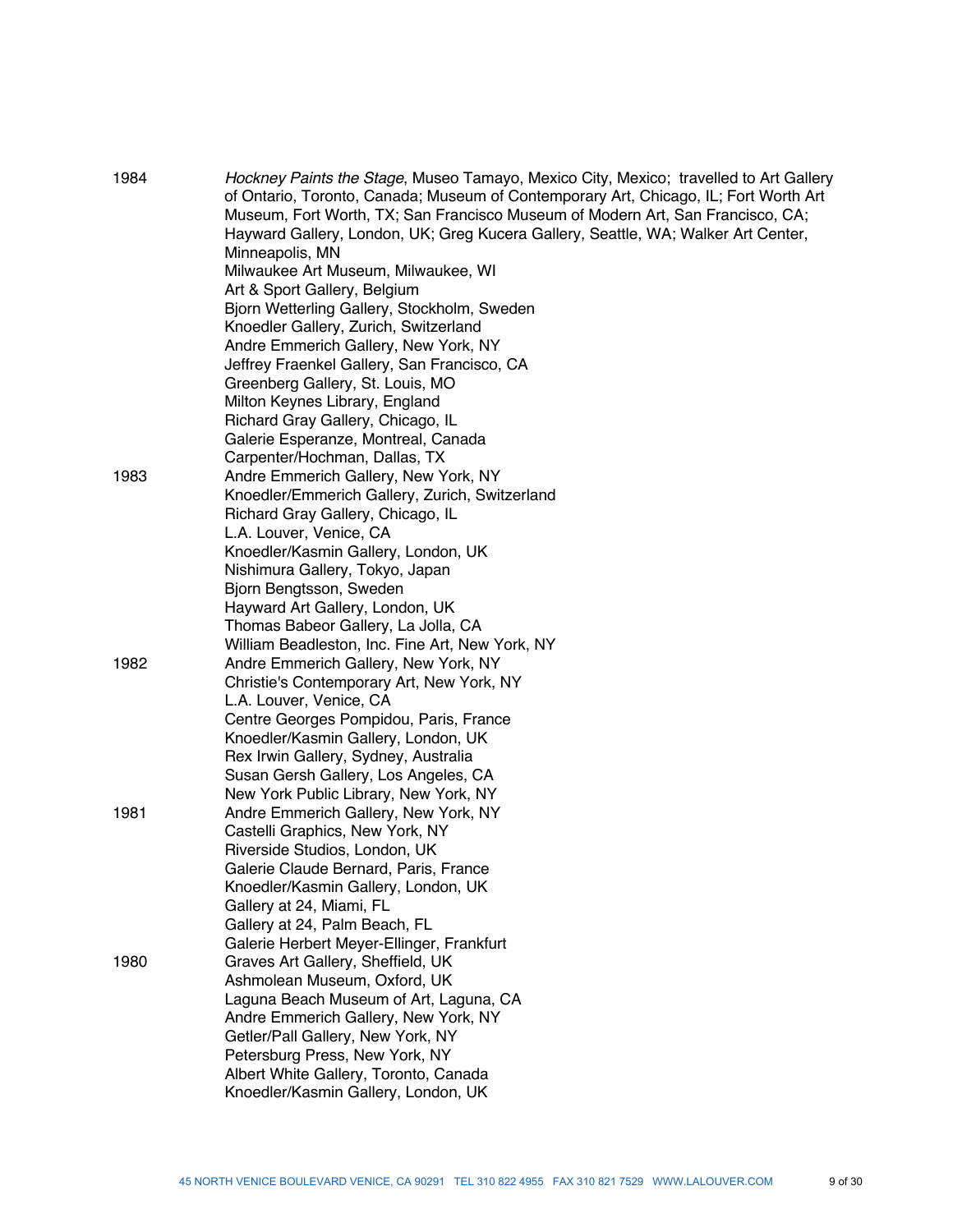| 1979    | Museum of Modern Art, New York, NY<br>M.H. De Young Memorial Museum, San Francisco, CA<br>Frances Aronson Gallery Ltd., Atlanta, GA                                                                                                                                                                                                                  |
|---------|------------------------------------------------------------------------------------------------------------------------------------------------------------------------------------------------------------------------------------------------------------------------------------------------------------------------------------------------------|
| 1978-80 | Bradford Art Galleries and Museum, Bradford, UK<br>David Hockney: Travels with Pen, Pencil and Ink, Yale Center for British Art, New Haven,<br>CT; traveled to Minneapolis Institute of Arts, Minneapolis, MN; Cranbrook Academy of                                                                                                                  |
|         | Art, Bloomfield Hills, MI; Nelson- Atkins Museum of Fine Arts, Kansas City, MO;<br>Hirshhorn Museum and Sculpture Garden, Washington D.C.; Art Gallery of Ontario,<br>Toronto, Canada; Toledo Museum of Art, Toledo, OH; Fine Arts Museum of San<br>Francisco, CA; Denver Art Museum, Denver, CO; Grey Art Gallery and Study Center,<br>New York, NY |
| 1978    | Gallery at 24, Miami, FL<br>David Hockney: Drawings and Prints, Waddington Galleries, Toronto, Canada; travelled<br>to Albertina, Vienna; Tiroler Landesmuseum, Ferdinandeum; Galerie Bloch, Innsbruck;<br>Kulturhaus der Stadt Graz, Graz; Kunstlerhaus Salzburg, Salzburger Kunstverein; L.A.                                                      |
| 1977    | Louver, Venice, CA<br>Paintings and Drawings 1961-1975, Galerie Neuendorf, Hamburg, Germany                                                                                                                                                                                                                                                          |
|         | Andre Emmerich Gallery, New York, NY                                                                                                                                                                                                                                                                                                                 |
|         | Dorothy Rosenthal Gallery, Chicago, IL                                                                                                                                                                                                                                                                                                               |
| 1976    | Sonnabend Gallery, New York, NY                                                                                                                                                                                                                                                                                                                      |
|         | Nicholas Wilder Gallery, Los Angeles, CA                                                                                                                                                                                                                                                                                                             |
|         | Andre Emmerich Gallery, New York, NY                                                                                                                                                                                                                                                                                                                 |
| 1974    | Garage Art, London, UK                                                                                                                                                                                                                                                                                                                               |
|         | Musee des Arts Decoratifs/Palais du Louvre, Paris, France                                                                                                                                                                                                                                                                                            |
| 1973    | Holbourne Museum, Bath, UK                                                                                                                                                                                                                                                                                                                           |
|         | Andre Emmerich Gallery, New York,                                                                                                                                                                                                                                                                                                                    |
| 1972    | Andre Emmerich Gallery, New York, NY                                                                                                                                                                                                                                                                                                                 |
|         | Kasmin Gallery, London, UK                                                                                                                                                                                                                                                                                                                           |
| 1971    | Kunsthalle Bielefeld, W. Germany                                                                                                                                                                                                                                                                                                                     |
| 1970    | Lane Gallery, Bradford, UK                                                                                                                                                                                                                                                                                                                           |
|         | Whitechapel Gallery, London, UK (travelled)                                                                                                                                                                                                                                                                                                          |
|         | Kasmin Gallery, London, UK                                                                                                                                                                                                                                                                                                                           |
|         | Andre Emmerich Gallery, New York, NY                                                                                                                                                                                                                                                                                                                 |
|         | Galerie Springer, Berlin, W. Germany                                                                                                                                                                                                                                                                                                                 |
|         | Kestner-Gesellschaft, Hannover, W. Germany                                                                                                                                                                                                                                                                                                           |
| 1969    | Paintings and Prints by David Hockney, Whitworth Art Gallery, Manchester, UK                                                                                                                                                                                                                                                                         |
|         | Andre Emmerich Gallery, New York, NY                                                                                                                                                                                                                                                                                                                 |
|         | Recent Etchings, Kasmin Gallery, London, UK                                                                                                                                                                                                                                                                                                          |
| 1968    | Kasmin Gallery, London, UK                                                                                                                                                                                                                                                                                                                           |
|         | Galerie Mikro, Berlin, W. Germany Museum of Modern Art, New York, NY                                                                                                                                                                                                                                                                                 |
| 1967    | Landau-Alan Gallery, New York, NY                                                                                                                                                                                                                                                                                                                    |
| 1966    | Stedelijk Museum, Amsterdam, Holland                                                                                                                                                                                                                                                                                                                 |
|         | Drawings for Ubu Roi and Cavafy Etchings, Kasmin Gallery, London, UK                                                                                                                                                                                                                                                                                 |
|         | Palais des Beaux-Arts, Brussels, Belgium                                                                                                                                                                                                                                                                                                             |
|         | Studio Marconi, Milan, Italy                                                                                                                                                                                                                                                                                                                         |
|         | Galleria dell'Ariete, Milan, Italy                                                                                                                                                                                                                                                                                                                   |
| 1965    | Pictures with Frames and Still Life Pictures, Kasmin Gallery, London, UK                                                                                                                                                                                                                                                                             |
| 1964    | The Alan Gallery, New York, NY                                                                                                                                                                                                                                                                                                                       |
|         | The Rake's Progress, The Museum of Modern Art, New York, NY                                                                                                                                                                                                                                                                                          |
| 1963    | Painting with People In, Kasmin Gallery, London, UK                                                                                                                                                                                                                                                                                                  |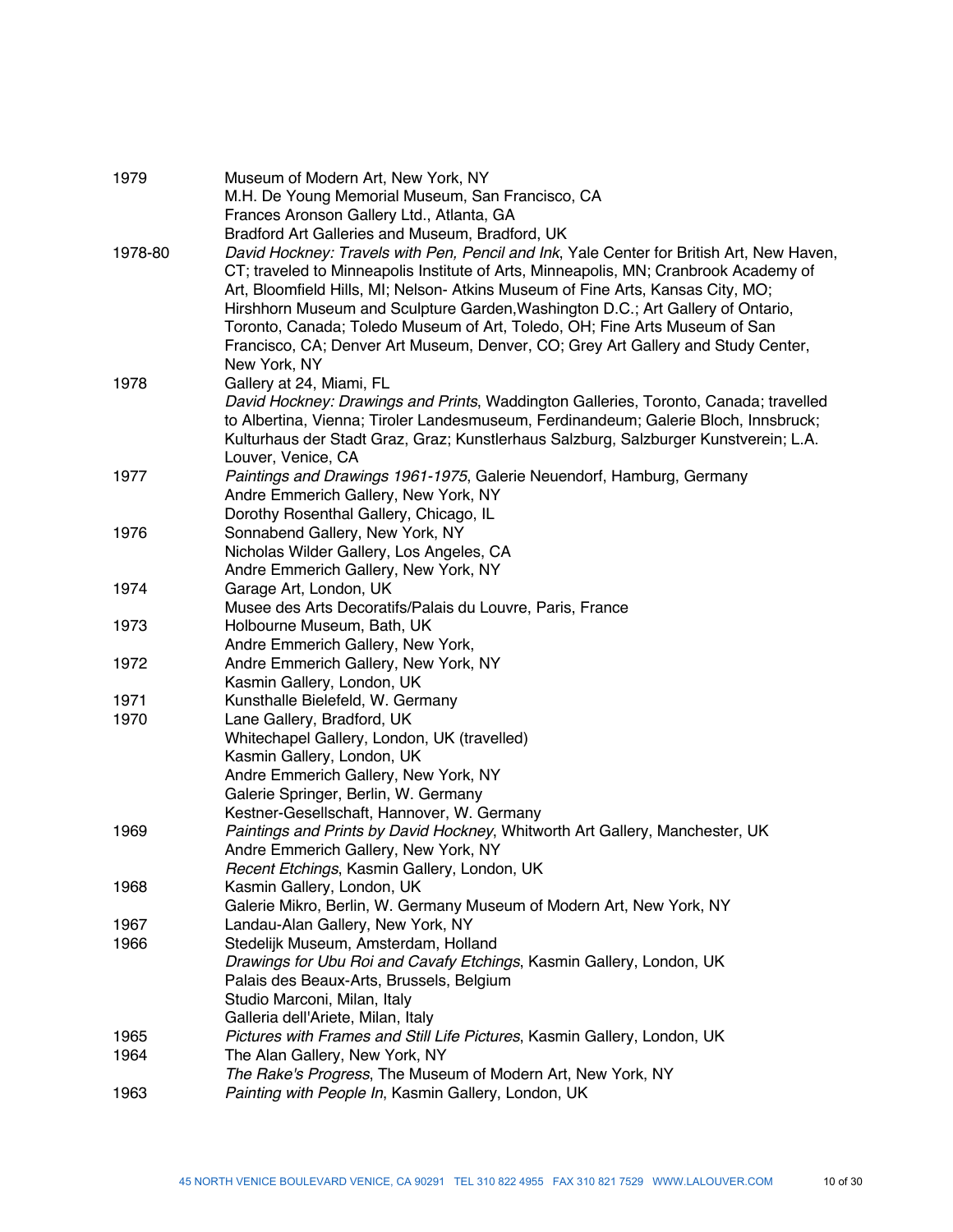*The Rake's Progress and Other Etchings*, Print Center (Editions Alecto Gallery), London, UK

City Art Gallery, Bradford, UK

#### **Selected Group Exhibitions**

| 2022    | Unnatural Nature: Post-Pop Landscapes, Acquavella Galleries, Palm Beach, FL, 15 April<br>- 25 May 2022; traveled to Acquavella Galleries, New York, NY, 21 April - 10 June 2022<br>Reframed: The Woman in the Window, Dulwich Picture Gallery, London, UK, 4 May - 4<br>September 2022 (catalogue) |
|---------|----------------------------------------------------------------------------------------------------------------------------------------------------------------------------------------------------------------------------------------------------------------------------------------------------|
|         | I Am Here: Home Movies and Everyday Masterpieces, Art Gallery of Ontario, Toronto, 13<br>April - 14 August 2022                                                                                                                                                                                    |
|         | Shakespeare to Winehouse: Icons from the National Portrait Gallery, London, National<br>Portrait Gallery, Canberra, 12 March - 17 July 2022                                                                                                                                                        |
|         | Postwar Modern: New Art in Britain 1945-1965, Barbican Centre, London, UK, 3 March -<br>26 June 2022                                                                                                                                                                                               |
|         | Hockney, Holmwood and Nash: Paintings, drawings and sculptures, Annely Juda Fine<br>Art, London, UK, 7 January - 26 March 2022                                                                                                                                                                     |
| 2021-22 | Love Stories from the National Portrait Gallery, London, Worcester Art Museum,                                                                                                                                                                                                                     |
|         | Worcester, MA, 13 November 2021 - 13 March 2022                                                                                                                                                                                                                                                    |
|         | Hockney to Himid: 60 Years of British Printmaking, Pallant House Gallery, Chichester,<br>UK, 13 November - 24 April 2022                                                                                                                                                                           |
|         | Art of Illusion: Photography and Perceptual Play, The Nelson-Atkins Museum of Art,<br>Kansas City, MO, 22 October 2021 - 25 April 2022                                                                                                                                                             |
|         | Pushing Paper: Contemporary Drawing from 1970 to Now, (co-curated with the British<br>Museum), Cooper Gallery, Barnsley, UK, 2 October 2021 - 5 February 2022                                                                                                                                      |
|         | On the Edge: Los Angeles Art 1970s - 1990s From the Joan and Jack Quinn Family<br>Collection, Bakersfield Museum of Art, Bakersfield, CA, 30 September 2021 - 2 April                                                                                                                              |
|         | 2022                                                                                                                                                                                                                                                                                               |
| 2021    | Face Value: Portraits from Celebrated British artists, The Burton at Bideford, Bideford,<br>UK, 13 July - 26 September 2021                                                                                                                                                                        |
|         | London Calling: British Art Today; from David Hockney to Idris Khan, Funadacio<br>Bancaixa, Valencia, Spain, 17 June - 17 October 2021                                                                                                                                                             |
| 2020-21 | 45 at 45: L.A. Louver Celebrates 45 Years with 45 Artists, L.A. Louver, Venice, CA, 20<br>October 2020 - 16 January 2021                                                                                                                                                                           |
|         | Hockney to Warhol: Contemporary Drawings from the Collection, McNay Art Museum,<br>San Antonio, TX, 27 August 2020 - 3 January 2021                                                                                                                                                                |
| 2020    | Art After Stonewall, 1969-1989, Columbus Museum of Art, Columbus, OH, 6 March - 4<br>October 2020                                                                                                                                                                                                  |
|         | Mr. Brainwash and Kitzbuehel Winter Crossover, Galerie Frank Fluegel, Kitzbuehel,                                                                                                                                                                                                                  |
| 2019-21 | Austria, 14 January - 31 March 2020.<br>Picasso to Hockney: Modern Art on Stage, McNay Art Museum, San Antonio, TX, 17                                                                                                                                                                             |
|         | October - 29 December 2019; traveled to Museum of Fine Arts, St. Petersburg, FL, 25<br>January - 10 May 2020; Dayton Art Institute, Dayton, OH, 17 October 2020 - 17 January<br>2021; Telfair Academy, Savannah, GA, 19 February - 31 May 2021                                                     |
| 2019    | Made in California: Art + Photographic Portraits of Artists by Shimabukuro, Robert and                                                                                                                                                                                                             |
|         | Frances Fullerton Museum of Art (RAFFMA), University of California, San Bernardino,                                                                                                                                                                                                                |
| 2018-19 | San Bernardino, CA, 5 October - 7 December 2019<br>50 Years, 50 Artists, Annely Juda Fine Art, London UK, 8 November 2018-26 January                                                                                                                                                               |
|         | 2019                                                                                                                                                                                                                                                                                               |
| 2018    | Evolver, L.A. Louver, Venice, CA, 20 June - 17 Aug 2018                                                                                                                                                                                                                                            |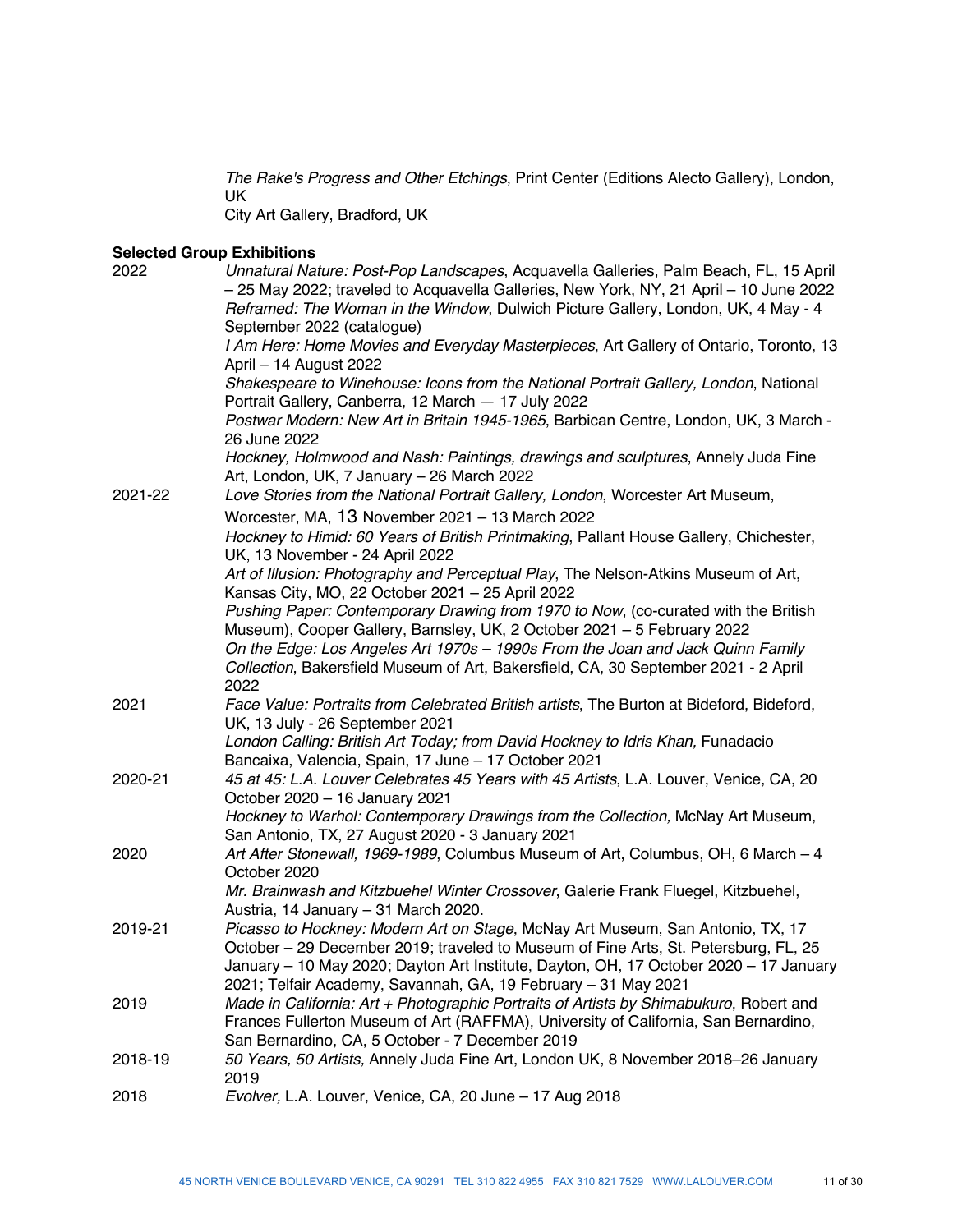| 2015-16   | Showing Off: Recent Acquisitions, Denver Art Museum, CO, 17 May 2015 - 3 January<br>2016                                                                                                                                                                                                                                                                 |
|-----------|----------------------------------------------------------------------------------------------------------------------------------------------------------------------------------------------------------------------------------------------------------------------------------------------------------------------------------------------------------|
| 2015      | Picasso Mania, Grand Palais, Paris, France, 7 October 2015 - 29 February<br>Drawing On: The Ingram Collection of Modern British and Contemporary Art, Royal West<br>of England Academy, Bristol, UK, 21 March - 7 June 2015                                                                                                                              |
|           | 75 Gifts for 75 Years, Walker Art Center, Minneapolis, MN, 5 February - 2 August 2015<br>Self: Image and Identity, Turner Contemporary, Margate, UK, 24 January - 10 May 2015<br>International Pop, curated by Darsie Alexander with Bartholomew Ryan, Walker Art<br>Center, Minneapolis, MN, 11 April - 6 September 2015; travelled to Dallas Museum of |
|           | Art, Dallas, TX; Philadelphia Museum of Art, Philadelphia, PA (catalogue)<br>Picasso in Contemporary Art, Deichtorahallen, Hamburg, Germany, 3 April - 12 July<br>2015                                                                                                                                                                                   |
| 2014-2015 | Bare Life: Bacon, Freud, Hockney and others. London artists working from life 1950-<br>1980, LWL Museum für Kunst und Kultur, Munster, Germany, 8 November 2014 - 22<br>February 2015                                                                                                                                                                    |
|           | Pop to Popism, Art Gallery of New South Wales, Sydney, Australia, 1 November 2014 -<br>1 March 2015                                                                                                                                                                                                                                                      |
| 2014      | California Dreamin: Thirty Years of Collecting, Palm Springs Art Museum, Palm Springs,<br>CA, 8 March - 31 July 2014                                                                                                                                                                                                                                     |
|           | Classical Values: Modern and Contemporary Drawings, Leslie Sacks Fine Art, Los<br>Angeles, CA, 12 July - 30 August 2014                                                                                                                                                                                                                                  |
|           | Summer Selection: Group Exhibition, Leslie Sacks Contemporary, Santa Monica, CA<br>Spring Masters 2014, Waterhouse & Dodd / Park Avenue Armory, New York, 1 May - 4<br>May 2014                                                                                                                                                                          |
|           | Permanency, Leslie + Lohman Museum of Gay and Lesbian Art, Soho, New York, NY 14<br>August - 28 September 2014                                                                                                                                                                                                                                           |
| 2013      | And Again, Sims Reed Gallery, 3 July - 26 July 2013                                                                                                                                                                                                                                                                                                      |
|           | Celebrating Two Decades: The Peggy and Eric Lieber Collection and Other Gifts,<br>Frederick R. Weisman Museum of Art, Center for the Arts, Pepperdine University, Malibu,<br>CA, 11 May - 4 August 2013                                                                                                                                                  |
|           | The Polaroid Years: Instant Photography and Experimentation, surveying four decades of<br>Polaroid's influence in fine art photography, The Frances Lehman Loeb Art Center,<br>Poughkeepsie, NY, 12 April - 30 June 2013; travelled to Mary & Leigh Block Museum of<br>Art, Northwestern University, IL                                                  |
| 2012      | Hockney and Hogarth: Selections from the CU Art Museum's Collection of British Art, CU<br>Art Museum, University of Colorado, Boulder, CO, 7 September - 28 October 2012<br>Picasso and Modern British Art, Tate Britain, UK 15 February - 15 July 2012<br>Backyard Oasis: The Swimming Pool in Southern California Photography, 1945 - 1982,            |
| 2011-2012 | Palm Springs Art Museum, Palm Springs, CA, 21 January - 26 May 2012<br>Multiplicity, Smithsonian American Art Museum, Washington, DC, 11 November 2011 -<br>11 March 2012                                                                                                                                                                                |
|           | Proof: The Rise of Printmaking in Southern California, Norton Simon Museum,<br>Pasadena, CA, 1 October 2011 - 2 April 2012                                                                                                                                                                                                                               |
|           | Crosscurrents in L.A. Paintings and Sculpture 1950-1970, J. Paul Getty Museum, Los<br>Angeles, CA, 1 October 2011 - 5 February 2012                                                                                                                                                                                                                      |
|           | Greetings from L.A.: Artists and Publics 1945 - 1980, The Getty Research Institute, Los<br>Angeles, CA, 1 October 2011 - 12 February 2012; travelled to Martin-Gropius Bau,<br>Berlin, Germany                                                                                                                                                           |
|           | The Mystery of Appearance: Conversations between ten British post-war painters,<br>Haunch of Venison, London, UK 7 December 2011 - 18 February 2012                                                                                                                                                                                                      |
| 2011      | Loose Cannon, L.A. Louver, Venice, CA, 13 October - 12 November 2011                                                                                                                                                                                                                                                                                     |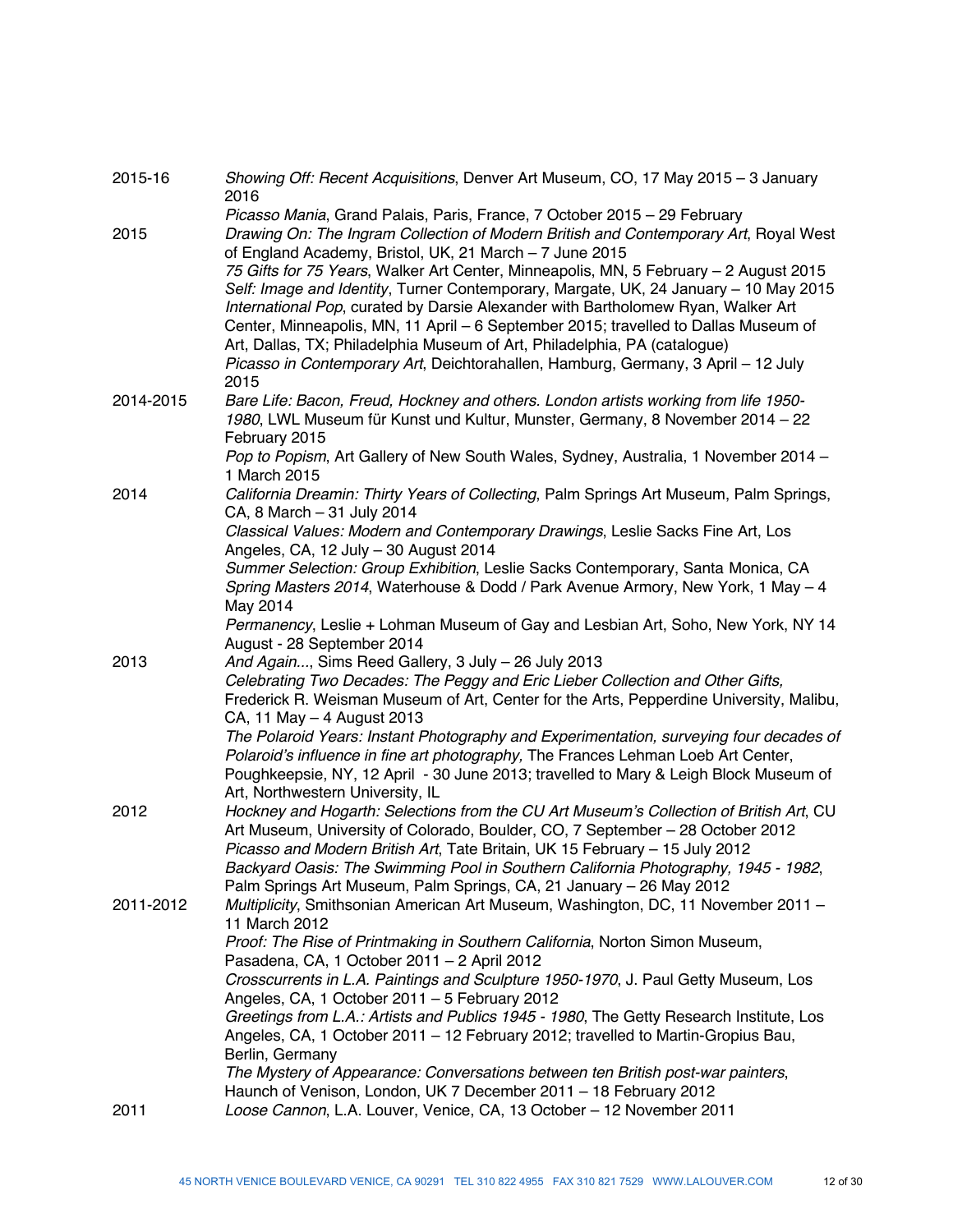| 2008      | The Painting of Modern Life, Castello di Rivoli, Turin, Italy, 21 January - 13 April 2008<br>Some Paintings: The 2007 LA Weekly Annual Biennial, Curated by<br>Doug Harvey, Track 16 Gallery, Santa Monica, CA, 12 January -<br>16 February 2008 |
|-----------|--------------------------------------------------------------------------------------------------------------------------------------------------------------------------------------------------------------------------------------------------|
| 2007-2008 | Contemporary+Cutting Edge: Pleasures of Collecting, Part III,                                                                                                                                                                                    |
|           | Bruce Museum, Greenwich, CT, 28 September 2007 - 6 January 2008                                                                                                                                                                                  |
|           | Pop Art Portraits, National Portrait Gallery, London, UK, 11 October 2007 - 20 January                                                                                                                                                           |
|           | 2008                                                                                                                                                                                                                                             |
| 2007      | The Eclectic Eye: Selections of Fantasy and Illusion from The Frederick R. Weisman Art                                                                                                                                                           |
|           |                                                                                                                                                                                                                                                  |
|           | Foundation, Los Angeles, CA., 13 January - 8 April 2007                                                                                                                                                                                          |
|           | The Mirror & The Mask, Museo Thyssen-Bornemisza, Madrid,                                                                                                                                                                                         |
|           | Spain, 6 February - 20 May 2007; travelled to Kimbell Art Museum, Fort Worth, TX                                                                                                                                                                 |
|           | Opulence & Anxiety: Landscape Paintings from The Royal Academy of Arts, Compton                                                                                                                                                                  |
|           | Verney, Warwickshire, UK, 24 March - 10 June 2007                                                                                                                                                                                                |
|           | Bacon-Hamilton-Hockney, Galerie Lelong, Paris, France, April 5 - 18 2007                                                                                                                                                                         |
|           | Dialogues & Attitudes, Ludwig Museum, Budapest, 26 April - 10 June 2007                                                                                                                                                                          |
|           | Annely Juda: A Celebration, Annely Juda Fine Art, London, UK, 24 May - 28 July 2007                                                                                                                                                              |
|           | How to Improve the World, Birmingham Museum & Art                                                                                                                                                                                                |
|           | Gallery, Birmingham, UK, 26 May - 2 September 2007                                                                                                                                                                                               |
|           | Darling, Take Fountain, Kalfayan Galleries, Athens, Greece,                                                                                                                                                                                      |
|           | 31 May - 29 September 2007                                                                                                                                                                                                                       |
|           | The Naked Portrait: 1900 To 2007, Scottish National Portrait Gallery, Edinburgh,                                                                                                                                                                 |
|           | Scotland, 6 June - 2 September 2007; travelled to Compton Verney, Warwickshire, UK,                                                                                                                                                              |
|           | 29 September - 9 December 2007                                                                                                                                                                                                                   |
|           | Summer Exhibition 2007, Royal Academy of Arts, London, UK, 11 June - 19 August<br>2007                                                                                                                                                           |
|           | The Eclectic Eye: Pop And Illusion - Selections From The Frederick R. Weisman Art                                                                                                                                                                |
|           | Foundation, Colorado Springs Fine Arts Center Inaugural Exhibition, Colorado Springs,                                                                                                                                                            |
|           | CO, 4 August - 28 October 28, 2007                                                                                                                                                                                                               |
|           | Made In California: Contemporary California Art from The Frederick R. Weisman Art                                                                                                                                                                |
|           | Foundation 15th Anniversary Celebration, Frederick R. Weisman Museum Of Art,                                                                                                                                                                     |
|           | Pepperdine University, Malibu, CA, 25 August - 16 December 2007                                                                                                                                                                                  |
|           | The Painting of Modern Life, Hayward Gallery, London, UK, 4 October - 30 December                                                                                                                                                                |
|           | 2007; travelled to Castello Di Rivoli, Turin, Italy, 21 January - 13 April 2008                                                                                                                                                                  |
|           | The Garden in Art Since 1900, Kunsthalle Emden, Emden, Germany, 2 December 2007                                                                                                                                                                  |
|           | $-30$ March 2008                                                                                                                                                                                                                                 |
| 2006-2007 | Yosemite: Art of An American Icon, Autry Museum, Los Angeles, CA, 6 November 2006                                                                                                                                                                |
|           | - 22 April 2007; travelled to Oakland Museum of California, Oakland, CA; Nevada                                                                                                                                                                  |
|           | Museum of Art, Reno, NV; Eiteljorg Museum of American Indians And Western Art,                                                                                                                                                                   |
|           | Indiannapolis, IN                                                                                                                                                                                                                                |
| 2006      | Pop Portfolios, Alan Cristea Gallery, London, UK                                                                                                                                                                                                 |
|           | Variations On A Theme: American Prints From Pop Art To                                                                                                                                                                                           |
|           | Minimalism, USC Fisher Gallery, Los Angeles, CA, 15 February -                                                                                                                                                                                   |
|           | 15 April 2006                                                                                                                                                                                                                                    |
|           | Los Angeles 1955-1985, Centre Georges Pompidou, Paris, France 8 March - 17 July                                                                                                                                                                  |
|           | 2006 (catalogue)                                                                                                                                                                                                                                 |
|           | Icons And Idols: Commissioning Contemporary Portraits,                                                                                                                                                                                           |
|           | National Gallery, London, UK, 13 March - 18 June 2006                                                                                                                                                                                            |
|           | British Art: A Post-War Selection, Thomas Gibson Fine Art Ltd.,                                                                                                                                                                                  |
|           | London, UK, 24 April - 22 May 2006                                                                                                                                                                                                               |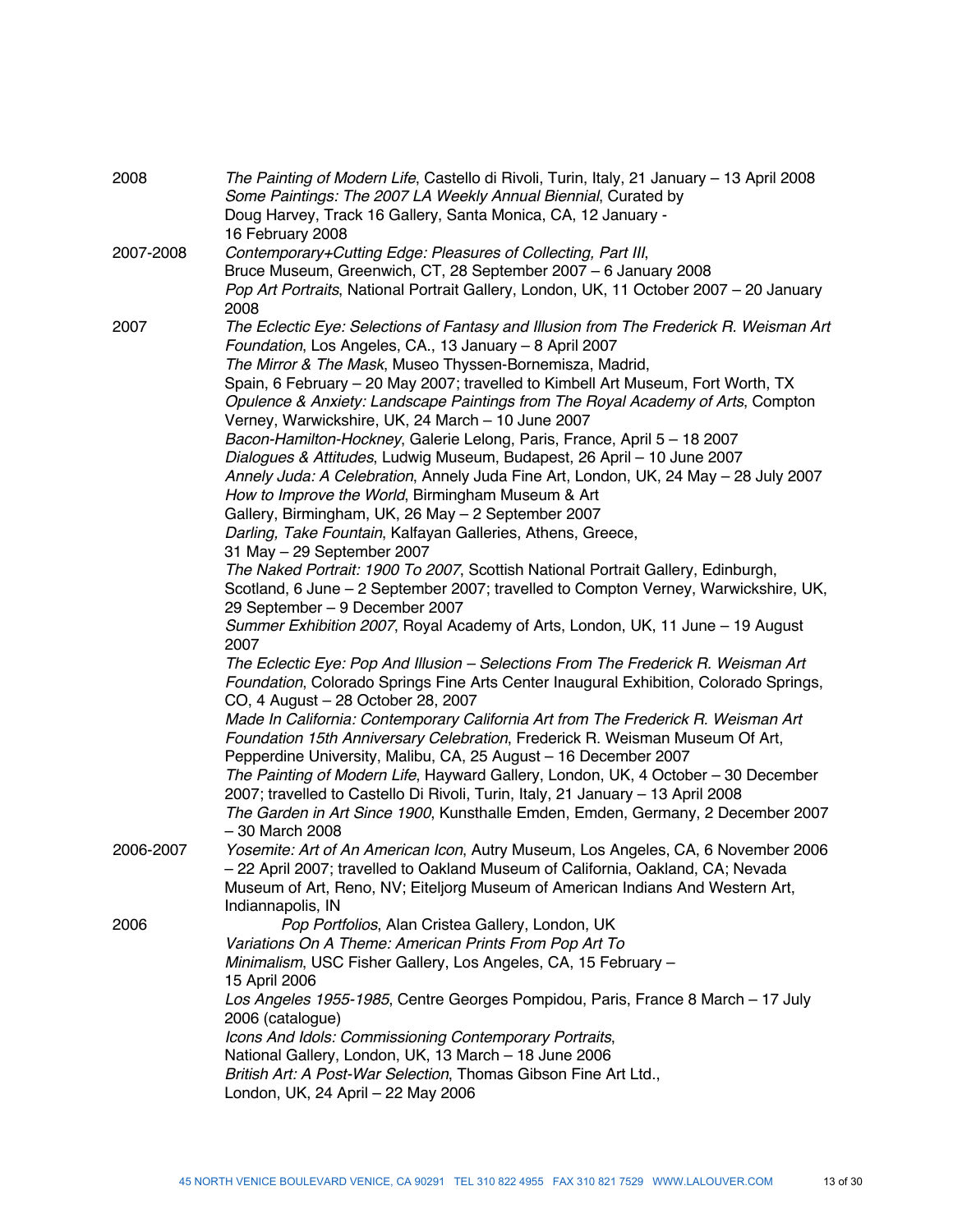|           | Homage To Chillida, Guggenheim, Bilbao, Spain, May 2006<br>Photos And Phantasy: Selections from The Frederick R. Weisman<br>Art Foundation, Los Angeles, CA, 16 September - 10 December 2006<br>Studio Access: The Photographs Of Leo Holub, Thomas Welton<br>Stanford Art Gallery, Stanford University, CA 26 September - 29 October, 2006<br>Matisse To Freud: A Critic's Choice: The Alexander Walker<br>Bequest, A Hayward Gallery Touring/British Museum<br>Partnership, London, UK; travelled to Usher Gallery,<br>Lincoln, UK; New Walk Museum and Art Gallery, Leicester, UK; Harewood House Trust, |
|-----------|-------------------------------------------------------------------------------------------------------------------------------------------------------------------------------------------------------------------------------------------------------------------------------------------------------------------------------------------------------------------------------------------------------------------------------------------------------------------------------------------------------------------------------------------------------------------------------------------------------------|
| 2005      | Harewood, Yorkshire, UK; Shipley Art Gallery, Gateshead, UK<br>A Very Personal Collection, Bruce Museum of Arts and Science,<br>Greenwich, CT, 12 February - 27 March 2005 (catalogue)<br>Flower Mythos, from Van Gogh to Jeff Koons, Foundation<br>Beyeler, Basel, Switzerland, 13 February - 22 May 2005<br>(catalogue)                                                                                                                                                                                                                                                                                   |
|           | Drawing From The Modern, 1945-1975, The Museum of Modern Art, New York, NY, 30<br>March $-29$ August 2005                                                                                                                                                                                                                                                                                                                                                                                                                                                                                                   |
|           | Art Struck: The William D. Merwin Collection, St. Louis<br>University Museum of Art, St. Louis, MO 8 April - 17 July 2005<br>Royal Academy of Arts Summer Exhibition 2005, Royal Academy                                                                                                                                                                                                                                                                                                                                                                                                                    |
|           | of Art, London, UK, 7 June - 15 August 2005<br>Celebracion Del Arte, Medio Siglo De La Fundacion Juan March,<br>Madrid, Spain, 7 October 2005 - 15 January 2006 (catalogue)<br>British Art And The Sixties: From Tate Britain, National<br>Gallery of Victoria, Melbourne, Australia 28 October 2005 -<br>5 February 2006                                                                                                                                                                                                                                                                                   |
|           | Series Of 'Collection + A: Literature, Tokushima Modern Art<br>The Flower As Image, Louisiana Museum of Modern Art,<br>Humlebaek, Denmark, 10 September - 16 January 2005 (catalogue)                                                                                                                                                                                                                                                                                                                                                                                                                       |
| 2004-2005 | Desde El Reino Unido: David Hockney/Tracey Emin, Museo<br>Nacional De Bellas Artes, Santiago, Chile, 17 November 2004 - February 2005<br>(catalogue)                                                                                                                                                                                                                                                                                                                                                                                                                                                        |
| 2004      | Modernism In American Contemporay Arts, Hokkaido Obihiro<br>Museum, Japan, 6 February - 24 March 2004<br>Roma London Paris, Galleria II Ponte Firenza, Florence, Italy,                                                                                                                                                                                                                                                                                                                                                                                                                                     |
|           | 14 February - 18 April 2004<br>Determined Pursuit: Highlights from the Longstaaffe<br>Collection, Vancouver Art Gallery, Vancouver, B.C., 28 February<br>- 16 May 2004                                                                                                                                                                                                                                                                                                                                                                                                                                      |
|           | Whitney Biennial, Whitney Museum of American Art, New York, NY<br>11 March - 30 May 2004 (catalogue)<br>Gems of Twentieth Century Printmaking: From Picasso and                                                                                                                                                                                                                                                                                                                                                                                                                                             |
|           | Matisse to Warhol, Gunma Museum of Art, Gunma, Japan, 17 April - 13 June 2004<br>Pop Art U.K.: British Pop Art, 156-1972, Galleria Civica Di<br>Modena, Italy 18 April - 4 July 2004 (catalogue)<br>Royal Academy of Arts Summer Exhibition 2004", Royal Academy                                                                                                                                                                                                                                                                                                                                            |
|           | of Art, London, England, June 8 - August 16, 2004<br>Variations On A Theme: American Prints from Pop Art to<br>Minimalism, Fresno Metropolitan Museum, Fresno, CA 26 June -<br>26 September 2004                                                                                                                                                                                                                                                                                                                                                                                                            |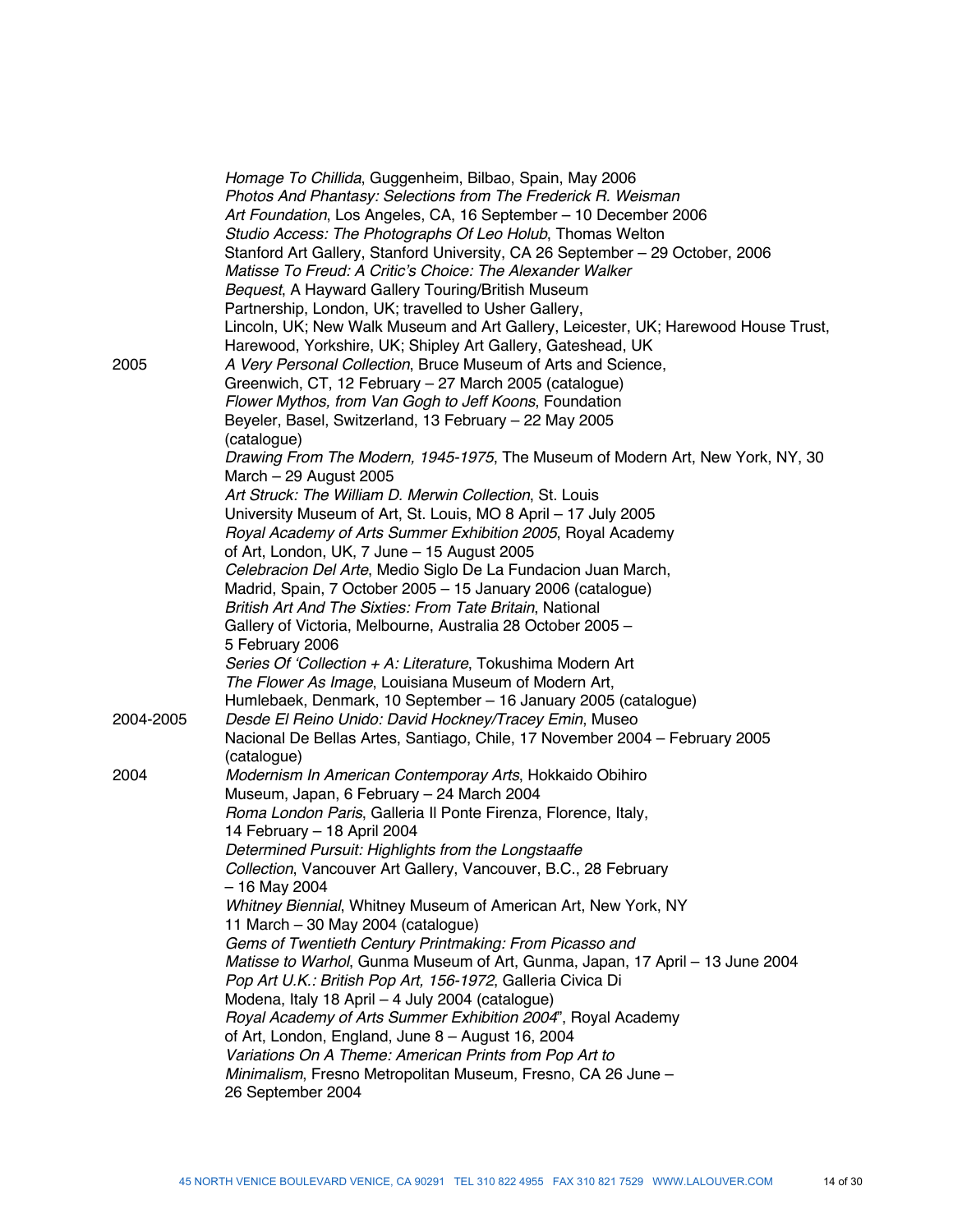|      | Art & The Sixties: This Was Tomorrow, Tate Britain, London,                                                                                       |
|------|---------------------------------------------------------------------------------------------------------------------------------------------------|
|      | England. 30 June - 3 October 2004; travelled to Birmingham                                                                                        |
|      | Museum and Art Gallery, Birmingham, UK (catalogue)                                                                                                |
|      | Water Level of Image: Transformation And Reflection Of                                                                                            |
|      | Narcissus, Toyota Municipal Museum Of Art, 6 July - 5 September<br>2004                                                                           |
|      | Co-Conspirators: Artist and Collector, The Collection Of James                                                                                    |
|      | Cottrell and Joseph Lovett, Orland Museum Of Art, Orlando, FI                                                                                     |
|      | 24 July - 31 October 2004 (catalogue)                                                                                                             |
|      | The Not-So-Sill Life: A Century of California Painting and Sculpture, San Jose Museum of<br>Art, San Jose, CA, 22 November - 15 February 2004     |
| 2003 | Pasadena Museum of California Art, Pasadena, CA, 6 March - 27 June 2003                                                                           |
| 2002 | 3 Decades / 3 Printmakers. David Hockney: Illustrations for 14 Poems by C.P. Cavafy,<br>Greg Kucera Gallery, Seattle, WA, December 3 - 28 2002    |
|      | Summer 2002, L.A. Louver, Venice, CA, Aug. 1 - 31 2002                                                                                            |
|      | Drawings, Hunsaker/Schlesinger Fine Arts, Santa Monica, CA 16 February - 30 March<br>2002                                                         |
|      | Head On: Art with the Brain in Mind, The Science Museum,                                                                                          |
|      | London, UK, 15 March - 28 July 2002                                                                                                               |
| 2001 | La Natura della Natura Morta Da Manet ai Nostri Giorni, Galleria d'Art Moderna Bologna,<br>November 30                                            |
|      | 20th Century Prints, Alan Cristea Gallery, London, UK, 11 September - 6 October 2001                                                              |
|      | Les Années Pop 1956-1968, Centre Pompidou, Paris, France, 15 March - 18 June                                                                      |
|      | 2001 (catalogue)                                                                                                                                  |
| 2000 | Hockney and Matisse: Works on Paper, Bobbie Greenfield Gallery, Santa Monica, CA, 18<br>November - 12 January 2001                                |
|      | Encounters: New Art from the Old, National Gallery, London, UK, 14 June - 17                                                                      |
|      | September 2000                                                                                                                                    |
|      | Hommage a Van Gogh - Art Contemporain Pour Vincent Van Gogh, Mitaka City Gallery                                                                  |
|      | of Art, Tokyo, Japan, 8 January - 13 February, 2000; traveled to Ashiya City Museum of                                                            |
|      | Art and History, Hyogo, Japan, 19 February - 26 March 26 2000                                                                                     |
|      | The British Show 5, Organized by the Hayward Gallery, London, UK; travelled to eight                                                              |
|      | galleries throughout the area from 7 April 2000 - 29 January 2001                                                                                 |
|      | Silent Things, Secret Things, The Albuquerque Museum, Albuquerque, NM, 19                                                                         |
|      | September 1999 - 2 January 2000                                                                                                                   |
|      | Points of Departure: Drawings from the Permanent Collection, Orange County Museum<br>of Art, Newport Beach, CA, 18 October 1999 - 16 January 2000 |
|      | Post Impressions: The Art of the Stamp & 1000 Years of Inspiration, The British Library,                                                          |
|      | London, UK, 3 August 1999 - January 2000                                                                                                          |
| 1999 | Pop Impressions Europe/USA: Prints and Multiples from the Museum of Modern Art, The                                                               |
|      | Museum of Modern Art, New York, NY, 18 February - 18 May 1999                                                                                     |
|      | Pace Prints at the Art Show, Park Avenue Armory, New York, NY, February 17 - 22 1999                                                              |
|      | Art at Work: Forty Years of the Chase Manhatten Collection, Simultaneous Exhibitions,                                                             |
|      | Museum of Fine Arts and Contemporary Arts Museum, Houston, TX, 3 March - 2 May<br>1999                                                            |
|      | Popism: Stars and Stripes Forever: The Popular Urge in American Art 1955 - 1975, The                                                              |
|      | Yale University Art Gallery, New Haven, CT, 25 March - 2 May 1999                                                                                 |
|      | 20th Century American Prints, Machida City Museum of Graphic Arts, Tokyo, Japan, 17                                                               |
|      | April - 29 August 1999                                                                                                                            |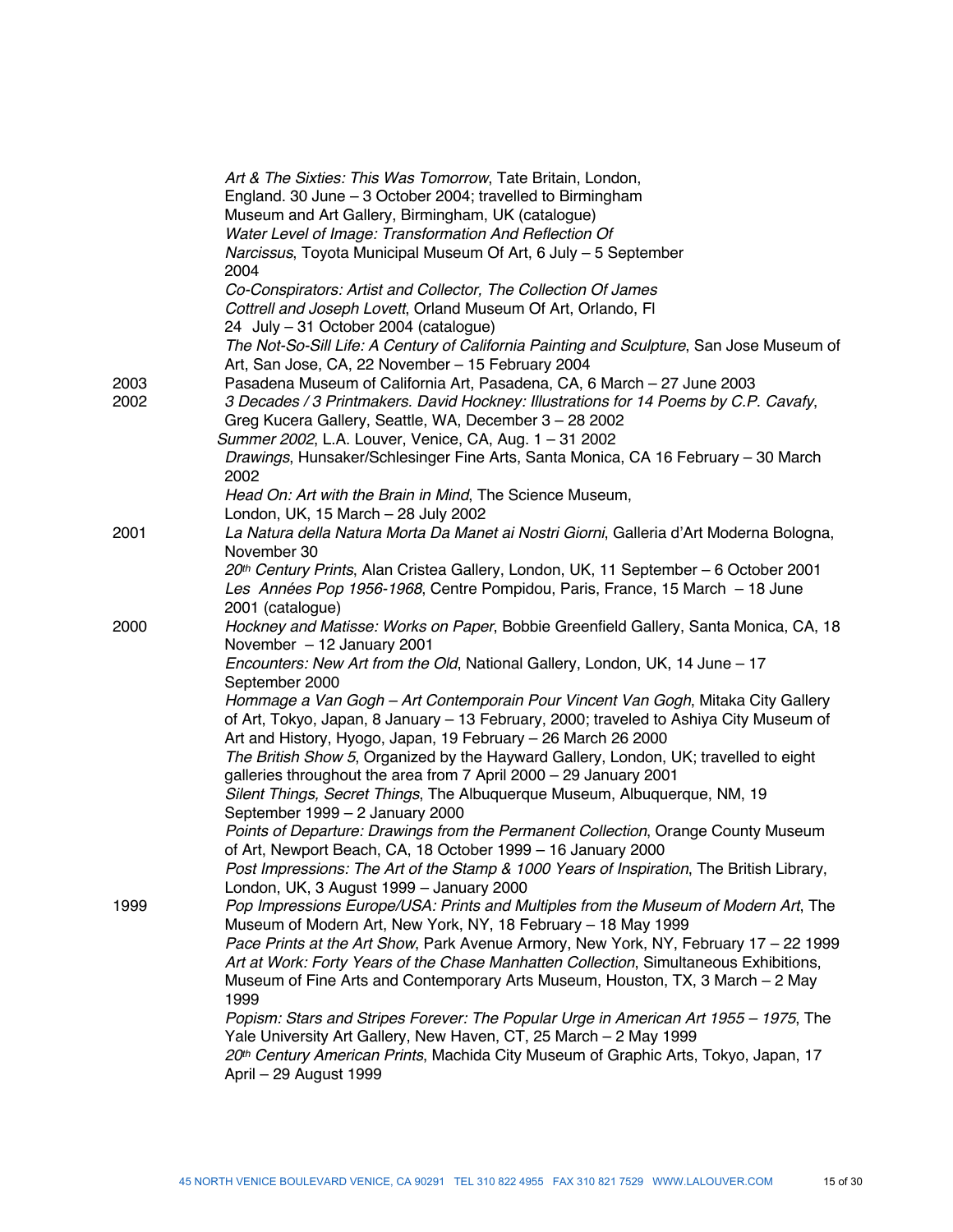*Modern British and European Paintings, Drawings and Prints*, The Redfern Gallery, London, UK, 20 April – 20 May 1999

*Examining Pictures: Exhibiting Pictures*, Whitechapel Gallery, London, UK, 6 May – 26 June 1999; traveled to Museum of Contemporary Art, Chicago, IL; UCLA Hammer Museum of Art, Los Angeles, CA

*Innovative Imagination: 50 Years of Polaroid Photography*, The Friends of Photography – Ansel Adams Center, San Francisco, CA, 11 May – 18 July 1999

*The Spring Collection*, The Royal Academy of Arts, London, UK, 1 June – 18 August 1999

*Summer Exhibition*, The Royal Academy of Arts, London, UK, 1 June – 15 August 1999 *Change of Scene XVI*, Museum of Modern Art, Frankfurt, Germany, 11 June – 15 August 1999

*British Painting: 1950 – 1999*, Lefevre Contemporary Art, London, UK, 17 June – 23 July 1999

*The 23rd Print Biennale*, International Centre of Graphic Arts, Ljubljana, Slovenia, 19 June – 15 September 1999

*California Classics: Highlight from the Collection of the San Francisco Museum of Modern Art*, Isetan Museum of Art, Japan, 10 July – 8 August 1999; travelled to Fujui City Art Museum, Japan; Museum of Modern Art, Wakayama, Japan; Tochigi Prefectural Museum of Fine Art, Japan *Digital Frontiers: Photography's future at Nash Editions*, Monterey Museum of Art, La Mirada, CA, 10 July – 26 September 1999 *The Robert Rowan Collection*, Mills College Art Museum, Oakland, CA, 11 September – 19 December 1999

*The Story of Prints*, Center for Contemporary Graphic Art, Fukushima, Japan 11 September – 19 December 1999

1998 *Masterpieces of British Art from the Tate Gallery*, Metropolitan Museum, Tokyo, Japan, 23 January – 29 March 1998; travelled to Hyogo Prefectural Museum of Modern Art, Kobe, Japan

> *Selections from the Contemporary Print Collection*, Kennedy Museum of American Art, Ohio University, Athens, OH 10 March – 17 April 1998

*Portraits of Places: Works from the Collection*, Natwest Group, Lothbury Gallery, London, England. February 17 - May 1, 1998.

*In Celebration: Highlights from the collection of the Santa Barbara Museum of Art*, Santa Barbara, CA, 30 January – 7 June 1998

*Male*, Wessel + O'Connor Gallery, New York, NY, 17 January - 22 February 1998 *A Walk Through the Century*, Lisboa Expo '98, Galeria Das Descobertas Do Centro De Exposicoes, Lisbon, Portugal, 12 February – 21 May 1998

*Head First: Portraits from the Arts Council Collection*, organized by the Hayward Gallery for the Arts Council of England, The City Gallery, Leicester, UK, 17 January – 28 February 1998; travelled to City Art Gallery, Southampton, UK, 9 April – 31 May 1998;

travelled to Hatton Gallery, Newcastle, UK, 26 September – 8 November 1998;

*Tensions*, Robert Miller Gallery, New York, NY, 31 March – 2 May 1998

*The Power of the Poster*, The Victoria and Albert Museum, London, UK, 2 April – 26 July 1998

*Portraites: From the Collection of Michael Chow*, Tony Shafrazi Gallery, New York, NY, 4 April – 18 April 1998

*Digital Frontiers: Photography's future at Nash Editions*, George Eastman House, Rochester NY, 25 April – 26 September 1998

*Master Drawings of the Twentieth Century*, Mitchell-Innes & Nash, New York, NY, 5 May – 5 June 1998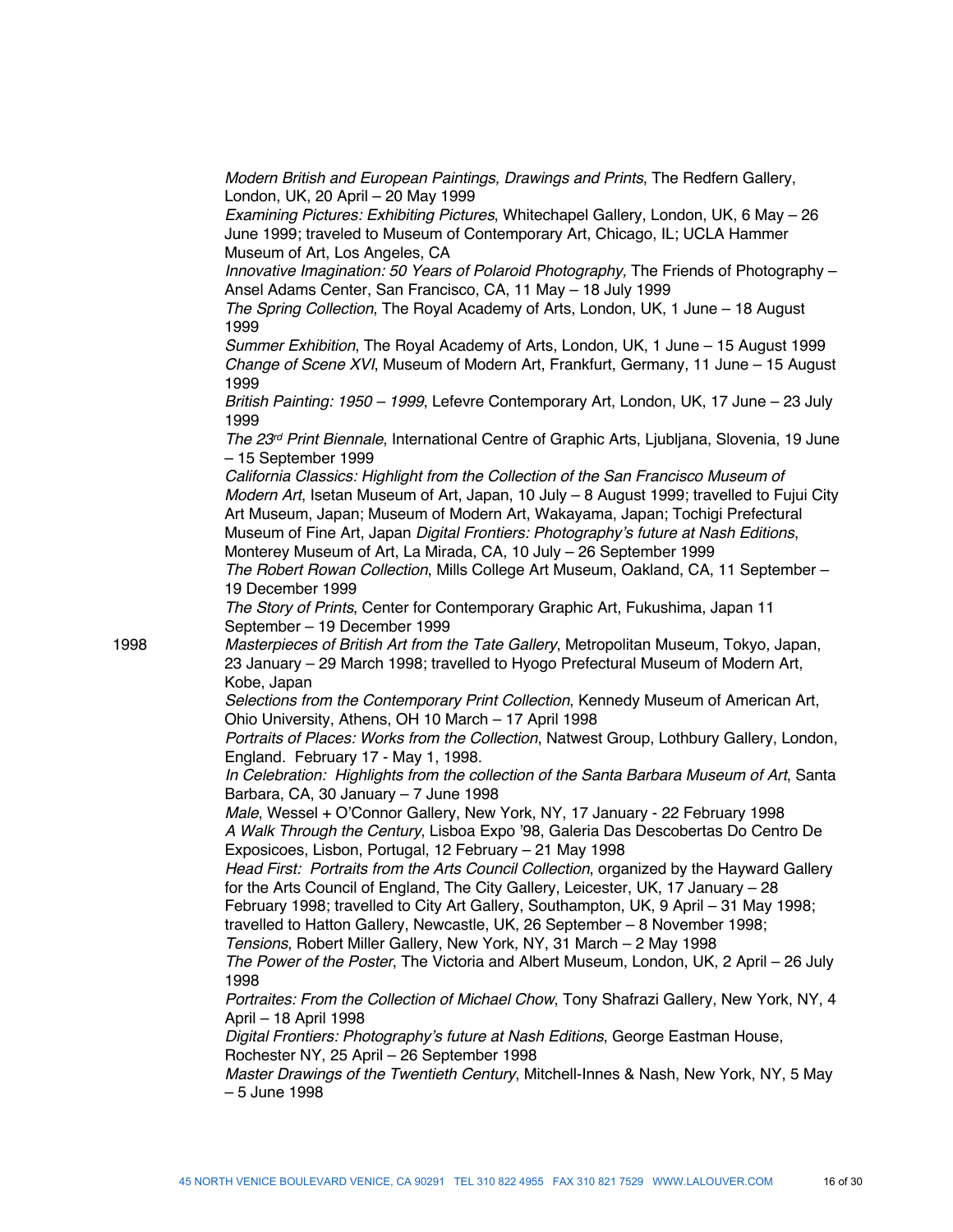*Selections from Tyler Graphics*, Gallery 100, Atlanta College of Art, Atlanta, GA 16 May – 14 June 1998

*Handlines*, Blains Fine Art, London, UK, 20 May – 2 June 1998

*Modern British Art*, Tate Gallery Liverpool, Liverpool, UK, 23 May 1998 – 1 April 1999 *Statements in Black: 5th Exhibition of Prints From Tyler Graphics Archive Collection*, Center for Contemporary Graphic Art, Fukushima, Japan, 30 May – 6 September 1998 *In Over Our Heads: The Image of Water in Contemporary Art*, San Jose Museum of Art, San Jose, CA 13 June – 20 September 1998

*Photoimage: Printmaking 60's to 90's*, Museum of Fine Arts, Boston, Boston, MA 7 July – 27 September 1998

*It's Not the Size that Counts, 'Small Treasures' III*, Jack Rutberg Fine Arts, Inc., Los Angeles, CA 11 July – 29 August 1998

*New Acquistions*, Leslie Sacks Fine Art, Los Angeles, CA, 11 July – 29 August 1998 *Wild Things: Artists' View of the Animal World*, John Berggruen Gallery, San Francisco, CA, 23 July – 4 September 1998

*Exposure!*, The Royal Photographic Society, The Octagon Galleries, London, UK, 24 July – 13 September 1998

*New Works by Contemporary Artists and Selections From Our Archives*, Gerald Peters Gallery, Santa Fe, NM, 15 August – 10 October 1998

1997 *Icon / Iconoclast*, Marlborough Fine Art, Chelsea, New York, NY, 8 November – 27 December 1997

> *Portraits*, Gallery 258, Beverly Hills, CA, 16 September – 8 November 1997 *Last Chance for Eden*, Danish Architecture Center, Gammel Dok, Copenhagen, Denmark, 18 May – 14 September 1997

*British Figurative Painting*, Flowers East, London, UK, 8 August – 21 September 1997 *Animals in Art*, The Blue Cross, at Sotheby's, London, UK, 28 July – 6 December 1997; travelled to The Royal Pavilion, Art Gallery and Museum, Brighton, U.K.; Harris Art Gallery and Museum, Preston, U.K.

*Collection III: Print*, Nishimura Gallery, Tokyo, Japan 22 July – 9 August 1997 *Hockney to Hodgkin: British Master Prints, 1960-1980*, New Orleans Museum of Art, New Orleans, LA 12 July – 31 August 1997

*Masterpieces of Modern Printmaking*, Alan Cristea Gallery, London, UK, 23 June – 1 August 1997

*Sunshine - Noir: Art in L.A. 1960 – 1997*, Louisiana Museum of Modern Art, Humlebaek, Denmark, 16 May – 7 September 1997; Kunstmuseum Wolfsburg, Wolfsburg, Germany; Castello di Rivoli, Museo D'Arte Contemporanea, Rivoli, Italy; UCLA at the Armand Hammer Museum of Art and Cultural Center, Los Angeles, CA,

*Selections from the Collection*, The Museum of Modern Art, New York, NY 30 May – 19 August 1997

*Goodbye to Berlin?: 100 years of Gay Liberation*, The Gay Museum, The Academy of Arts, Berlin, Germany 17 May – 17 August 17 1997

*Die Epoche der Moderne Kunst 20 Jahrhundert*, Zeitgeist-Gesellschaft, Berlin, Germany, May 1997

*California: State of the Art, Art of the State*, ChacMool Contemporary Fine Art, West Hollywood, Cam 1 May – 21 June 1999

*Drawing Distinctions: Twentieth Century Drawings and Watercolours from The British Council, London, England*, Berkeley Art Museum, University of California, Berkeley, CA, 5 April – 24 June 1997; Arizona State University Museum, Phoenix, AZ

*Summer Exhibition*, Royal Academy of Arts, London, England, 1 June – 17 August 1997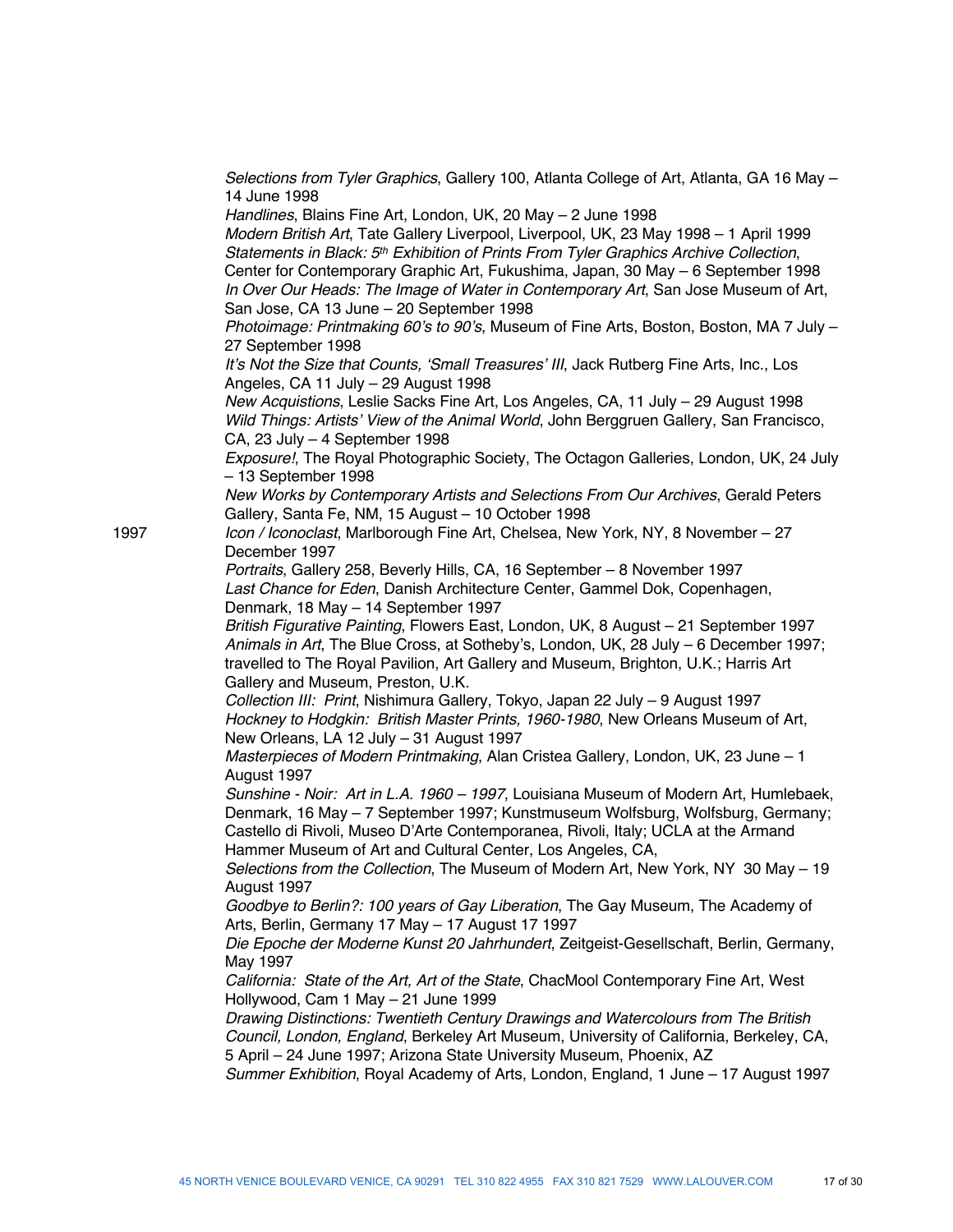|      | From Hogarth to Hockney, Sir John Soane's Museum, London, UK, 26 March - 31<br>August 1997                                                                                                                                                                                                                                                                                                                               |
|------|--------------------------------------------------------------------------------------------------------------------------------------------------------------------------------------------------------------------------------------------------------------------------------------------------------------------------------------------------------------------------------------------------------------------------|
|      | Networking: Art by Post and Fax, Spacex Gallery, Exeter, UK, 15 February - 23 March<br>1997; Worcester City Museum and Art Gallery, Worcester, UK; Dunstable Library,                                                                                                                                                                                                                                                    |
|      | Dunstable, UK; The Museum of Reading, Reading, UK; Motherwell and Wishaw<br>Libraries, Glasgow, Scotland; Wakefield Art Gallery, Wakefield, UK; Belfast Waterfront<br>Hall, Northern Ireland; Bexley Hall Place, Bexley, UK                                                                                                                                                                                              |
|      | Pop Art, Norwich Castle Museum, Norwich, UK, 1 February - 6 April 1997                                                                                                                                                                                                                                                                                                                                                   |
| 1994 | Spirit of America: One Nation Under Sports, Travelling Exhibition organized by the<br>National Museum Art Museum of Sport, Indianapolis, IN; Museum of the City of New<br>York, New York, NY; The New Orleans Museum of Art, New Orleans, LA; The National                                                                                                                                                               |
|      | Art Museum of Sport, Indianapolis, IN; San Diego Museum of Art, San Diego, CA                                                                                                                                                                                                                                                                                                                                            |
| 1993 | Photoplay, Center for the Fine Arts, Miami, FL, 9 January - 1 March 1993 Collection of<br>the Chase Manhattan Bank, NY; travelled throughout Mexico and South America 1993 -<br>1994                                                                                                                                                                                                                                     |
|      | Contemporary British Prints, Marlborough Graphics, New York, NY, February 3 - 27 1993<br>The Sixties: Art Scene in London, 1957 - 1969, Barbican Art Gallery, London, UK, 10<br>March - April 1993.                                                                                                                                                                                                                      |
|      | Procedures, Ecole Nationale Superieure Des Beaux- Arts, Paris, France, 11 March - 18<br>May 1993                                                                                                                                                                                                                                                                                                                         |
|      | Design for Dance," Lethaby Gallery, Central St. Martin's School of Art Exhibition, London,<br>UK, May 3 - 14 1993                                                                                                                                                                                                                                                                                                        |
|      | Schwarz/Weiss, Smith Andersen Gallery, Palo Alto, CA, 13 May - 30 July 1993<br>Summer Exhibition, Royal Academy of Arts, London, UK, 15 June - 15 August 1993<br>Summer Show '93, Nishimura Gallery, Tokyo, Japan, 20 July - 7 August 1993<br>An Exhibition of Master Drawings, William Hardie Gallery, Glasgow, Scotland 13                                                                                             |
|      | September - 15 October 1993<br>The Portrait Now, National Portrait Gallery, London, UK, 19 November 1993 - 6 February                                                                                                                                                                                                                                                                                                    |
|      | 1994<br>Form: Female, Richard Green Gallery, Santa Monica, CA, 9 November 1993 - 31<br>January 1994                                                                                                                                                                                                                                                                                                                      |
|      | City Pictures: 1912-1992, Beth Urdang Gallery, Boston, MA, 14 October - 17 November<br>1993                                                                                                                                                                                                                                                                                                                              |
|      | Intersections - Art and Play, Armory Center for the Arts, Pasadena, CA<br>L.A. Stories, Jack Rutberg Fine Arts, Los Angeles, CA                                                                                                                                                                                                                                                                                          |
|      | The Artist's Hand, Phoenix Art Museum, Phoenix, AZ                                                                                                                                                                                                                                                                                                                                                                       |
|      | British Contemporary Painters, Roger Smith Hotel, New York, NY                                                                                                                                                                                                                                                                                                                                                           |
| 1992 | Prediction 1992, Nishimura Gallery, Tokyo, Japan 28 January - 29 February 1992<br>Collaborations: Recent Work from Tyler Graphics, Aldrich Museum of Contemporary Art,<br>Riedgefield, CT, 26 January - 3 May 1992                                                                                                                                                                                                       |
|      | Chaos To Order, Art Museum of Southeast Texas, Beaumont, TX, 28 March - 14 June<br>1992                                                                                                                                                                                                                                                                                                                                  |
|      | This Sporting Life, 1878 - 1991, High Museum of Art, Atlanta, GA, 16 May - 13<br>September 1992; travelled to Sarah Campbell Blaffer Gallery, University of Houston,<br>Houston, TX; De Saisset Museum, Santa Clara University, Santa Clara, CA; Delaware<br>Art Museum, Wilmington, DE; Albright-Knox Art Gallery, Buffalo, NY<br>The Print Exhibition, The John Jones Gallery, London, UK, 15 February - 15 April 1992 |
|      | Modern and Contemporary Masters, Richard Gray Gallery, Chicago, IL, 1 May - 27 June<br>1992                                                                                                                                                                                                                                                                                                                              |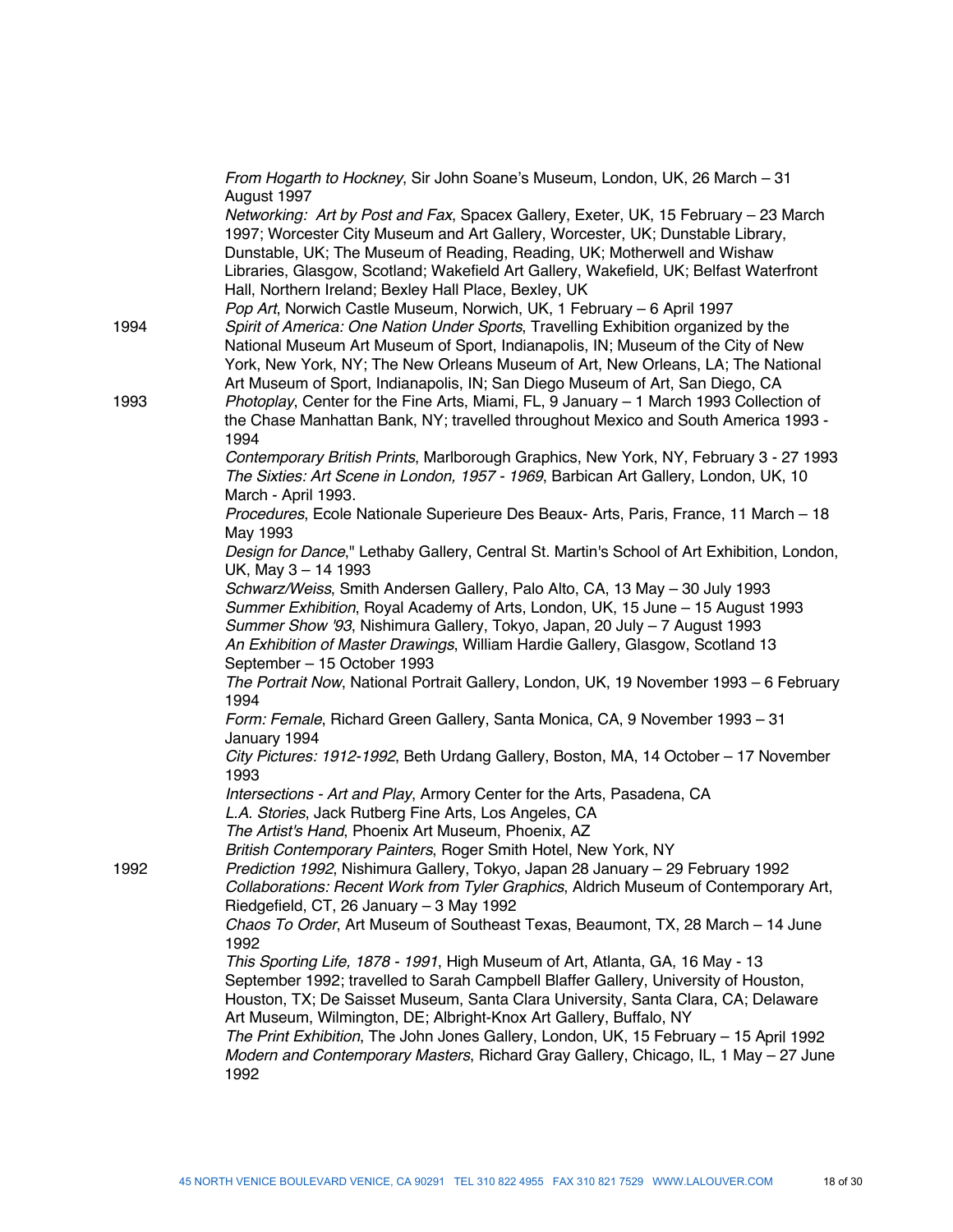|      | Innovation in Collaborative Printmaking: Kenneth Tyler, 1963 - 1992, The Yokohama<br>Museum of Art, Yokohama, Japan, 12 June - 26 July 1992; travelled to Marugame<br>Inokuma-Genichiro Museum of Contemporary Art, Marugame, Japan; The Museum of<br>Modern Art, Wakayama, Japan; The Tokushima Modern Art Museum, Tokushima, Japan;<br>The Hokkaido Obihiro Museum of Art, Hokkaido, Japan |
|------|----------------------------------------------------------------------------------------------------------------------------------------------------------------------------------------------------------------------------------------------------------------------------------------------------------------------------------------------------------------------------------------------|
|      | New Acquisitions/New Work/New Directions, The Los Angeles County Museum of Art,<br>Los Angeles, CA, 18 June - 26 July 1992                                                                                                                                                                                                                                                                   |
|      | Singular and Plural, Recent Accessions, Drawing & Prints 1945 - 1991, The Museum of<br>Fine Arts, Houston, TX, 12 July - 23 August 1992 Summer Show 1992, Nishimura<br>Gallery, Tokyo, Japan, August 11 - 29 1992                                                                                                                                                                            |
|      | Marlborough Graphics: Books and Portfolios 1957 - 1992, Marlborough Graphics,<br>London, UK, 29 September - 28 November 1992                                                                                                                                                                                                                                                                 |
|      | Picturing Paradise: Art and Rainforests, Fernbank Museum, Atlanta, GA, 3 October 1992<br>$-3$ January 1993                                                                                                                                                                                                                                                                                   |
|      | War Babies: Prints of the Sixties From the Collection, Los Angeles County Museum of<br>Art, Los Angeles, CA, 1 October 1 1992 - 3 January 1993                                                                                                                                                                                                                                               |
|      | Photography Viewed by Gae Aulenti, City of Torino, Italy, 29 October 1992 - 17 January<br>1993                                                                                                                                                                                                                                                                                               |
|      | Jump Into Time, Berlinishe Galerie, Berlin, Germany, 20 November 1992 - 17 January<br>1993.                                                                                                                                                                                                                                                                                                  |
|      | Series and Sequences: Contemporary Drawings and Prints from the Permanent<br>Collection, National Gallery of Art, Washington, D.C., 25 October 1992 - 14 March 1993<br>British Figurative Painting of the 20th Century, Jerusalem, Israel, 6 November 1992 - 10<br>February 1993                                                                                                             |
|      | California Dreamin', Fresno Metropolitan Museum, Fresno, CA<br>Drawings II, Koplin Gallery, Santa Monica, CA                                                                                                                                                                                                                                                                                 |
| 1991 | The Absent Presence, Graves Art Gallery, Sheffield, England, 19 January - 2 March<br>1991; travelled to Geffrye Museum, London, UK                                                                                                                                                                                                                                                           |
|      | Keith Haring, Andy Warhols and Walt Disney, Phoenix Art Museum, Phoenix, AZ, 23<br>March - 12 May 1991                                                                                                                                                                                                                                                                                       |
|      | 20th Century Collage, Margo Leavin Gallery, Los Angeles, CA, 12 January - 16 February<br>1991                                                                                                                                                                                                                                                                                                |
|      | Setting the Stage: Contemporary Artists Design for the Performing Arts, Columbus<br>Museum of Art, Columbus, OH, 24 February - 21 April 1991                                                                                                                                                                                                                                                 |
| 1990 | Glasgow's Great British Art Exhibition, Glasgow Museum, Glasbow, Scotland, 27 March -<br>9 May 1990                                                                                                                                                                                                                                                                                          |
|      | A Tribute to Nicholas Wilder, Stuart Regan Gallery, Los Angeles, CA, 10 March - 14 April<br>1990                                                                                                                                                                                                                                                                                             |
|      | The Assembled Photograph, Wright State University, Dayton, OH, 1 April - 13 May 1990<br>Big Paintings, Andre Emmerich Gallery, New York, NY 31 May - 30 June 1990<br>Summer, Gagosian Gallery, New York, NY                                                                                                                                                                                  |
|      | Pools, Modus Vivendi, Zurich, Switzerland, 28 March - 25 April 1990; travelled to Art<br>Moderne Gallery, Moscow, U.S.S.R.                                                                                                                                                                                                                                                                   |
|      | British Modern, Hirschl & Adler Galleries, Inc. New York, NY Contemporary Illustrated<br>Books, Word and Image, 1967-1988, Franklin Furnace Archive, Inc., New York, NY 12<br>January - 28 February 1990; travelled to Nelson-Atkins Museum of Art, Kansas City, MO;                                                                                                                         |
|      | University of Iowa Museum of Art, Iowa City, IA<br>Grids, Vrej Baghoomian Gallery, New York, NY 15 September - 13 October 1990<br>Pools, Norton Gallery of Art, Palm Beach County, FL                                                                                                                                                                                                        |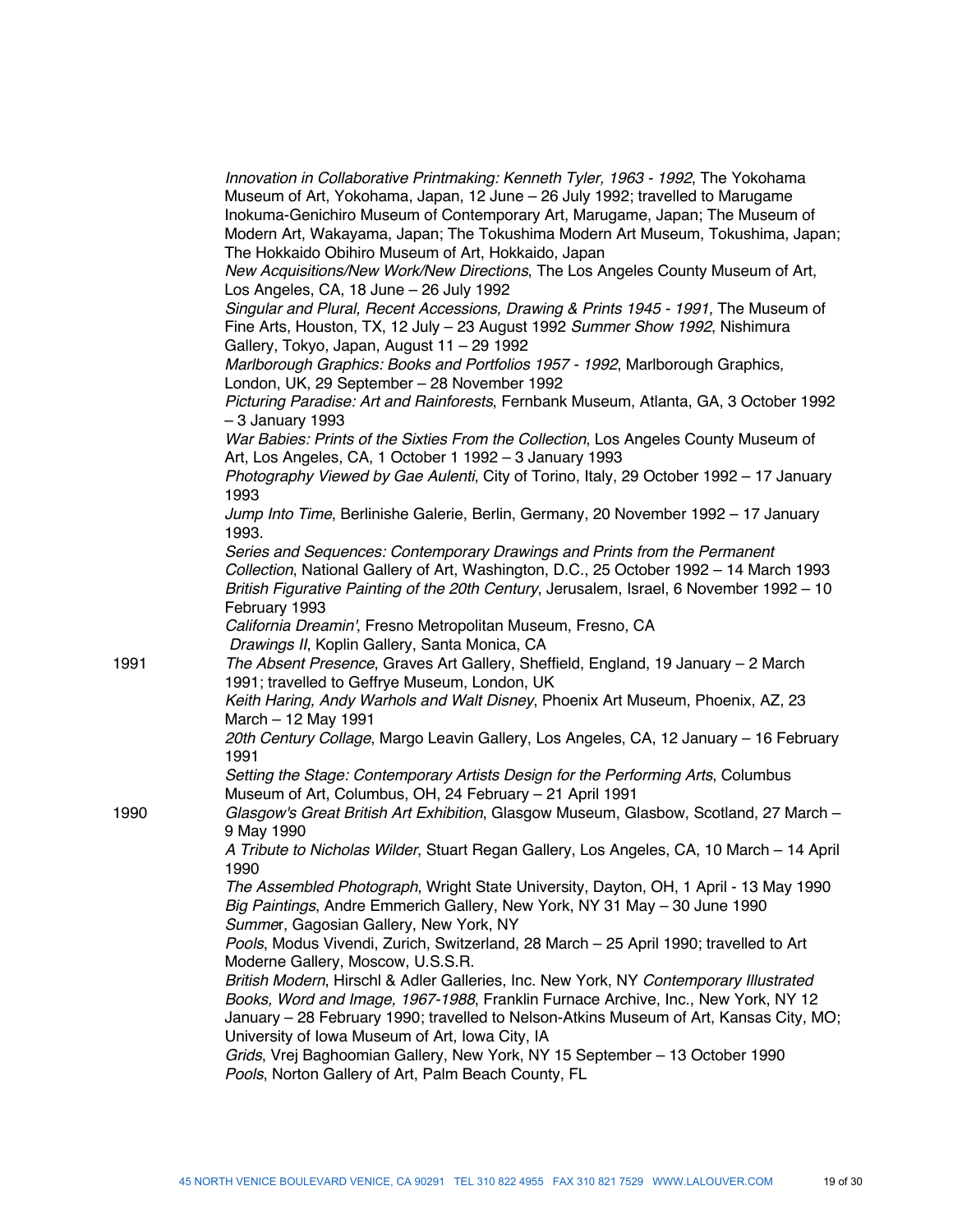|         | A Room with a Soutine, Neel, Hockney, Freud, Ensor, Guston, Morley, Bacon, Kossoff,<br>Basquiat, and De Kooning, Robert Miller Gallery, New York, NY<br>Friends of the Royal Academy, Royal Academy of Art, London, UK                                                                                                                                                                         |
|---------|------------------------------------------------------------------------------------------------------------------------------------------------------------------------------------------------------------------------------------------------------------------------------------------------------------------------------------------------------------------------------------------------|
| 1989    | Art of the 80's from the Collection of Chemical Bank, The Montclair Art Museum,<br>Montclair, N.J., 19 March - 9 April 1989                                                                                                                                                                                                                                                                    |
|         | On the Art of Fixing a Shadow: 150 Years of Photography, National Gallery, Washington,<br>D.C.; travelled to the Art Institute, Chicago, IL; Los Angeles County Museum of Art, Los                                                                                                                                                                                                             |
|         | Angeles, CA<br>Modern Masters '89, Helsinki Art Hall, Helsinki, Finland                                                                                                                                                                                                                                                                                                                        |
|         | Friends & Artists, Tallahassee Gallery, Tallahassee, FL<br>Picturing California: A Century of Photographic Genius, Oakland, CA, 25 August - 6<br>November 1989                                                                                                                                                                                                                                 |
|         | Summer Exhibition, Royal Academy of Arts, London, UK, 10 June - 20 August 1989<br>Painters for the Theatre, Museum of Modern Art, New York, NY 14 July - 18 October<br>1989                                                                                                                                                                                                                    |
|         | Through the Looking Glass, Barbican Art Gallery, London, UK<br>20th Sao Paulo Bienal, Sao Paulo, Brazil, 14 October - 10 December Torino Fotografia<br>'89 Bienalle Internazionale, Venice, Italy                                                                                                                                                                                              |
|         | Picturing People, organized by the British Arts Council, London, UK; National Gallery,<br>Kuala Lumpur, December 2 - 31 1989; travelled to Musuem of Art, Hong Kong                                                                                                                                                                                                                            |
| 1988-89 | The World is Round: Contemporary Panoramas, The Hudson River Museum of<br>Westchester, Yonkers, NY, 11 December 1988 - 26 February 1989; travelled to<br>Delaware Art Museum, Wilmington, DL; Parrish Art Museum, Southampton, NY; Albany<br>Institute of History & Art, Albany, NY; College Art Gallery, New Paltz, NY<br>Selected Works from the Frederick R. Weisman Art Foundation, Wright |
| 1988    | Art Gallery, University of California at Los Angeles, CA, 10 January - 26 February 1988<br>First Person Singular: Self-Portrait Photography 1840-1986, High Museum, Atlanta, GA,<br>7 January - 14 March 1988                                                                                                                                                                                  |
|         | The British Picture, L.A. Louver, Venice, CA, 5 February - 5 March 1988 Perspective on<br>20th Century Paintings, Nagoya City Art Museum, Nagoya, Japan, 23 April 23 - 5 March<br>1988                                                                                                                                                                                                         |
|         | Vincent Van Gogh-Arles, Vincent Van Gogh Foundation, Arles, France                                                                                                                                                                                                                                                                                                                             |
|         | Summer 1988-Selected Works, Thomas Babeor Gallery, La Jolla, CA, July 9 - August 27<br>The Instant Likeness: Polaroid Portraits, The National Portrait Gallery, Washington D.C.<br>Modern and Contemporary Master Graphics, Richard Gray Gallery, Chicago, IL, June 23<br>- August 1988                                                                                                        |
|         | Contemporary Portraits, Flowers East, Angela Flowers Gallery, London, UK, 17 Sept -<br>12 November 1988                                                                                                                                                                                                                                                                                        |
|         | The Photography of Space Exploration, Centro Cultural Arte Contemporaneo, Mexico,<br>D.F. 27 June - 30 October 1988                                                                                                                                                                                                                                                                            |
| 1987-88 | The Artist's Mother: Portraits and Homages, Heckscher Museum, Huntington, NY;<br>travelled to The National Portrait Gallery, Washington, DC                                                                                                                                                                                                                                                    |
|         | Legacy of Light, International Center of Photography, New York, NY, November 1987 -<br>January 1988                                                                                                                                                                                                                                                                                            |
|         | The Artists of California: A Group Portrait in Mixed Media, Oakland Museum, Oakland,<br>CA, 14 December - 10 January; travelled to Crocker Art Museum, Sacramento, CA                                                                                                                                                                                                                          |
| 1987    | Modern and Contemporary Masters, Richard Gray Gallery, Chicago, IL, 31 Jan - 7 March<br>1987                                                                                                                                                                                                                                                                                                   |
|         | "Artists by Artists: Portrait Photographs from Artnews, 1904-1986", International Center of<br>Photography, New York, NY, 27 February - 19 April 1987                                                                                                                                                                                                                                          |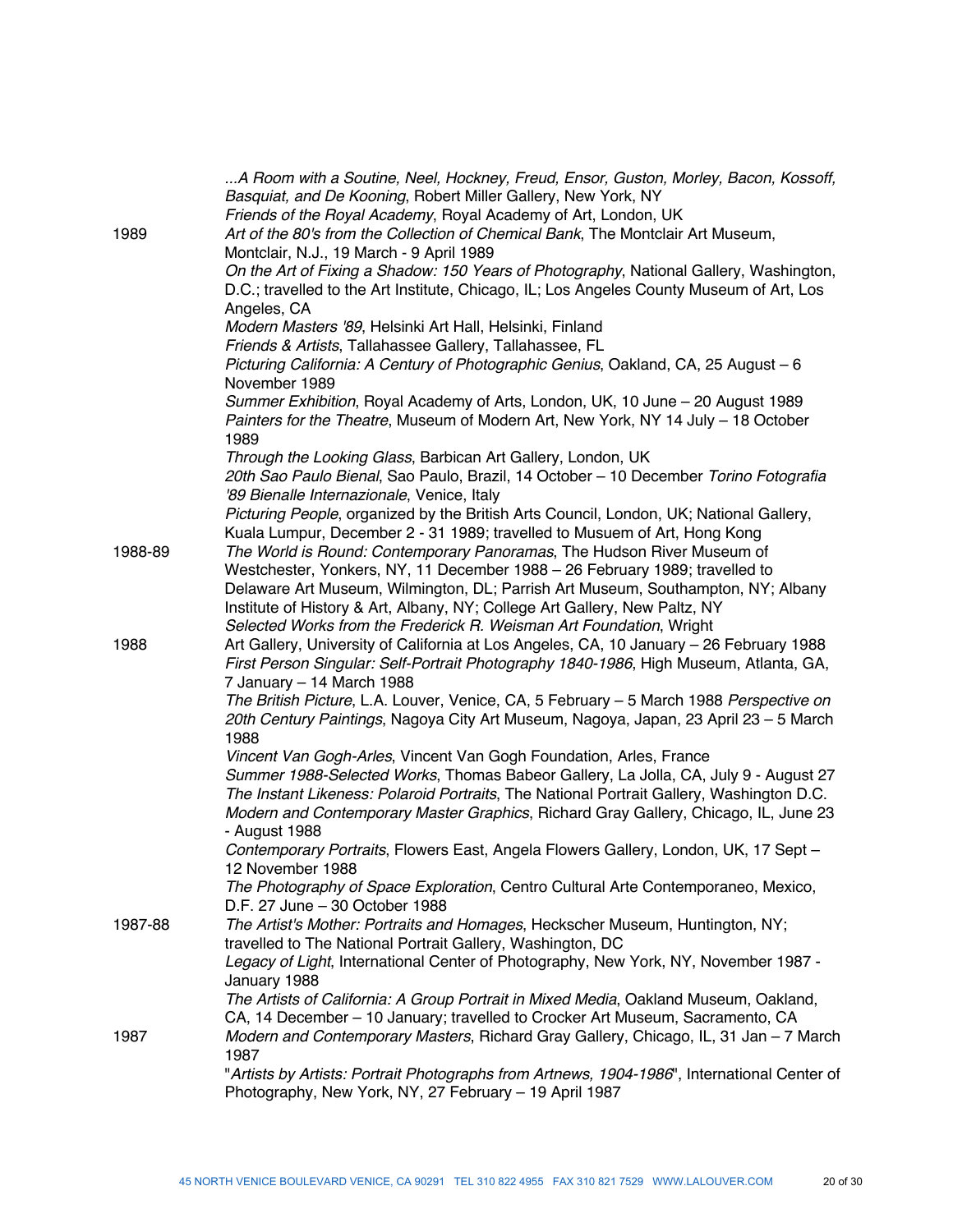|           | Contemporary Los Angeles, Taipei Fine Arts Museum, Taipei, Taiwan, Republic of<br>China, 4 April - 10 June 1987                                                                                                                                                                                                                                                                                                                                                                                                                                                                                                                                                                                               |
|-----------|---------------------------------------------------------------------------------------------------------------------------------------------------------------------------------------------------------------------------------------------------------------------------------------------------------------------------------------------------------------------------------------------------------------------------------------------------------------------------------------------------------------------------------------------------------------------------------------------------------------------------------------------------------------------------------------------------------------|
|           | Berlin Art 1961-1987, Museum of Modern Art, New York, NY, 27 May - 8 September<br>1987                                                                                                                                                                                                                                                                                                                                                                                                                                                                                                                                                                                                                        |
|           | Word & Image, Holman Hall Art Gallery, Trenton State College, Trenton, N.J., April - May<br>1987                                                                                                                                                                                                                                                                                                                                                                                                                                                                                                                                                                                                              |
|           | Contemporary American Stage Design, Milwaukee Art Museum, Milwaukee, WI,<br>September - November                                                                                                                                                                                                                                                                                                                                                                                                                                                                                                                                                                                                              |
|           | British Art in the Twentieth Century: The Modern Movement, Royal Academy of Arts,                                                                                                                                                                                                                                                                                                                                                                                                                                                                                                                                                                                                                             |
|           | London, UK Jan - April 1987<br>Ten British Masters, Arnold Herstand & Co, New York, NY, October - December 1987<br>A Collection Revisited, The Chrysler Museum, Norfolk, VA, September Group Show (De<br>Kooning, Kline, Hockney, Deibenkorn Motherwell, Hofmann), Thomas Babeor Gallery, La<br>Jolla, CA                                                                                                                                                                                                                                                                                                                                                                                                     |
|           | Contemporary Los Angeles, Amerika Haus, Berlin, Germany, July<br>Pop Art: USA-UK, Odakyu Grand Gallery, Odakyu, Tokyo; travelled to Daimaru Museum,<br>Osaka, Japan; Funabashi Seibu Museum of Art, Funabashi, Japan; Sogo Museum of Art,<br>Yokohama, Japan                                                                                                                                                                                                                                                                                                                                                                                                                                                  |
|           | Twenty Artists + Twenty Techniques, Albemarle Gallery, London, UK 8 July - 7 August<br>1987                                                                                                                                                                                                                                                                                                                                                                                                                                                                                                                                                                                                                   |
| 1986-88   | Structured Vision: Collaged and Sequential Photography, The Boise Gallery of Art, Boise,<br>ID, 21 November 1986 - February 1988; travelled to, Whatcom Museum, Bellingham,<br>WA; Fort Wayne Museum of Art, Fort Wayne, IN; Cheney Cowles Memorial Museum,<br>Spokane, WA; Sonoma State University, Sonoma, CA; University of Oklahoma, Norman,<br>OK Contemporary Screens: Function, Decoration, Sculpture, Metaphor, Art Museum<br>Association organized travelling tour to: Contemporary Arts Center, Cincinnati; the Wright<br>Art Gallery, Los Angeles, CA; the Lowe Art Museum, Coral Gables, FL; the Toledo Art<br>Museum, Toledo, OH; Des Moines Art Center, Des Moines, IA; Lakeview Museum of Arts |
| 1986-1987 | and Science; Raleigh Center for Contemporary Art, NC<br>Poetics of Space, Museum of Fine Arts, Museum of New Mexico, Santa Fe, NM, 9                                                                                                                                                                                                                                                                                                                                                                                                                                                                                                                                                                          |
| 1986      | December 1986 - 22 March 1987<br>"Master Drawings from the Drawing Society's Member- ship", New York, NY, 12 February                                                                                                                                                                                                                                                                                                                                                                                                                                                                                                                                                                                         |
|           | - March 8 1986<br>Music and the Visual Arts in the 20th Century, Palais de Beaux-Arts, Brussels, Belgium,                                                                                                                                                                                                                                                                                                                                                                                                                                                                                                                                                                                                     |
|           | 22 February - 6 April<br>'Photomosaics', The Landscape Reconstructed, Photographic Resource Center, Boston                                                                                                                                                                                                                                                                                                                                                                                                                                                                                                                                                                                                    |
|           | University, Boston, MA, 27 February - 4 April 1986<br>Painters in the Theatre in the 20th Century, Frankfurt, Germany, 28 February - 19 May                                                                                                                                                                                                                                                                                                                                                                                                                                                                                                                                                                   |
|           | 1986<br>Adelaide Festival of Photography, Adelaide, Australia, March 3 - 23 1986                                                                                                                                                                                                                                                                                                                                                                                                                                                                                                                                                                                                                              |
|           | Works by Contemporary Masters, Thomas Babeor Gallery, La Jolla, CA, 7 March - 3<br>May 1986                                                                                                                                                                                                                                                                                                                                                                                                                                                                                                                                                                                                                   |
|           | Drawing: A Classical Continuum, L.A. Municipal Art Gallery, Los Angeles, CA, 18 March<br>18 - April 13 1986                                                                                                                                                                                                                                                                                                                                                                                                                                                                                                                                                                                                   |
|           | Self-Portraits by Clemente, Kelly and Hockney, BlumHelman Gallery, New York, NY,<br>March 5 - 29 1986                                                                                                                                                                                                                                                                                                                                                                                                                                                                                                                                                                                                         |
|           | The Real Big Picture, The Queens Musuem, Queens, NY, 17 January - 19 March 1986<br>Portraits, Martina Hamilton Gallery, New York, NY 18 April - 3 May 1986 Master<br>Drawings 1918-1985, Janie C. Lee Gallery, New York, NY<br>Major New Works, Richard Gray Gallery, Chicago, IL                                                                                                                                                                                                                                                                                                                                                                                                                             |
|           |                                                                                                                                                                                                                                                                                                                                                                                                                                                                                                                                                                                                                                                                                                               |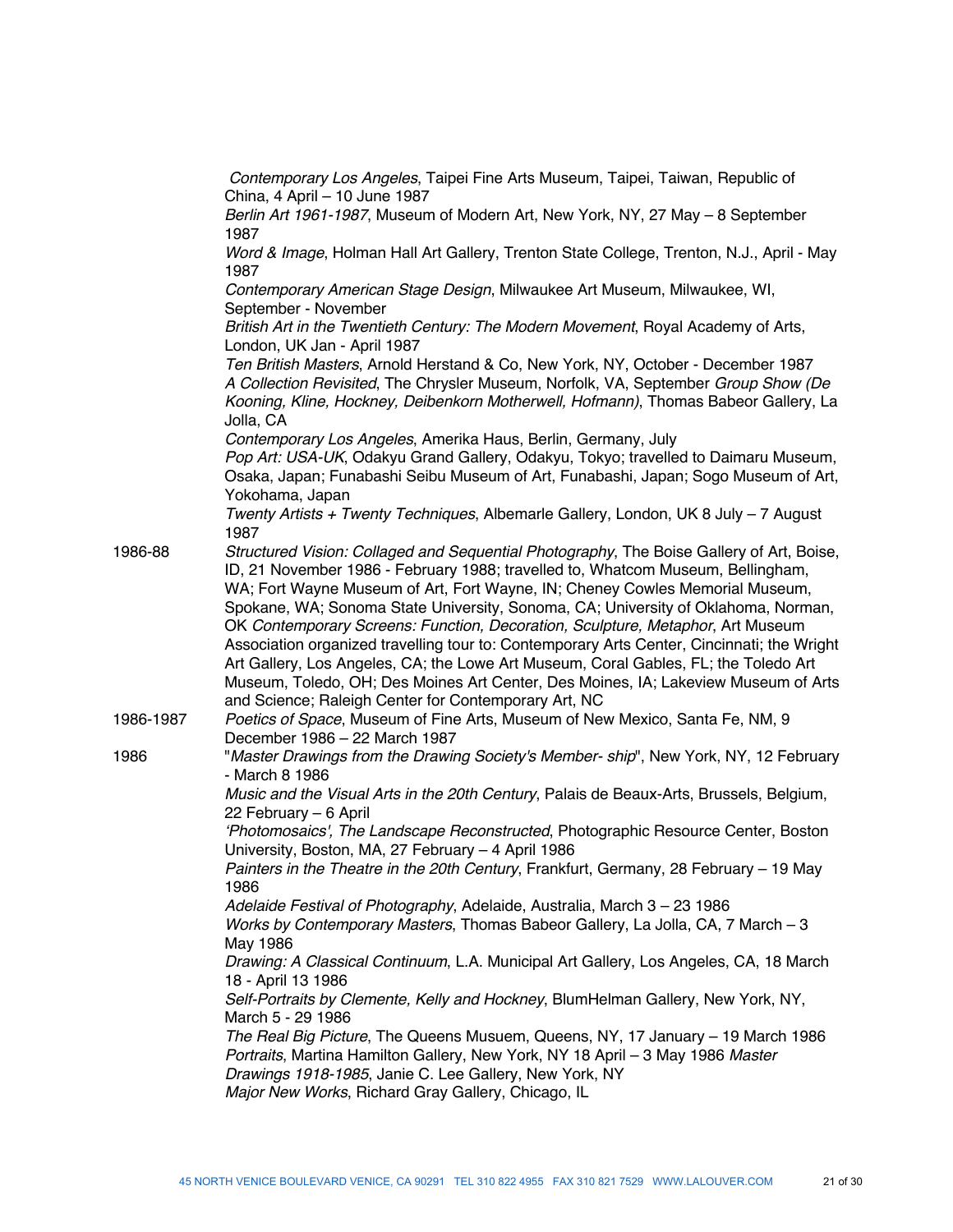|           | Summer 1986, Selected Works, Thomas Babeor Gallery, La Jolla, CA, August 1 - 30<br>1986                                                                                                                                                        |
|-----------|------------------------------------------------------------------------------------------------------------------------------------------------------------------------------------------------------------------------------------------------|
|           | Pavilion at the Ideal Home, Arts Council of Great Britain, London, UK<br>The Artist in the Theater, Kunsthalle Frankfurt, Germany, 28 February - 19 May 1986<br>Interaction: Art-Music-Art, Camden Arts Center, London, UK, 12 November - 21   |
|           | December 1986                                                                                                                                                                                                                                  |
| 1985      | David Hockney (photocollages)/Roland Reiss, Elaine Horwitch Galleries, Scottsdale, AZ,<br>January 3 - 29 1985                                                                                                                                  |
|           | Automobile and Culture-Detroit Style, Detroit Institute of Art, Detroit, MI, 9 June - 10<br>September; travelled to Paris Biennale, Paris, France, Anniversary Exhibition of 150<br>Selected Prints, Associated American Artists, New York, NY |
|           | Paperworks from Tyler Graphics, Walker Art Center Minneapolis, MI, 13 April - 16 June<br>1985                                                                                                                                                  |
|           | Drawings: Coast to Coast, Gallery One, Fort Worth, TX, 27 April - 1 June 1985                                                                                                                                                                  |
|           | Summer Group Show, L.A. Louver, Venice, CA, 16 July - 17 August 1985                                                                                                                                                                           |
|           | A-Z Works on Paper, Bernard Jacobson Gallery, Los Angeles, CA                                                                                                                                                                                  |
|           | A Second Talent: Painters and Sculptors Who Are Also Photographers, The Aldrich<br>Museum of Contemporary Art, Ridgefield, CT, 22 September - 15 December 1985                                                                                 |
|           | The Painter's Music/The Musician's Art, A collaboration with the An Die Musik Chamber                                                                                                                                                          |
|           | Ensemble, Helen Frankenthaler, David Hockney, Robert Motherwell, Kenneth Noland,                                                                                                                                                               |
|           | Solomon R. Guggenheim Museum, New York, NY, 17 November 1985                                                                                                                                                                                   |
|           | Jim Dine and David Hockney: Works on Paper, Patricia Heesy Gallery, New York, NY, 8                                                                                                                                                            |
|           | $May - 3 June 1985$                                                                                                                                                                                                                            |
| 1984-1985 | Automobile and Culture, Museum of Contemporary Art, Los Angeles, CA, 21 July 1984 -<br>6 January 1985                                                                                                                                          |
|           | Gemini G.E.L.: Art and Collaboration, National Gallery of Art, Washington D.C., 15<br>November 1984 - 24 February 1985                                                                                                                         |
| 1984      | Contemporary and Modern Drawings, Collages and Paintings on Paper, Jack Rutberg<br>Fine Arts, Los Angeles, CA, 25 February - 31 March 1984                                                                                                     |
|           | Face to Face, Institute of Contemporary Art, University of Pennsylvania, PA, 15 June -<br>29 July 1984                                                                                                                                         |
|           | Olympian Gestures, Los Angeles County Museum of Art, Los Angeles, CA, 7 June - 7<br>October 1984                                                                                                                                               |
|           | British Painting, Knoedler/Kasmin Gallery, London, UK, 15 June - 15 July                                                                                                                                                                       |
|           | The Hard Won Image, Tate Gallery, London, UK, 4 July - 9 Sept 1984                                                                                                                                                                             |
|           | Hockney Prints, Mira Godard Gallery, Toronto, Ontario, Canada                                                                                                                                                                                  |
|           | Landscapes: 1884-1984, Ulrike Kantor Gallery, Los Angeles, CA, July - Sept 1984<br>American/European Painting, Drawing and Sculpture, L.A. Louver, Venice, CA                                                                                  |
|           | Frederick R. Weisman Foundation Collection of Contemporary Art, Palm Springs Desert                                                                                                                                                            |
|           | Museum, Palm Springs, CA, 7 Jan - 26 Feb 1984; travelled to Albuquerque Museum,                                                                                                                                                                |
|           | NM; The San Francisco Academy of Art, San Francisco, CA; Utah Museum of Fine Arts,                                                                                                                                                             |
|           | Salt Lake City, UT; The Oakland Museum, Oakland, CA; Hara Museum, Tokyo, Japan;                                                                                                                                                                |
|           | Israeli Museum, Jerusalem, Israel                                                                                                                                                                                                              |
|           | Modern and Contemporary Masters, Richard Gray Gallery, Chicago, IL                                                                                                                                                                             |
|           | Master Drawings 1928-1984, Janie C. Lee Gallery, Houston, TX                                                                                                                                                                                   |
|           | The Folding Image: Screens by Western Artists of the Nineteenth and Twentieth<br>Centuries, National Gallery of Art, Washington D.C., 4 March - 3 September 1984;                                                                              |
|           | travelled to Yale University Art Gallery, New Haven, CT                                                                                                                                                                                        |
|           | Drawings, 1974-1984, Hirshhorn Museum and Sculpture Garden, Washington D.C., 15<br>March - 13 May 1984                                                                                                                                         |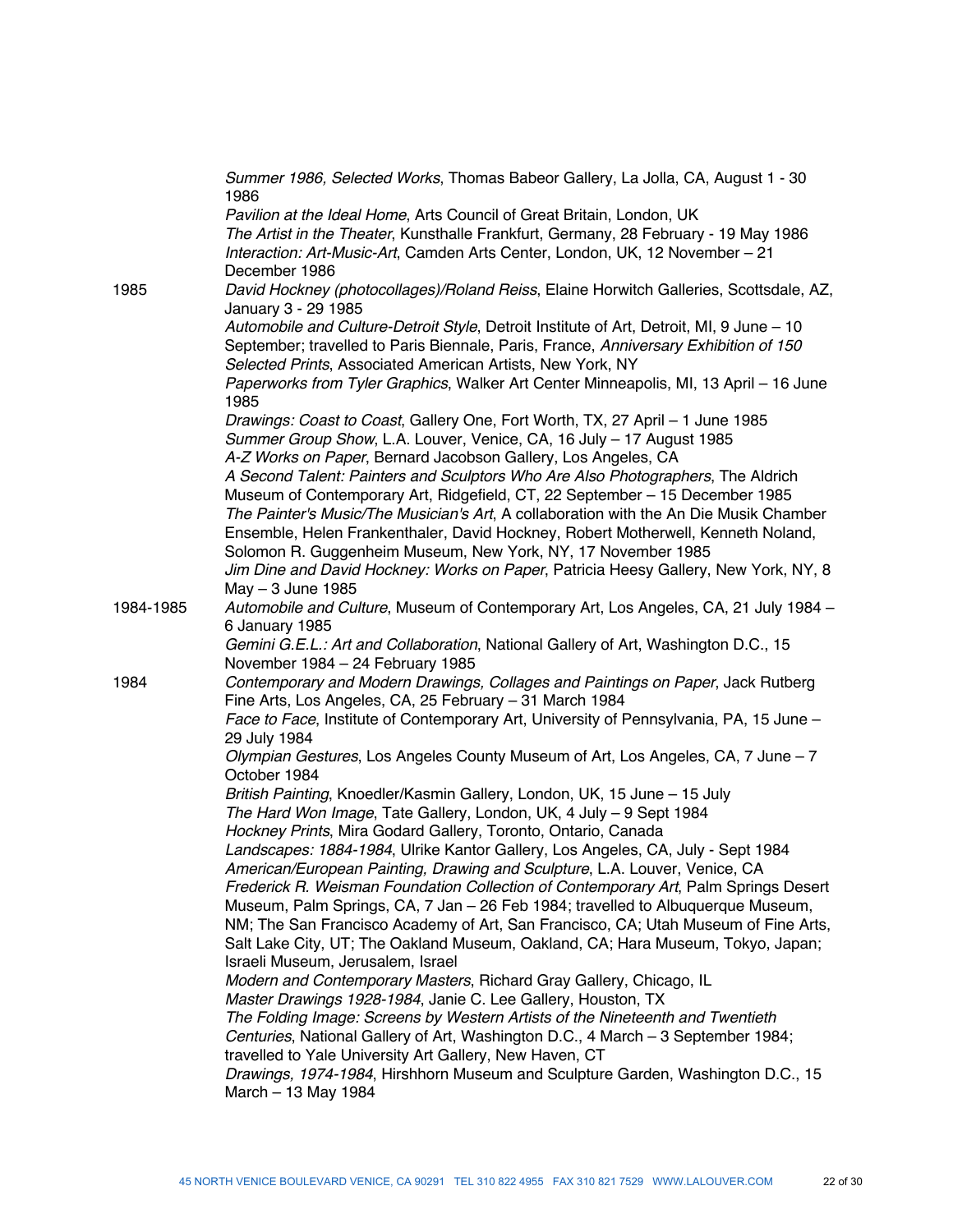|           | Artists in the Theater, Hillwood Art Gallery, Long Island University, Grennvale, NY, 16<br>March - 12 April 1984; travelled to Guild Hall Museum, East Hampton, NY<br>The Figure in Contemporary Art, Maier Museum of Art, Randolph Macon Woman's<br>College, Lynchburg, VA 18 March - 15 April 1984<br>Contemporary Issues, Holman Art Gallery, Holman Hall, Trenton State College, Trenton,<br>NJ, 28 March - 18 April 1984<br>Twentieth Century Works of Art1, Stephen Mazoh Gallery, NY, 1 May - 30 June 1984<br>The Skowhegan Celebration Exhibition, Hirschl & Adler Galleries and Hirschl & Adler<br>Modern, New York NY, May 1 - 31 1984<br>Reading Drawings: A Selection from the Victoria and Albert Museum, London, The<br>Drawing Center, NY 1984<br>Swimming and Other Pools, Getler/Pall/Saper Gallery, New York, NY, 26 June - 31 |
|-----------|--------------------------------------------------------------------------------------------------------------------------------------------------------------------------------------------------------------------------------------------------------------------------------------------------------------------------------------------------------------------------------------------------------------------------------------------------------------------------------------------------------------------------------------------------------------------------------------------------------------------------------------------------------------------------------------------------------------------------------------------------------------------------------------------------------------------------------------------------|
| 1983      | August 1984<br>The Metropolitan Opera Centennial: A Photographic Album, International Center of                                                                                                                                                                                                                                                                                                                                                                                                                                                                                                                                                                                                                                                                                                                                                  |
|           | Photography, New York, NY, 30 September - 13 November                                                                                                                                                                                                                                                                                                                                                                                                                                                                                                                                                                                                                                                                                                                                                                                            |
|           | Brooklyn Bridge Centennial, Brooklyn Museum, New York, NY, May - Sept 1983<br>10 California Photographs: In Color, Oakland Museum, Oakland, CA, May-August 1983<br>Personal Choice, Victoria and Albert Museum, London England, May - September 1983<br>Photography in Contemporary Art: The 1960's to the 1980's, National Museum of Modern<br>Art, Tokyo, Japan 7 October - 4 December (travelled)                                                                                                                                                                                                                                                                                                                                                                                                                                             |
|           | Photographic Visions, Los Angeles Center for Photographic Studies, Los Angeles, CA,                                                                                                                                                                                                                                                                                                                                                                                                                                                                                                                                                                                                                                                                                                                                                              |
|           | 10 September - 16 October 1983<br>American/European Painting and Sculpture, L.A. Louver, Venice, CA, 11 November - 10<br>December 1983                                                                                                                                                                                                                                                                                                                                                                                                                                                                                                                                                                                                                                                                                                           |
|           | Artists and the Theater, Herbert Palmer Gallery, Los Angeles, CA, February 1983<br>Britain Salutes New York, Andre Emmerich Gallery, New York, 27 April - 27 May 1983<br>Major Prints, Getler/Pall Gallery, NY, June - August 1983                                                                                                                                                                                                                                                                                                                                                                                                                                                                                                                                                                                                               |
|           | Acquisition Priorities: Aspects of Postwar Painting in Europe, Solomon R. Guggenheim<br>Museum, NY, 19 May - 11 September 1983                                                                                                                                                                                                                                                                                                                                                                                                                                                                                                                                                                                                                                                                                                                   |
|           | Group Exhibition, Andre Emmerich Gallery, New York, NY, December 9 - 31 1983<br>Painter as a Photographer, Camden Arts Center; travelled to Windsor Castle, Berkeshire,<br>UK; The National Museum of Photography, Bradford, UK                                                                                                                                                                                                                                                                                                                                                                                                                                                                                                                                                                                                                  |
| 1982-1983 | 1982 Carnegie International, Museum of Art, Carnegie Institute, Pittsburgh, PA, 23<br>October 1982 - 2 January 1983; travelled to Seattle Art Museum, WA; Art Gallery of<br>Western Australia, Perth, Australia; National Gallery of Victoria, Melbourne, Australia; Art<br>Gallery of New South Wales, Sydney, Australia                                                                                                                                                                                                                                                                                                                                                                                                                                                                                                                        |
| 1982      | Group V, Waddington Galleries, London, UK Jan 7 - 30 1982                                                                                                                                                                                                                                                                                                                                                                                                                                                                                                                                                                                                                                                                                                                                                                                        |
|           | Group Show, Dorothy Rosenthal Gallery, Chicago IL, May 1982<br>Fast, Alexander F. Milliken, Inc., New York, NY, 11 June - 15 July 1982                                                                                                                                                                                                                                                                                                                                                                                                                                                                                                                                                                                                                                                                                                           |
|           | Domestic Relations, Newspace Gallery, Los Angeles, CA, 8 June - 30 July 1982                                                                                                                                                                                                                                                                                                                                                                                                                                                                                                                                                                                                                                                                                                                                                                     |
|           | Group Show, Petersburg Press, London, UK                                                                                                                                                                                                                                                                                                                                                                                                                                                                                                                                                                                                                                                                                                                                                                                                         |
|           | Faces and Figures, Galerie Beyeler, Basel, Switzerland<br>1960-80: Attitudes/Concepts/Images, Stedelijk Museum, Amsterdam, The Netherlands, 9<br>April - 11 July 1982                                                                                                                                                                                                                                                                                                                                                                                                                                                                                                                                                                                                                                                                            |
|           | Photographs By/Photograph In, Daniel Wolf, Inc., New York, NY, 14 September – 13<br>November 1982                                                                                                                                                                                                                                                                                                                                                                                                                                                                                                                                                                                                                                                                                                                                                |
|           | Group Show, Galerie Schegl, Zurich, Switzerland                                                                                                                                                                                                                                                                                                                                                                                                                                                                                                                                                                                                                                                                                                                                                                                                  |
|           | American/European Paintings, L.A. Louver, Venice, CA<br>Erotic Impulse, Roger Litz Gallery, New York, NY 11 September - 6 October                                                                                                                                                                                                                                                                                                                                                                                                                                                                                                                                                                                                                                                                                                                |
|           |                                                                                                                                                                                                                                                                                                                                                                                                                                                                                                                                                                                                                                                                                                                                                                                                                                                  |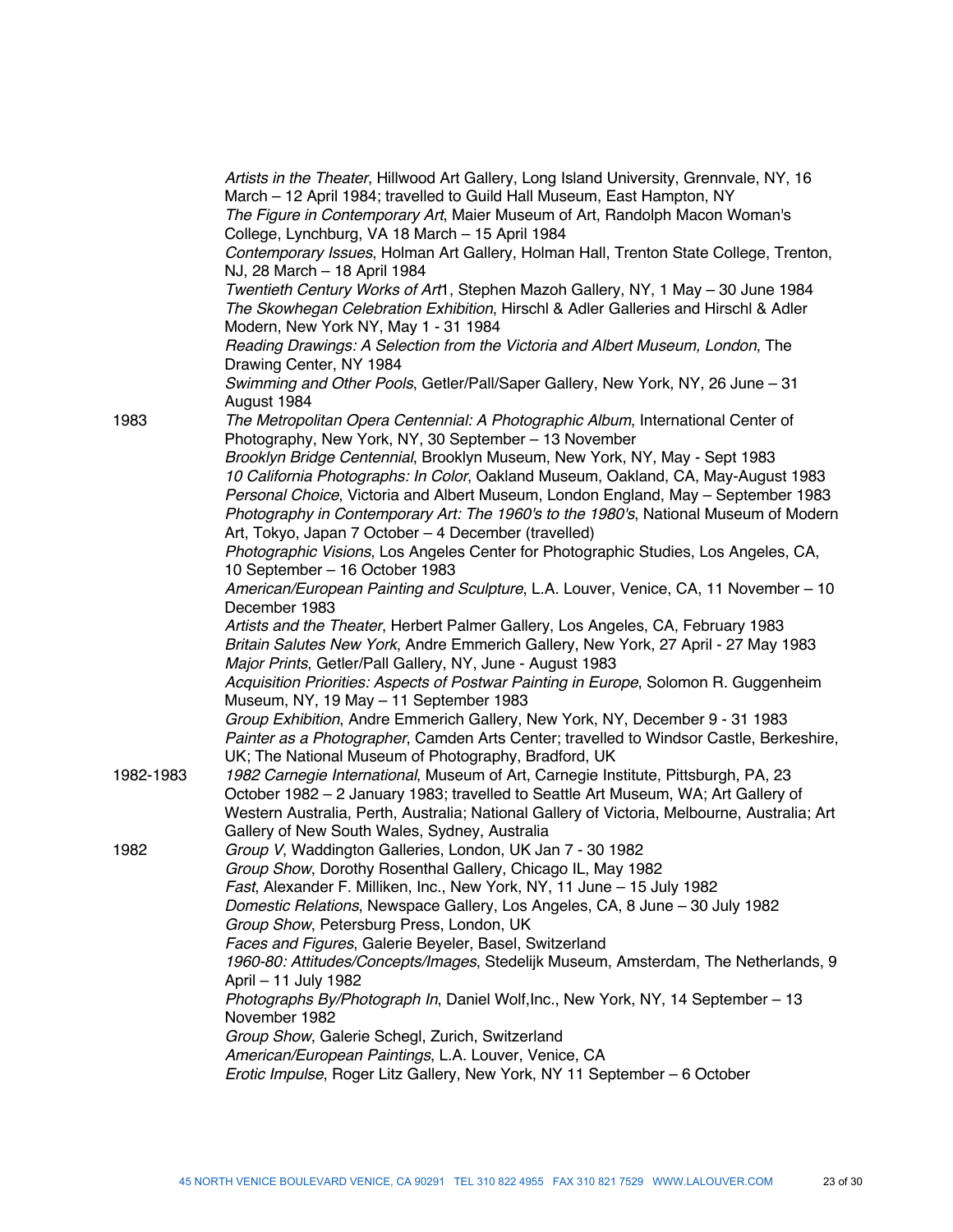|           | Representational European Painters and Their Fore- runners, Marlborough Gallery, New<br>York, Nov 6 - 27 1982                                                                                                                                                              |
|-----------|----------------------------------------------------------------------------------------------------------------------------------------------------------------------------------------------------------------------------------------------------------------------------|
|           | Faces Photographed: Contemporary Images, Grey Art Gallery, New York University, New<br>York, NY Nov 9 - Dec 23                                                                                                                                                             |
|           | Paper as Image, Sunderland Arts Center and touring Cambridge, Rangor, Nottingham,<br>Southampton, Brighton and London, Novebmer 1982 -March 1984                                                                                                                           |
| 1981-1982 | An Exhibition of Fine Contemporary Prints, Richard Gray Gallery, Chicago, IL 15<br>December 1981 - January 1982                                                                                                                                                            |
|           | Important Prints, Getler/Pall Gallery, New York, NY, 22 December 1981 - 23 January<br>1982                                                                                                                                                                                 |
|           | Instant fotografie, Stedelijk Museum, Amsterdam, The Netherlands, 4 December 1981 -<br>17 January 1982                                                                                                                                                                     |
| 1981      | Assoziationen zu Blau, Gimpel-Hanover & Andre Emmerich Galerien, Zurich,<br>Switzerland, 17 January - 28 February 1981                                                                                                                                                     |
|           | Group IV, Waddington Galleries, London, Feb 3 - 28 1981                                                                                                                                                                                                                    |
|           | A New Spirit in Painting, Royal Academy of Arts, London, UK 15 January - 18 March<br>1981                                                                                                                                                                                  |
|           | Great Prints, Thomas Segal Gallery, Boston, MA 3 June - 3 July 1981<br>Seventeen Artists in the Sixties, Los Angeles County Museum of Art, Los Angeles, CA,<br>21 July - 4 October 1981                                                                                    |
|           | Westkunst, Museen der Stadt Koln, Germany, 30 May - 16 August 1981                                                                                                                                                                                                         |
| 1980      | The Artist's Eye: David Hockney, National Gallery of Art, London, UK, 1 July - 31 August<br>Summer Exhibition, L.A. Louver, Venice, CA, August- September Contemporary<br>Drawings and Watercolors, Memorial Art Gallery of the University of Rochester, New               |
|           | York, NY 19 January - 2 March 1980                                                                                                                                                                                                                                         |
|           | Four Painters: One Generation, Scottish National Gallery of Modern Art, Inverleith House,<br>Edinburgh, Scotland                                                                                                                                                           |
|           | Groups III, Waddington Galleries, London, UK 5 February - 1 March 1980<br>Group Show, Knoedler/Kasmin Gallery, London, UK, 1 July - 6 September 1980                                                                                                                       |
| 1979      | Collaborations, Northwestern University, Evanston, IL, 28 September - 26 Oct 1980<br>This Knot of Life: Paintings and Drawings by British Artists, L.A. Louver, Venice, CA<br>Works on Paper, Rockland Center for the Arts, Inc., West Nyack, NY, 8 April - 29 May<br>1979 |
|           | Art from Corporate Collections, Union Carbide Cor- poration Gallery, New York, May 9-30<br>1979                                                                                                                                                                            |
|           | Images of the Self, Hampshire College Gallery, Amherst, MA, 19 February - 14 March<br>1979                                                                                                                                                                                 |
|           | Works of the Early '60's, Knoedler/Kasmin Gallery, London, UK, October                                                                                                                                                                                                     |
| 1978      | Late Twentieth Century Art, Sidney and Frances Lewis Foundation, National Tour,<br>December 1978 - May 1983                                                                                                                                                                |
|           | Rare Books and Prints Published by Petersburg Press 1968-1978, L.A. Louver, Venice,<br>CA                                                                                                                                                                                  |
|           | Art 9/78, Basel Art Fair, Basel, Switzerland<br>Selections from the Art Dealers Association of South Florida, Gallery at 24, Miami, FL,                                                                                                                                    |
| 1977      | Dec 12 - 31 1978<br>A View of the Figure in Drawing, 1970's, University of Bridgeport, CT Works on Paper,                                                                                                                                                                  |
|           | Thomas Segal Gallery, Boston, MA<br>Part II, Hayward Gallery, London, Arts Council of Great Britain, Part One, July -                                                                                                                                                      |
|           | September 1977<br>Part I, Hayward Gallery, London, Arts Council of Great Britain, May - July 1977                                                                                                                                                                          |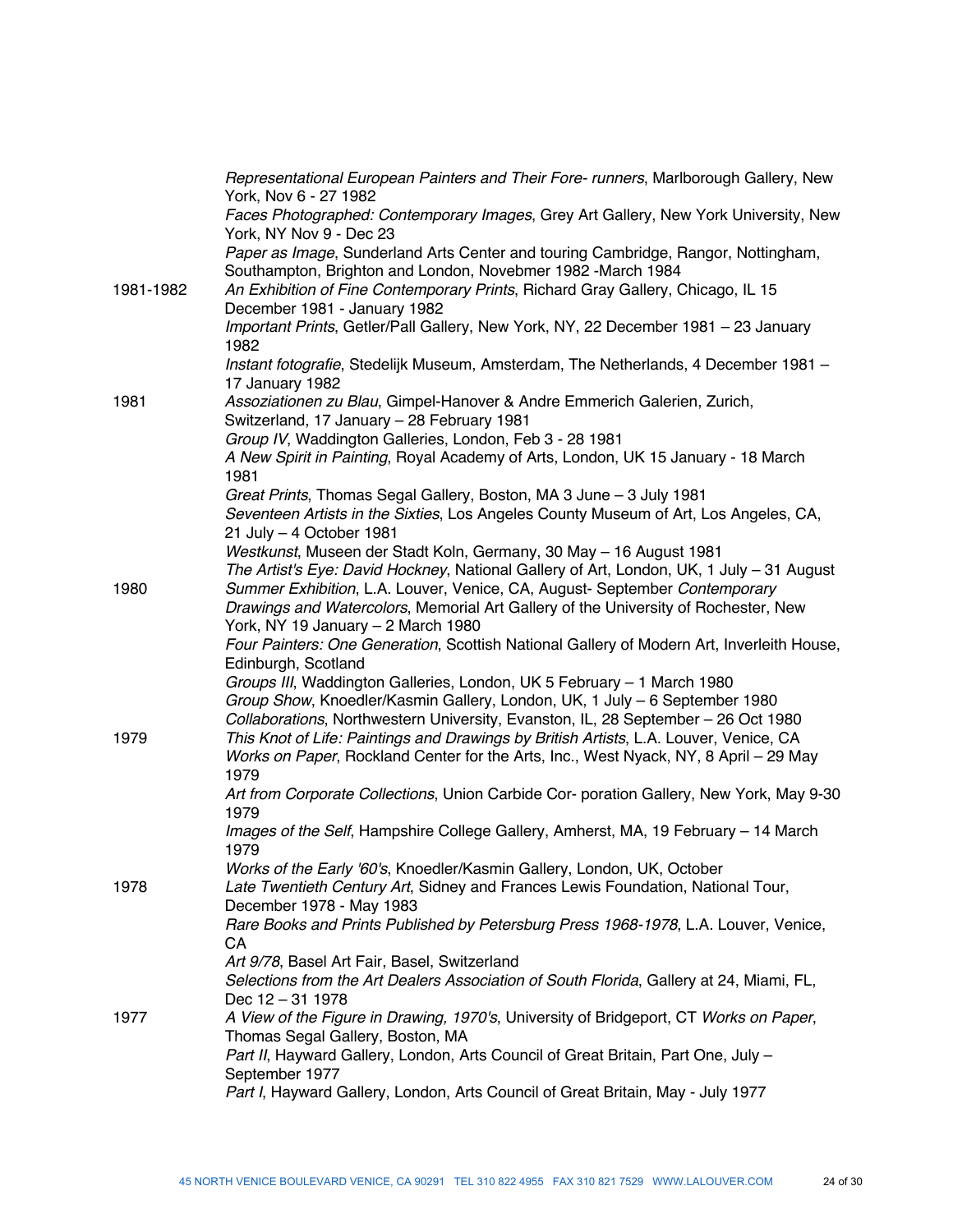| Henry Moore to Gilber and George: Modern British Art from the Tate Gallery, Palais des                                                                |
|-------------------------------------------------------------------------------------------------------------------------------------------------------|
|                                                                                                                                                       |
|                                                                                                                                                       |
|                                                                                                                                                       |
| British Artists in Europe, Fanfare for Europe, Manchester, UK<br>La Peinture Anglaise d'Aujourd'hui, Musee d'Art Moderne de la Ville de Paris, France |
|                                                                                                                                                       |
| Critic's Choice, Selected by Robert Melville, Arthur Tooth and Sons, London, UK                                                                       |
| British Sculpture and Painting, 1960-1970, National Gallery of Art, Washington, D.C.                                                                  |
| Narrative Painting in Britain of the Twentieth Century, Camden Arts Center, London, UK                                                                |
| Image/Design: Animation, Recherche, Confrontation, Musee d'Art Moderne, Paris,                                                                        |
|                                                                                                                                                       |
|                                                                                                                                                       |
| Artists from the Kasmin Gallery, Arts Council Gallery, Belfast, Ireland International                                                                 |
|                                                                                                                                                       |
| Marks on a Canvas, Museum am Ostwall, Dortmund (travelled)                                                                                            |
|                                                                                                                                                       |
| Englische Grafik Heute, Schloss Wolfsburg, Wolfsburg, Germany                                                                                         |
| Selection from the Collection of Mr. and Mrs. Louis Mayer, Museum of Contemporary Art,                                                                |
|                                                                                                                                                       |
|                                                                                                                                                       |
| Young Generation: Great Britain, Akademie Der Kunst Berlin, Germany                                                                                   |
| International Grafik, Oldenburg, Bremerhaven, Wilhelmshaven and Hamburg, Germany                                                                      |
| The Helen W. And Robert M. Benjamin Collection, Yale University Art Gallery, New                                                                      |
|                                                                                                                                                       |
| Peter Stuyvesant Collection, Whitworth Art Gallery, Manchester, UK                                                                                    |
| Carnegie International, Sculpture, Museum of Art, Carnegie Institute, Pittsburgh, PA                                                                  |
|                                                                                                                                                       |
| IX Sao Paulo Biennale Seventh International Exhibition of Graphic Art, Modern Galerija,                                                               |
|                                                                                                                                                       |
|                                                                                                                                                       |
| Drawing Towards Painting, Arts Council of Great Britain, London, UK                                                                                   |
|                                                                                                                                                       |
| British Painting Here and Now, Macy's Department Store, New York, NY Documenta IV,                                                                    |
|                                                                                                                                                       |
|                                                                                                                                                       |
| European Painters of Today, Musee des Arts Decoratifs, Paris (travelled)                                                                              |
|                                                                                                                                                       |
|                                                                                                                                                       |
| Painting and Sculpture from the Peter Stuyvesant Collection, Nottingham, UK                                                                           |
| Painting in Britain, Rhode Island School of Design, Providence, RI                                                                                    |
| The Harry N. Abrams Family Collection, The Jewish Museum, New York, NY                                                                                |
|                                                                                                                                                       |
|                                                                                                                                                       |
| English Graphic Art, Galerie der Spiegel, Cologne, Germany                                                                                            |
|                                                                                                                                                       |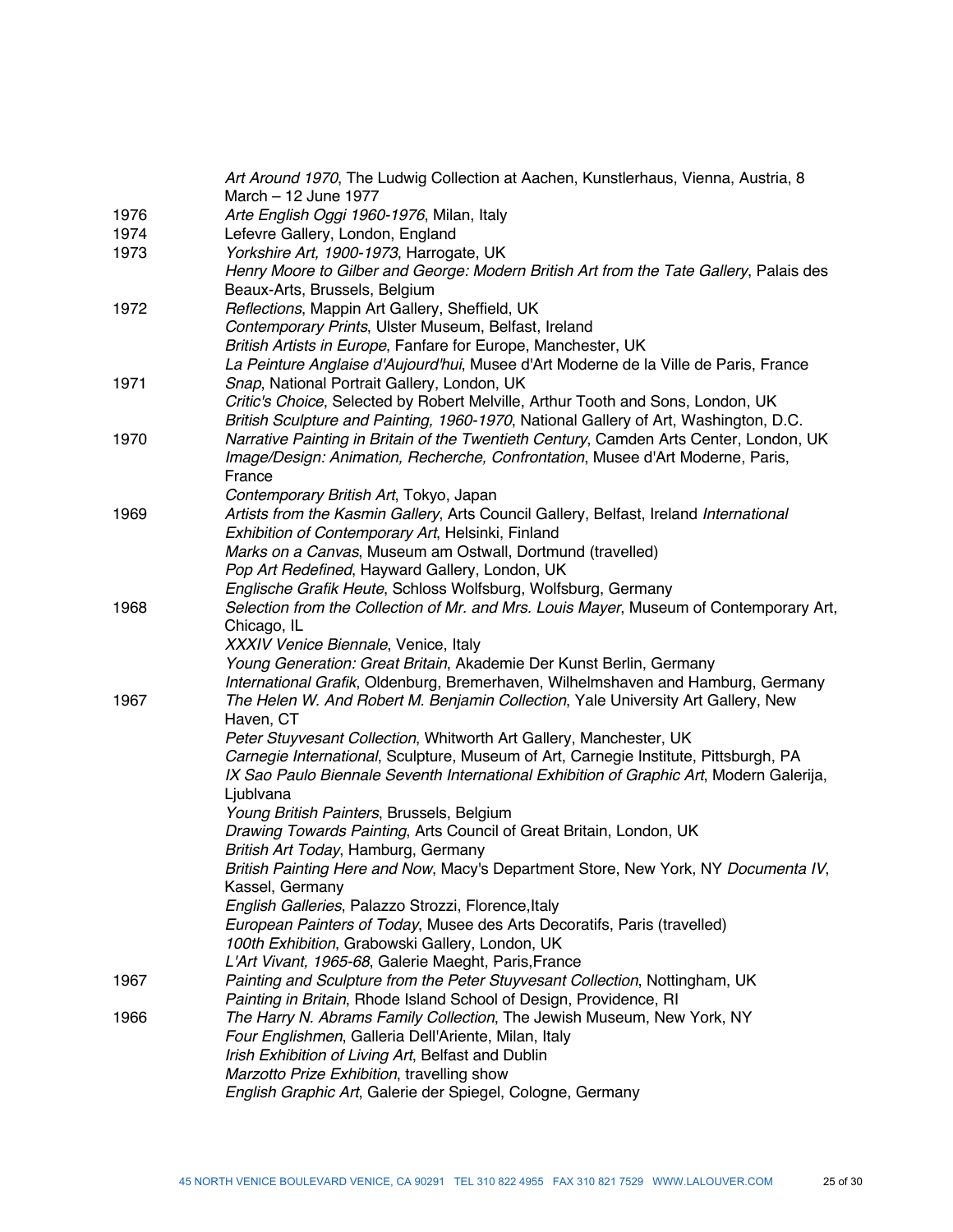| 1965 | First International Print Biennale, Cracow, Poland<br>Arts Festival, University of Bangor, Maine<br>La Figuration Narrative dans l'Art Contemporain", Galerie Creuze, Paris, France<br>London: The New Scene, Walker Art Center, Minneapolis, MN; travelled to Gallery of<br>Modern Art, Washington, D.C.; Institute of Contemporary Art, Boston, MA; Seattle Art<br>Museum, Seattle, WA; The Vancouver Art Gallery, Canada; The Art Gallery of Toronto,<br>Canada                                                                                                                                                                                                                                                                                                                                                                                                                                                    |
|------|-----------------------------------------------------------------------------------------------------------------------------------------------------------------------------------------------------------------------------------------------------------------------------------------------------------------------------------------------------------------------------------------------------------------------------------------------------------------------------------------------------------------------------------------------------------------------------------------------------------------------------------------------------------------------------------------------------------------------------------------------------------------------------------------------------------------------------------------------------------------------------------------------------------------------|
| 1964 | Op and Pop, Stockholm, Sweden Picadilly Gallery, London, UK<br>Pop Art, Nouveau Realisme, Etc., Palais des Beaux- Arts, Brussels, Belgium<br>Fifth International Exhibition, Ljublajana, Yugoslavia<br>Impressions on Paper, Arnolfini Gallery, Bristol, UK<br>Bradford Artists, Skopje, Yugoslavia<br>British Painters of Today, Kunsthalle, Dusseldorf, Germany; travelled to Munich,<br>Stuttgart, Frankfurt, Berlin and Bremen<br>Eighth International Exhibition Bianco E Negro, Villa Ciani, Lugano, Switzerland<br>The Human Figure since Picasso, Museum Voor Schone Kunsten, Ghent, Belgium<br>London Group Jubilee Exhibition 1914-1964, The Tate Gallery, London, UK<br>The New Image, Arts Council of Northern Ireland, Belfast, Ireland Nieuwe Realisten,<br>Gemeente Museum, The Hague, The Netherlands; travelled to Akademie Der Kunst,                                                               |
|      | Berlin, Germany<br>Painting and Sculpture of a Decade 1954-1964, The Calouste Gulbenkian Foundation,<br>Lisbon, Portugal; The Tate Gallery, London, UK<br>Pick of the Pops, National Museum of Wales, Cardiff<br>Pop, Etc, Museum des 20 Jahrhunderts, Vienna, Austria<br>Profile III, English Art of Today, Bochum, Germany<br>Rencontres, Galerie Krugier, Geneva, Switzerland<br>Six Young Painters, The Arts Council of Great Britain (travelled)<br>Study for an Exhibition of Violence in Contemporary Art, Institute of Contemporary Arts,<br>London, England<br>Young British Painters 1955-1960, Art Gallery of New South Wales, Australia; travelled to<br>The Alan Gallery, New York, NY; Chicago Art Institute, Chicago, IL; Chine Gallery, New<br>South Wales, Australia; City Auckland Gallery, Auckland, New Zealand<br>Contemporary Painters and Sculptors as Print Makers, Museum of Modern Art, New |
|      | York, NY<br>International Exhibition of Drawings, Mathildenhohe Darmstadt, Germany National<br>Museum of Wales, UK<br>Cardiff Nexus Gallery, San Francisco, CA<br>Preston Gallery, Boston, MA<br>Prominent British Print Makers, South London Art Galleries, London, UK<br>Screen Prints, Institute of Contemporary Arts, London, UK                                                                                                                                                                                                                                                                                                                                                                                                                                                                                                                                                                                  |
| 1963 | The Alan Gallery, New York, NY<br>British Painting in the Sixties, Whitechapel Art Gallery, London, UK; travelled to, Zurich,<br>Glasgow and Hull International Biennale, Hong Kong<br>John Moore's Exhibition, Walker Art Gallery, Liverpool, UK<br>One Year of British Art: Selected By Edward Lucie- Smith, Arthur Tooth and Sons,<br>London, UK<br>Third Paris Biennale of Young Artists, Musee d'Art Moderne, Paris, France<br>British Graphic Scene, Orell Fussli Buchhandlung, Zurich, Switzerland The Graven<br>Image, RBA Galleries, London, UK<br>Fifth International Exhibition of Graphic Art, Moderna Galerija, Ljubljana, Yugoslavia                                                                                                                                                                                                                                                                    |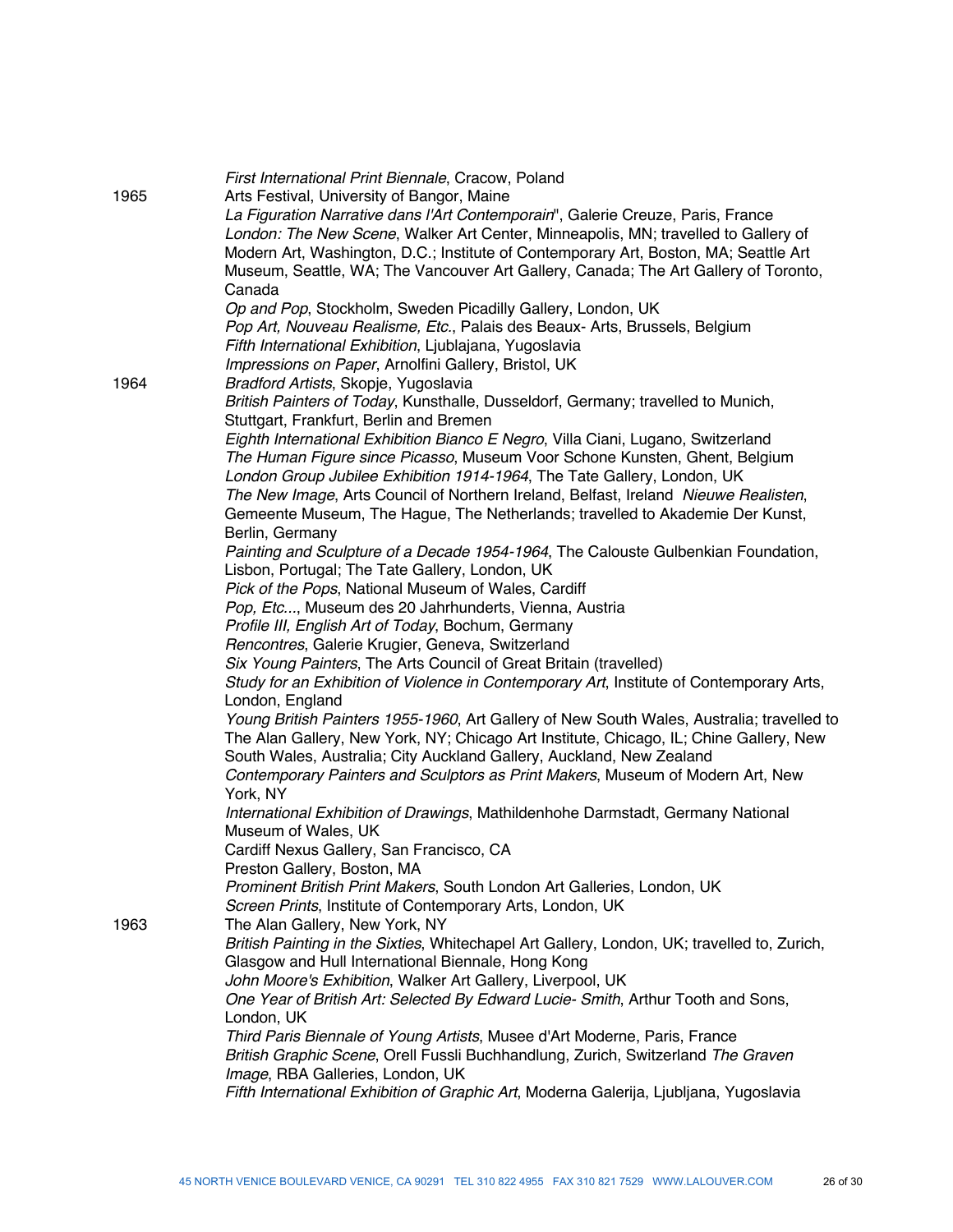| 1962 | Art Phantastique, Galerie Vanier, Geneva, Switzerland<br>Bear Lane Gallery, Oxford, UK |
|------|----------------------------------------------------------------------------------------|
|      | Diploma Exhibition, The Royal College of Art, London, UK                               |
|      | Four Young Artists, Institute of Contemporary Arts, London, UK                         |
|      | Image in Progress, Grabowski Gallery, London, UK                                       |
|      | Kompass II, Stedelijk Museum, Eindhoven, The Netherlands                               |
|      | New Art, Festival of Labour, Congress House, London, UK                                |
|      | Towards Art?, The Royal College of Art, London, UK                                     |
|      | Young Contemporaries, RBA Galleries, London, UK                                        |
|      | The Graven Image, RBA Galleries, London, UK                                            |
|      | Third International Biennale of Prints, National Museum of Art, Tokyo, Japan           |
| 1961 | John Moore's Exhibition, Walker Art Gallery, Liverpool, UK                             |
|      | New Painting 1958-61, Arts Council of Great Britain (tour 1961-1970) Young             |
|      | Contemporaries, London, UK                                                             |
|      | The Graven Image, RBA Galleries, London, UK                                            |
|      | Second Paris Biennale of Young Artists, Musee d'Art Moderne, Paris, France             |
| 1960 | London Group, RBA Galleries, London, UK                                                |
|      | Young Contemporaries, RBA Galleries, London, UK                                        |

## **Stage Designs**

| Die Frau Ohne Schatten by Richard Strauss. The Royal Opera, London, UK (opening<br>perofrmance: November 1992) and the Los Angeles Music Center Opera, Los Angeles,<br>CA (opening performance: October 1993). Ian Falconer assisted with costume design. |
|-----------------------------------------------------------------------------------------------------------------------------------------------------------------------------------------------------------------------------------------------------------|
| Turandot by Giacomo Puccini. Lyric Opera of Chicago, Chicago, IL (opening performance:<br>January 1992) and the San Francisco Opera, San Francisco, CA (opening performance:<br>October 1993)                                                             |
| Tristan Und Isolde by Richard Wagner. Los Angeles Music Center Opera, Los Angeles,                                                                                                                                                                        |
| CA (opening performance: December 1987)                                                                                                                                                                                                                   |
| Varii Capricci by Sir Frederick Ashton. British Royal Ballet at the Metropolitan Opera                                                                                                                                                                    |
| House, New York, NY                                                                                                                                                                                                                                       |
| Paid on Both Sides by W.H. Auden. Eye and Ear Theatre, New York, NY                                                                                                                                                                                       |
| Parade, A French Triple Bill( Parade by Eric Satie, Les Mamelles de Tiresias by Francis                                                                                                                                                                   |
| Poulenc and L'Enfant et Les Sortileges by Maurice Ravel) Metropolitan Opera House,                                                                                                                                                                        |
| New York, NY                                                                                                                                                                                                                                              |
| The Magic Flute by Mozart, Glyndebourne Opera, UK                                                                                                                                                                                                         |
| The Rake's Progress by Stravinsky, Glyndebourne Opera, Lewes, UK                                                                                                                                                                                          |
| Ubu Roi by Alfred Jarry, Royal Court Theatre, London, UK                                                                                                                                                                                                  |
|                                                                                                                                                                                                                                                           |

### **Awards**

| San Francisco Opera Medal, San Francisco, California                                                     |
|----------------------------------------------------------------------------------------------------------|
| Art + Film Gala Honoring David Hockney and Martin Scorsese, LACMA, Los Angeles, CA                       |
| Order of Merit, appointment by HM Queen Elizabeth, January 1, 2012                                       |
| Honorary Doctor of Letters, University of Cambridge, England, June 25, 2007                              |
| Honorary Doctor of Fine Arts, Yale University, May 23, 2005                                              |
| Honorary Doctor of Letters, University of Leeds, England, June 8, 2000                                   |
| Charles Wollaston Award, The Royal Academy of Arts, Summer Exhibition, London,<br>England, June 28, 1999 |
|                                                                                                          |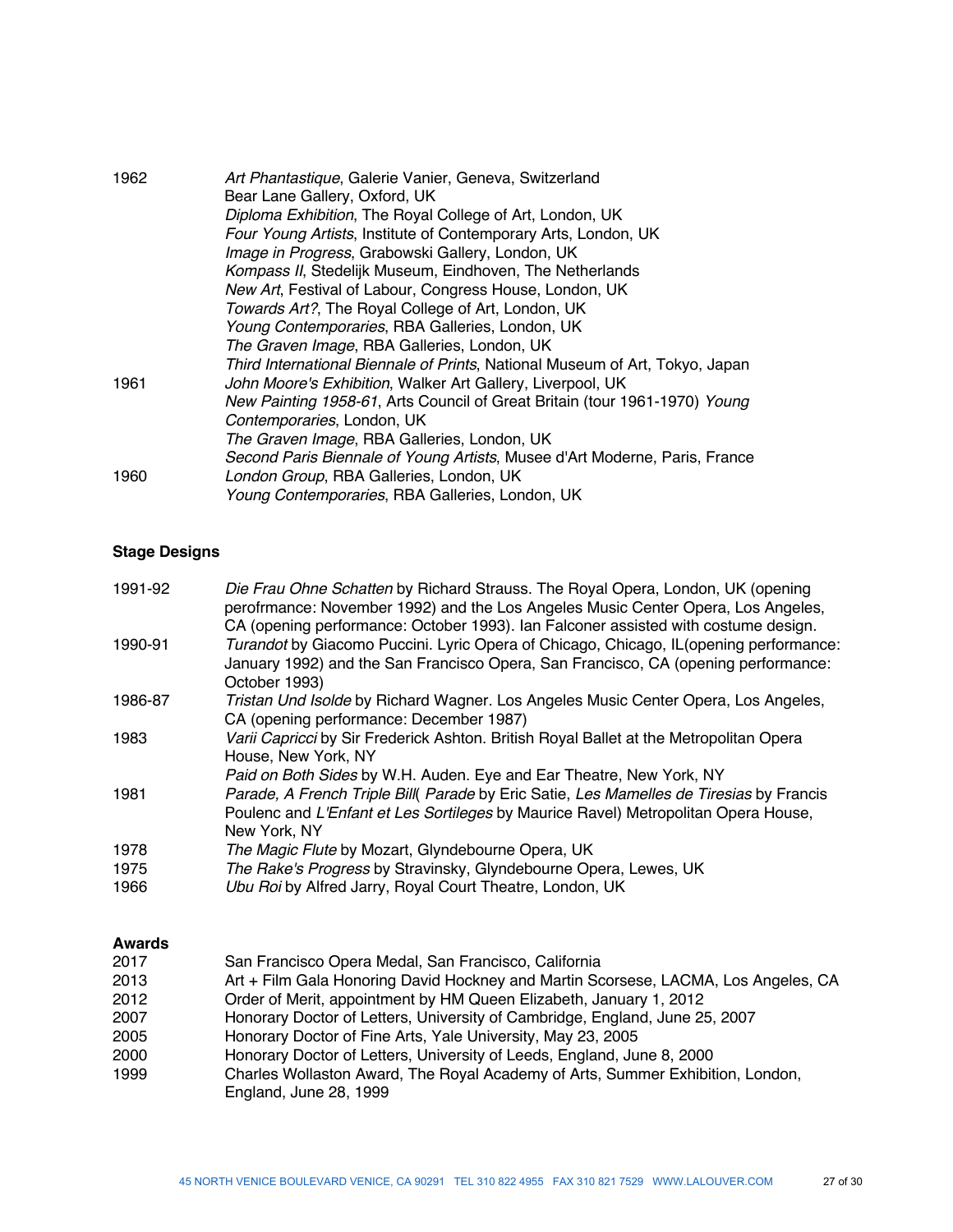|      | Commendation by the Governor of California, Gray Davis for efforts on behalf of people<br>living with HIV/AIDS, Hollywood, CA, November 7, 1999                          |
|------|--------------------------------------------------------------------------------------------------------------------------------------------------------------------------|
| 1998 | Mario Tamayo Award for Outstanding Dedication in the Visual Arts, Presented by Los<br>Angeles Contemporary Exhibitions, Los Angeles, CA, November 16, 1998               |
| 1997 | Green Room Award for Stage Design in Opera, for Die Frau Ohne Schatten, from the                                                                                         |
|      | Performing Arts Museum, Melbourne, Australia, March 1997                                                                                                                 |
|      | Foreign Honorary Member, American Academy of Arts and Sciences, Cambridge, MA,                                                                                           |
|      | April 1997                                                                                                                                                               |
|      | Queen's Birthday Honours List, awarded Order of the Companion of Honour (O.C.H.),<br>June 1997                                                                           |
|      | Kulturpreis, Deutsche Gesellschaft fur Photographie E.V., Germany's Highest award in                                                                                     |
|      | the field of Photography, awarded in July 1997                                                                                                                           |
| 1996 | AIDS Project Los Angeles Crystal Achievement Award, Los Angeles, CA, July 31, 1996                                                                                       |
| 1995 | Pacific Design Center Award Commemorating the Design Center's 20th Anniversary. 20                                                                                       |
|      | Artists, Architects and Designers recognized March 17, 1995 at the Pacific Design                                                                                        |
|      | Center, West Hollywood, CA                                                                                                                                               |
| 1994 | 5th Annual Governor's Award for the Visual Arts, from Governor Pete Wilson of                                                                                            |
|      | California. March 25, 1994. Los Angeles, CA                                                                                                                              |
|      | Honorary Doctorate, University of Oxford, Oxford, England, June 21, 1995                                                                                                 |
| 1993 | First Annual Award of Achievement, Archives of American Art, Los Angeles, CA. May 12,                                                                                    |
|      | 1993. Proclamation by the Mayor of Los Angeles and the Los Angeles City Council that                                                                                     |
|      | May 12, 1993 be David Hockney Day in Los Angeles.                                                                                                                        |
|      | Honored by Angel Art, Project Angel Food, Los Angeles, CA, December 5, 1993                                                                                              |
| 1992 | Proclamation by the Mayor of Chicago, Richard M. Daley, that January 20-27, 1992 be<br>David Hockney Week in Chicago, IL                                                 |
|      | Appointed to the Board of Trustees for the American Associates of the Royal Academy                                                                                      |
|      | Trust, New York Honorary Doctor, Royal College of Art, London, UK                                                                                                        |
|      | Los Angeles International Art Award, Los Angeles Art Fair, Convention Center, Los                                                                                        |
|      | Angeles, CA, December 2, 1992                                                                                                                                            |
| 1991 | National Arts Association "Distinguished Honoree," Los Angeles, CA                                                                                                       |
|      | Distinguished Artist Award, The Music Center, Los Angeles, CA                                                                                                            |
| 1990 | Burning Bush Award, University Women of the University of Judaism, Los Angeles, CA                                                                                       |
|      | Commitment to Life IV Award, Aids Project Los Angeles, Los Angeles, CA                                                                                                   |
| 1989 | Creative Business Leader Award from the City of West Hollywood, Los Angeles, CA                                                                                          |
|      | First Imperial Painting Award from the Japanese Art Association, Tokyo, Japan<br>Honorary Degree at University of Aberdeen Certificate of Excellence, Aberdeen, Scotland |
| 1988 | American Institute of Graphic Arts Book Show                                                                                                                             |
| 1985 | First Prize, International Center of Photography, New York, NY                                                                                                           |
|      | Honorary Degree at the San Francisco Art Institute                                                                                                                       |
|      | Honorary Doctorate in Fine Art at the Otis Parsons Institute, Los Angeles, CA                                                                                            |
| 1984 | Kodak Photography Book Award for Cameraworks                                                                                                                             |
| 1983 | German Award of Excellence                                                                                                                                               |
|      | Honorary Degree at the University of Bradford, England Skowhegan Award for Graphics                                                                                      |
| 1982 | Gold Medal, 6th Norwegian International Print Biennale                                                                                                                   |
| 1967 | John Moores Exhibition, Liverpool, England                                                                                                                               |
| 1966 | Cracow First International Print Biennale, Poland                                                                                                                        |
| 1965 | Purchase Prize, 8th International Exhibition of Graphic Art, Ljubjana                                                                                                    |
| 1964 | First Prize, 8th International Exhibition of Drawings and Engravings, Lugano, Switzerland                                                                                |
| 1963 | Paris Biennale, Graphics Prize                                                                                                                                           |
| 1962 | Royal College of Art, Gold Medal                                                                                                                                         |
|      |                                                                                                                                                                          |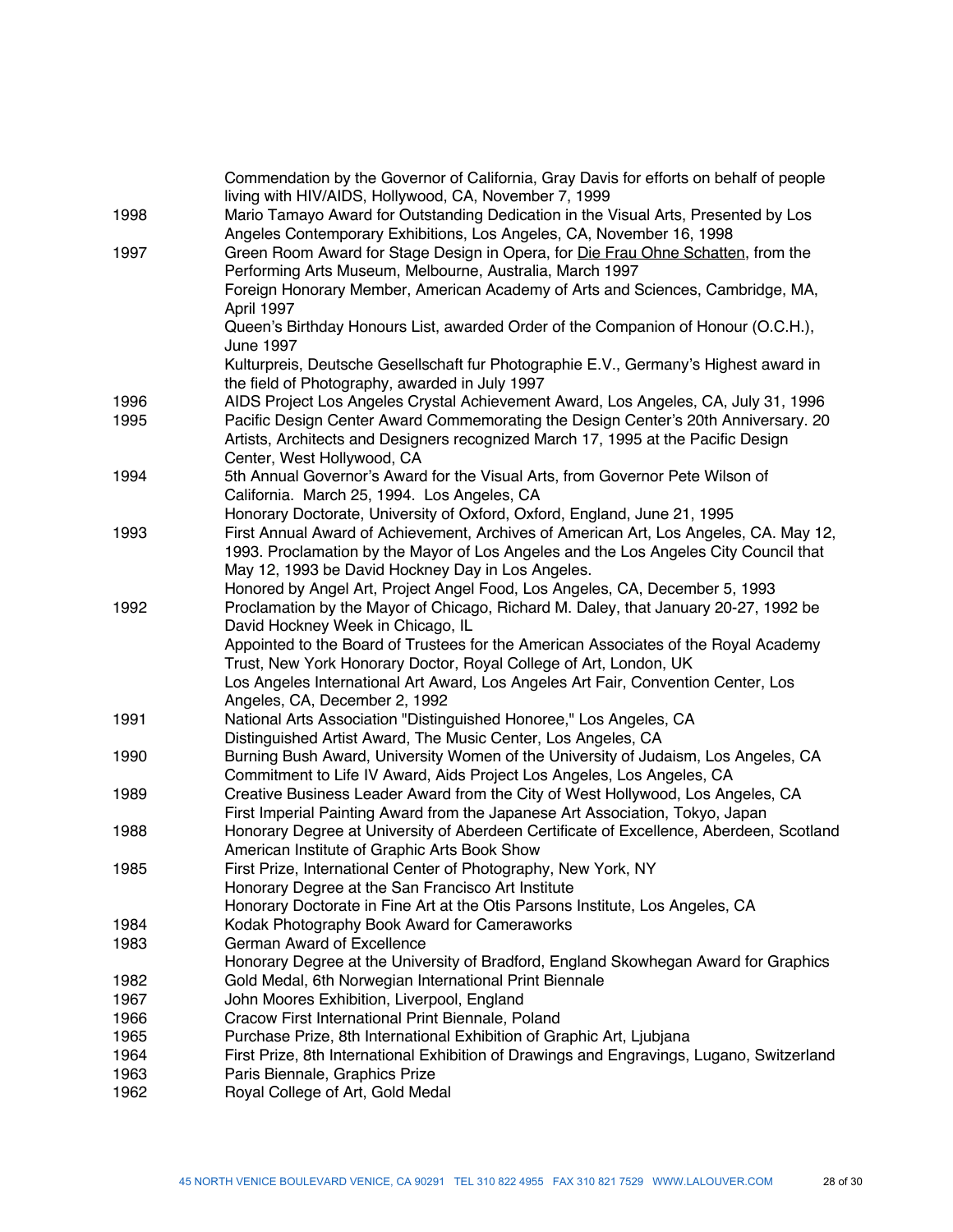1961 Guinness Award, First Prize John Moores Exhibition, Walker Art Gallery, Liverpool: Junior Section Prize

#### **Public Collections**

Albright-Knox Art Gallery, Buffalo, NY American Friends of the Israel Museum, Beverly Hills, CA Art Institute of Chicago, Chicago, IL Art Gallery of New South Wales, Sydney, Australia Art Gallery of Ontario, Ontario, Canada Arts Council of Great Britain, London, UK Arts Council of Northern Ireland, Ireland Astrup Fearnley Museum of Modern Art, Oslo, Norway Australian National Gallery, Canberra, Australia Balliol College, Oxford, UK Baltimore Museum of Art, Baltimore, MD Bennesse Art Site, Naoshima, Kagawa, Japan The British Council, London, UK The British Museum, London, UK The Brooklyn Museum, Brooklyn, NY Calouste Gulbenkian Foundation Carnegie Museum of Art, Pittsburg, PA Cartwright Hall Art Gallery, Bradford Art Galeries & Museums, Bradford, UK Centre Georges Pompidou, Beaubourg, Paris, France Centro Cultural Arte Contemporaneo, Mexico City, Mexico City Art Gallery, Bradford, UK City of Darmstadt Collection, Darmstadt, Germany Contemporary Art Society, Bloomsbury House, London, UK Contemporary Museum, Honolulu, HI Cu Art Museum, University of Colorado, Boulder, CO Detroit Institute, MI Ferens Art Gallery, Hull Museums & Art Gallery, Hull, UK Frederick R. Weisman Museum of Art, Pasadena University, Malibu, CA Graves Art Gallery, Sheffield, UK Hamburger Kunsthalle, Hamburg, Germany Hirshhorn Museum and Sculpture Garden, Smithsonian Institute, Washington, D.C. J. Paul Getty Museum, Los Angeles, CA Kansas City Art Institute, Kansas City, MO Kunstmuseum, Siftung Museum Kunst Palast, Dusseldorf, Germany Kunstmuseum, Basel, Switzerland London Borough of Camden, Camden, UK Los Angeles County Museum of Art, Los Angeles, CA Louisiana Museum of Art, Humlebaek, Denmark Ludwig Museum, Budapest, Hungary Ludwig Museum, Cologne, Germany Metropolitan Museum of Art, New York, NY Milwaukee Art Museum, Wilwaukee, WI Minneapolis Institute of Arts, Minneapolis, MN Musee De Ghent, Ghent, Belgium